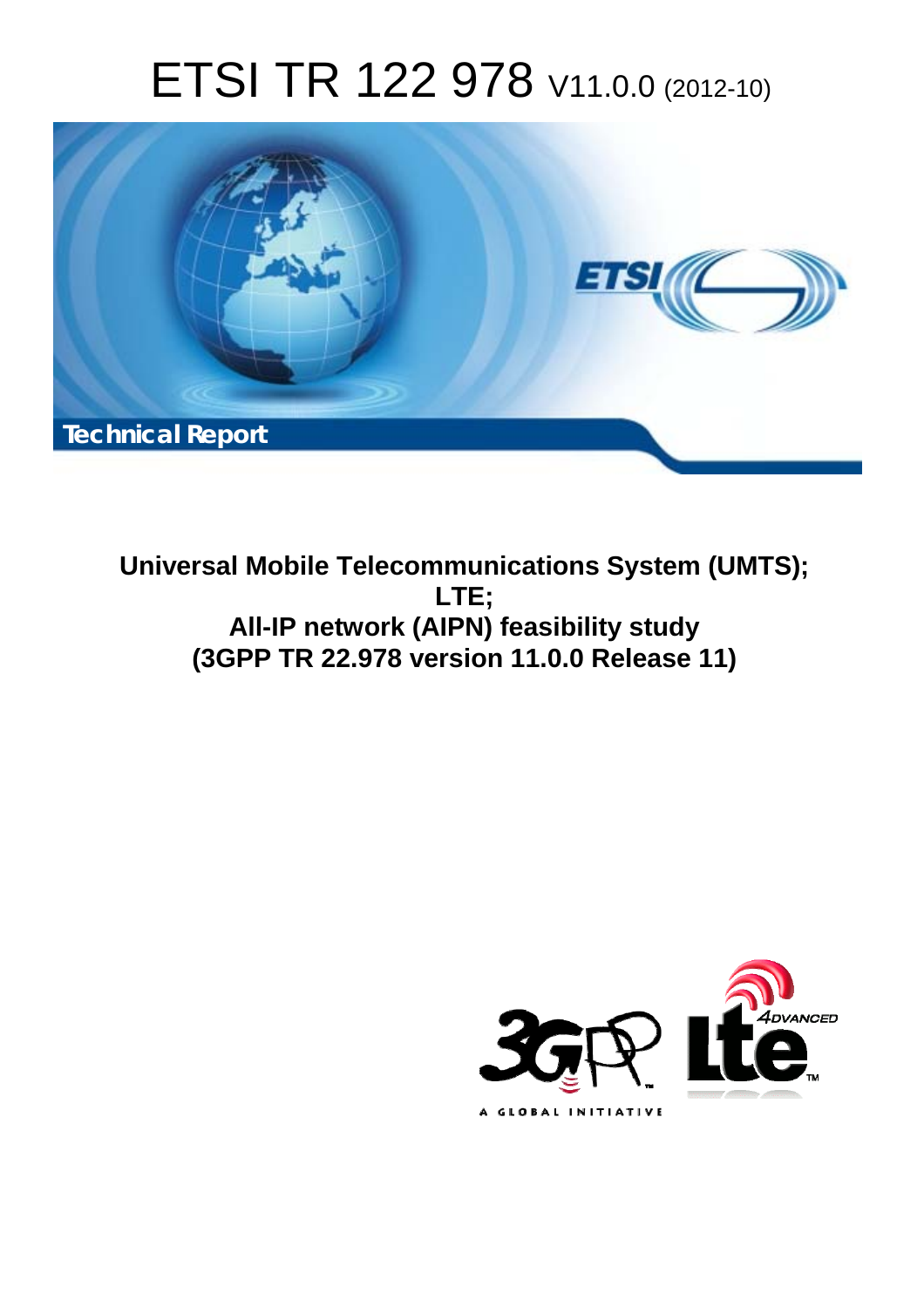Reference RTR/TSGS-0122978vb00

> Keywords LTE,UMTS

#### *ETSI*

#### 650 Route des Lucioles F-06921 Sophia Antipolis Cedex - FRANCE

Tel.: +33 4 92 94 42 00 Fax: +33 4 93 65 47 16

Siret N° 348 623 562 00017 - NAF 742 C Association à but non lucratif enregistrée à la Sous-Préfecture de Grasse (06) N° 7803/88

#### *Important notice*

Individual copies of the present document can be downloaded from: [http://www.etsi.org](http://www.etsi.org/)

The present document may be made available in more than one electronic version or in print. In any case of existing or perceived difference in contents between such versions, the reference version is the Portable Document Format (PDF). In case of dispute, the reference shall be the printing on ETSI printers of the PDF version kept on a specific network drive within ETSI Secretariat.

Users of the present document should be aware that the document may be subject to revision or change of status. Information on the current status of this and other ETSI documents is available at <http://portal.etsi.org/tb/status/status.asp>

If you find errors in the present document, please send your comment to one of the following services: [http://portal.etsi.org/chaircor/ETSI\\_support.asp](http://portal.etsi.org/chaircor/ETSI_support.asp)

#### *Copyright Notification*

No part may be reproduced except as authorized by written permission. The copyright and the foregoing restriction extend to reproduction in all media.

> © European Telecommunications Standards Institute 2012. All rights reserved.

DECT<sup>™</sup>, PLUGTESTS<sup>™</sup>, UMTS<sup>™</sup> and the ETSI logo are Trade Marks of ETSI registered for the benefit of its Members. **3GPP**TM and **LTE**™ are Trade Marks of ETSI registered for the benefit of its Members and of the 3GPP Organizational Partners.

**GSM**® and the GSM logo are Trade Marks registered and owned by the GSM Association.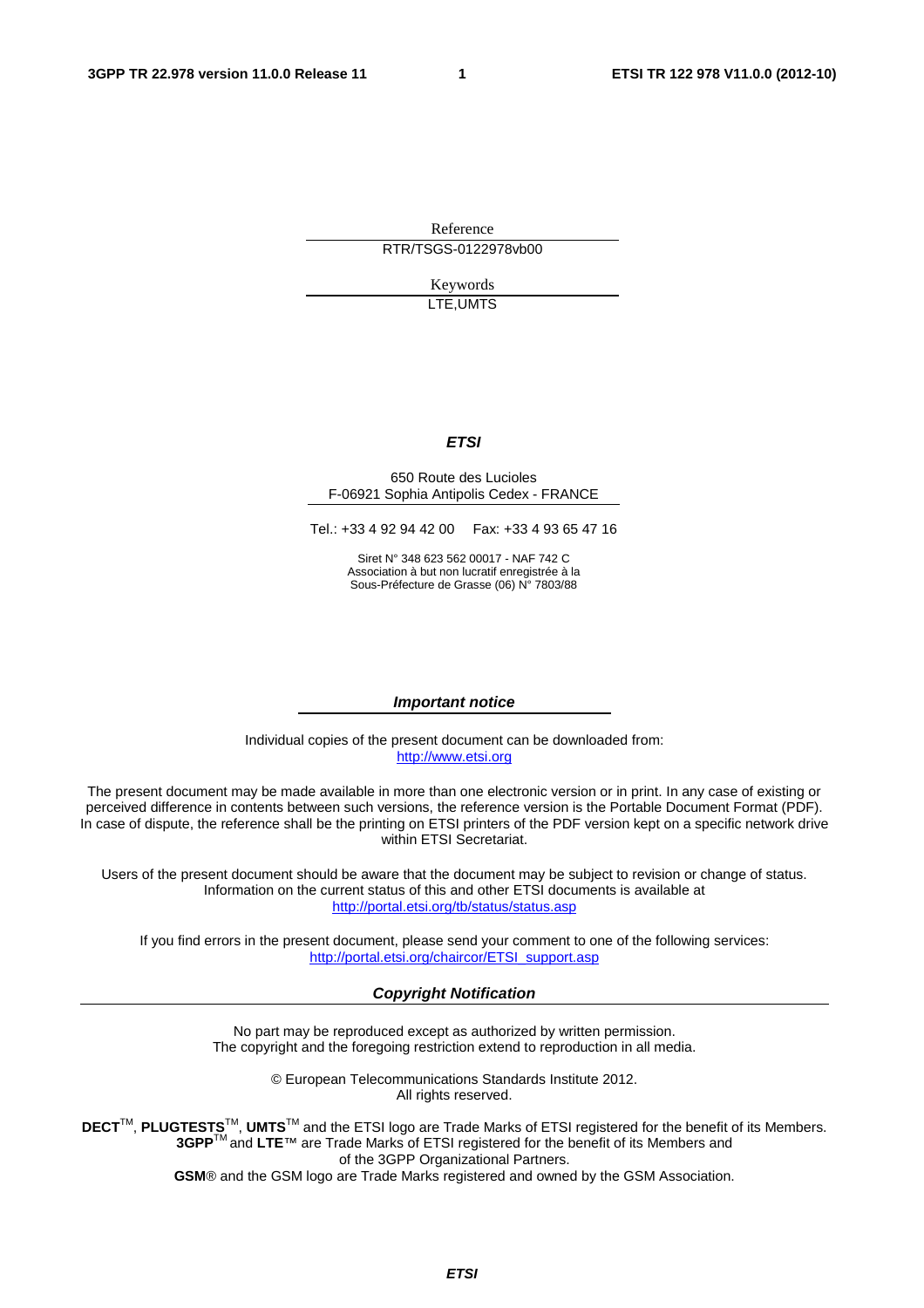## Intellectual Property Rights

IPRs essential or potentially essential to the present document may have been declared to ETSI. The information pertaining to these essential IPRs, if any, is publicly available for **ETSI members and non-members**, and can be found in ETSI SR 000 314: *"Intellectual Property Rights (IPRs); Essential, or potentially Essential, IPRs notified to ETSI in respect of ETSI standards"*, which is available from the ETSI Secretariat. Latest updates are available on the ETSI Web server [\(http://ipr.etsi.org](http://webapp.etsi.org/IPR/home.asp)).

Pursuant to the ETSI IPR Policy, no investigation, including IPR searches, has been carried out by ETSI. No guarantee can be given as to the existence of other IPRs not referenced in ETSI SR 000 314 (or the updates on the ETSI Web server) which are, or may be, or may become, essential to the present document.

## Foreword

This Technical Report (TR) has been produced by ETSI 3rd Generation Partnership Project (3GPP).

The present document may refer to technical specifications or reports using their 3GPP identities, UMTS identities or GSM identities. These should be interpreted as being references to the corresponding ETSI deliverables.

The cross reference between GSM, UMTS, 3GPP and ETSI identities can be found under [http://webapp.etsi.org/key/queryform.asp.](http://webapp.etsi.org/key/queryform.asp)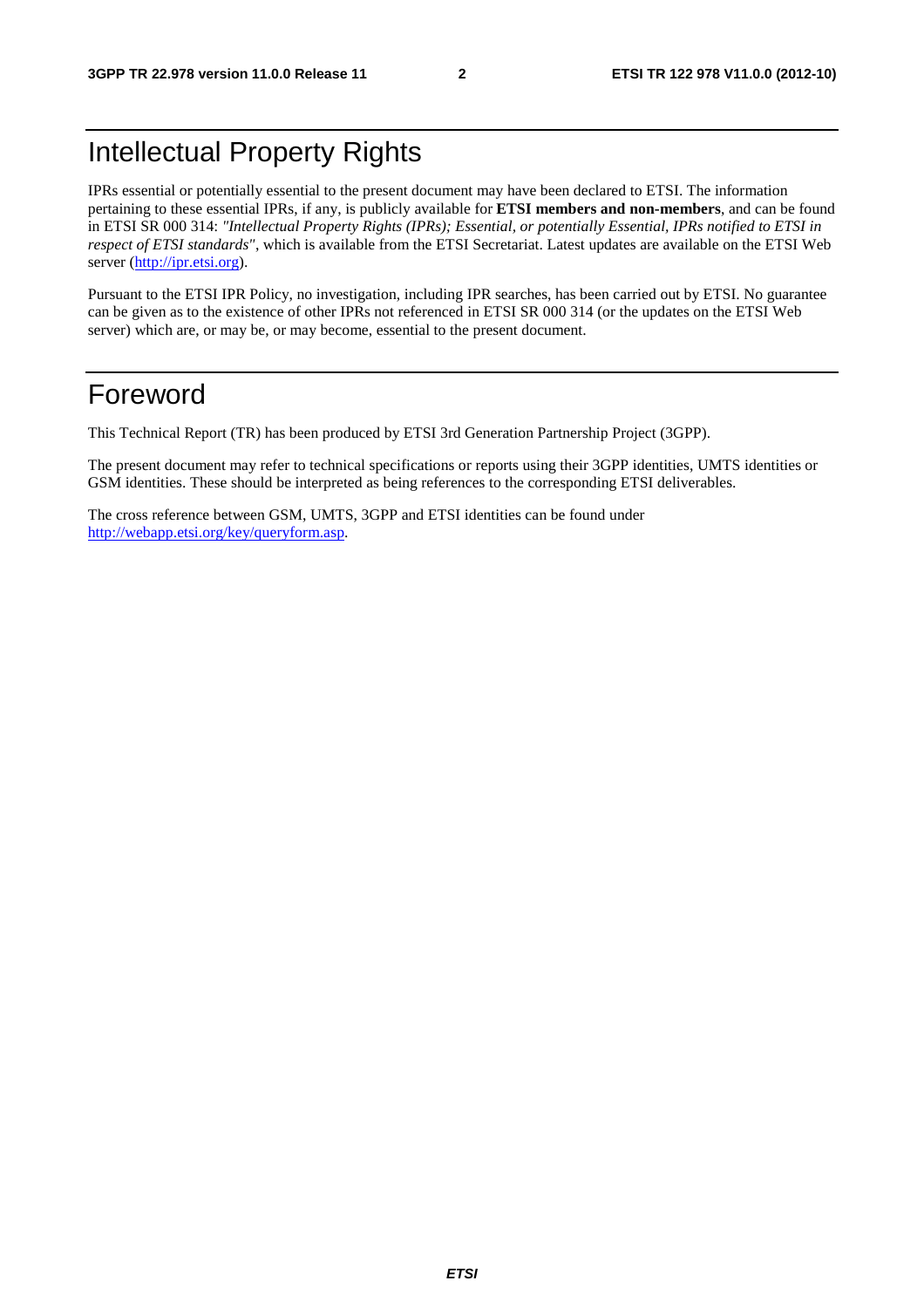$\mathbf{3}$ 

## Contents

| 1              |                                                                                                |  |
|----------------|------------------------------------------------------------------------------------------------|--|
| $\overline{2}$ |                                                                                                |  |
| 3              |                                                                                                |  |
| 3.1<br>3.2     |                                                                                                |  |
| 4              |                                                                                                |  |
| 4.1            |                                                                                                |  |
| 4.2            |                                                                                                |  |
| 4.2.1          |                                                                                                |  |
| 4.2.1.1        |                                                                                                |  |
| 4.2.1.2        |                                                                                                |  |
| 4.2.1.3        |                                                                                                |  |
| 4.2.1.4        |                                                                                                |  |
| 4.2.1.5        |                                                                                                |  |
| 4.2.2          |                                                                                                |  |
| 4.2.2.1        |                                                                                                |  |
| 4.2.2.2        | Desire of AIPN operators to encompass various access systems that are not specified by 3GPP13  |  |
| 4.2.2.3        |                                                                                                |  |
| 4.2.2.4        | Need for increased system efficiency leading to substantial cost reduction in terms of both    |  |
|                |                                                                                                |  |
| 4.2.2.5        | Trend of the industry to align along the structure: access / transport / control / services15  |  |
| 4.2.2.6        |                                                                                                |  |
| 4.2.3          |                                                                                                |  |
| 4.2.3.1        |                                                                                                |  |
| 4.2.3.2        |                                                                                                |  |
| 4.2.3.3        |                                                                                                |  |
| 4.2.3.4        | Dawning of new, radio based services (e.g. Personal Networks, RFIDs, multi-hop access          |  |
| 4.2.3.5        |                                                                                                |  |
| 4.2.3.6        |                                                                                                |  |
| 4.2.3.7        |                                                                                                |  |
| 4.2.3.8        |                                                                                                |  |
|                |                                                                                                |  |
| 4.3            |                                                                                                |  |
| 4.3.1          |                                                                                                |  |
| 4.3.2          |                                                                                                |  |
| 4.3.3          |                                                                                                |  |
| 5              |                                                                                                |  |
| 5.1            |                                                                                                |  |
|                |                                                                                                |  |
| 5.1.1          |                                                                                                |  |
| 5.1.1.1        |                                                                                                |  |
| 5.1.1.2        |                                                                                                |  |
| 5.1.1.3        | Take advantage of convergence of telecommunications and IT industries towards IP technology 22 |  |
| 5.1.1.4        |                                                                                                |  |
| 5.1.1.5        |                                                                                                |  |
| 5.1.1.6        |                                                                                                |  |
| 5.1.1.7        |                                                                                                |  |
| 5.1.1.8        |                                                                                                |  |
| 5.1.1.9        |                                                                                                |  |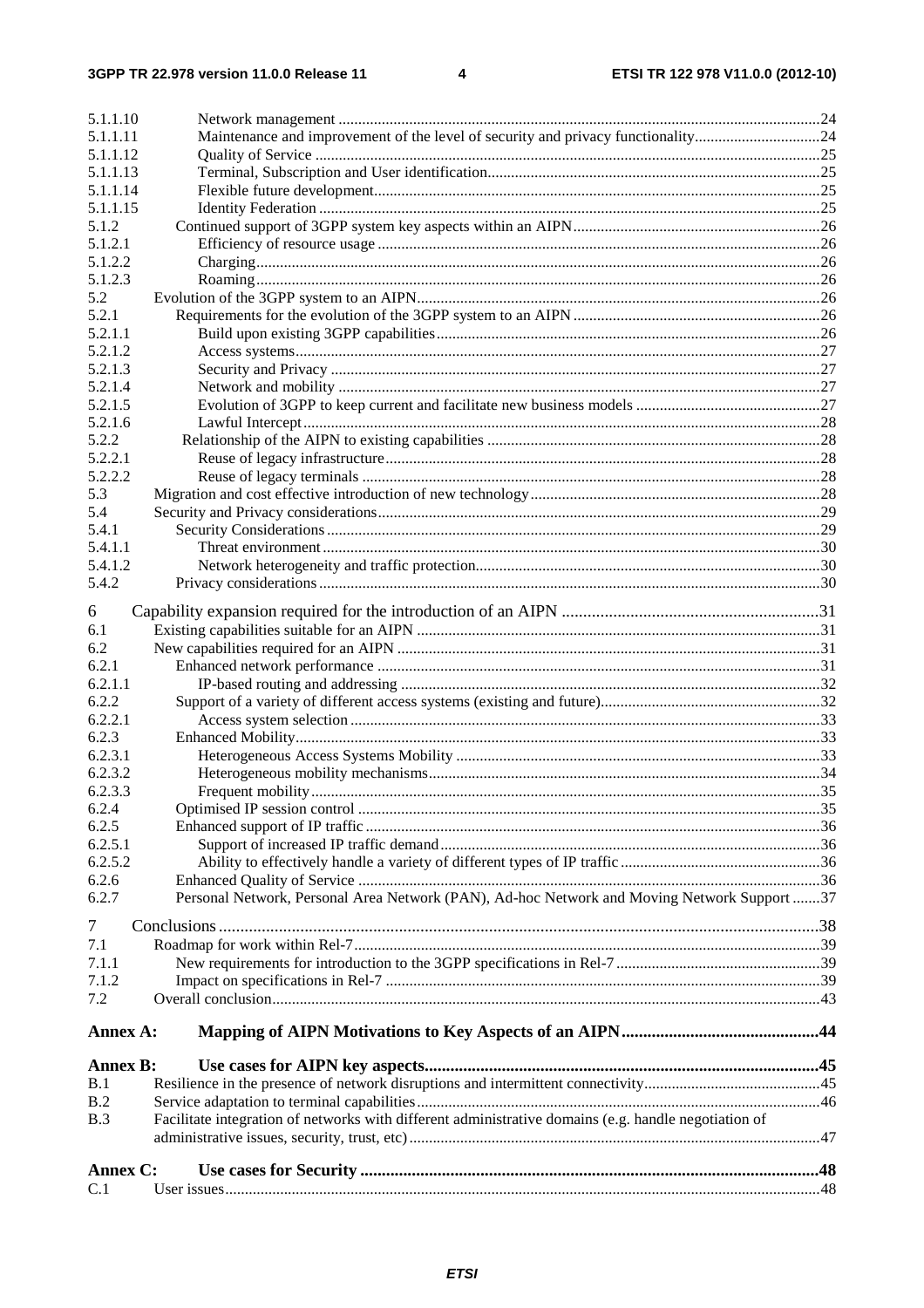| C.1.1           | Ensure privacy and authenticity so that the user can trust the information he is receiving. This should<br>cover private user to private user communications as well as private user to service provider    |  |
|-----------------|-------------------------------------------------------------------------------------------------------------------------------------------------------------------------------------------------------------|--|
| C.1.2           | Multiple user identities: Users should be able to have multiple identities from different providers,<br>with the relationship between identities hidden to particular providers (thus supporting privacy)49 |  |
| C.2             |                                                                                                                                                                                                             |  |
| C.2.1           |                                                                                                                                                                                                             |  |
| <b>Annex D:</b> |                                                                                                                                                                                                             |  |
| D.1             |                                                                                                                                                                                                             |  |
| D.2             |                                                                                                                                                                                                             |  |
| D.3             |                                                                                                                                                                                                             |  |
| D.4             |                                                                                                                                                                                                             |  |
| Annex E:        | Use cases for Personal Network (PN), Personal Area Network (PAN), Ad-hoc                                                                                                                                    |  |
|                 |                                                                                                                                                                                                             |  |
| E.1             |                                                                                                                                                                                                             |  |
| E.1.1           |                                                                                                                                                                                                             |  |
| E.2             |                                                                                                                                                                                                             |  |
| E.2.1           |                                                                                                                                                                                                             |  |
| E.2.1.1         |                                                                                                                                                                                                             |  |
| E.2.1.2         | Use case 2b: Relationship between Personal Network and Personal Area Network56                                                                                                                              |  |
| E.2.3           |                                                                                                                                                                                                             |  |
| E.3             |                                                                                                                                                                                                             |  |
| E.3.1           |                                                                                                                                                                                                             |  |
| E.3.2           |                                                                                                                                                                                                             |  |
| E.3.3           |                                                                                                                                                                                                             |  |
| E.3.4           |                                                                                                                                                                                                             |  |
| E.4             |                                                                                                                                                                                                             |  |
| E.4.1           |                                                                                                                                                                                                             |  |
| E.4.2           |                                                                                                                                                                                                             |  |
| E.4.3           |                                                                                                                                                                                                             |  |
| E.4.4           |                                                                                                                                                                                                             |  |
|                 | <b>Annex F (Informative):</b>                                                                                                                                                                               |  |
| F.1             |                                                                                                                                                                                                             |  |
| F <sub>.2</sub> |                                                                                                                                                                                                             |  |
| <b>Annex G:</b> |                                                                                                                                                                                                             |  |
|                 |                                                                                                                                                                                                             |  |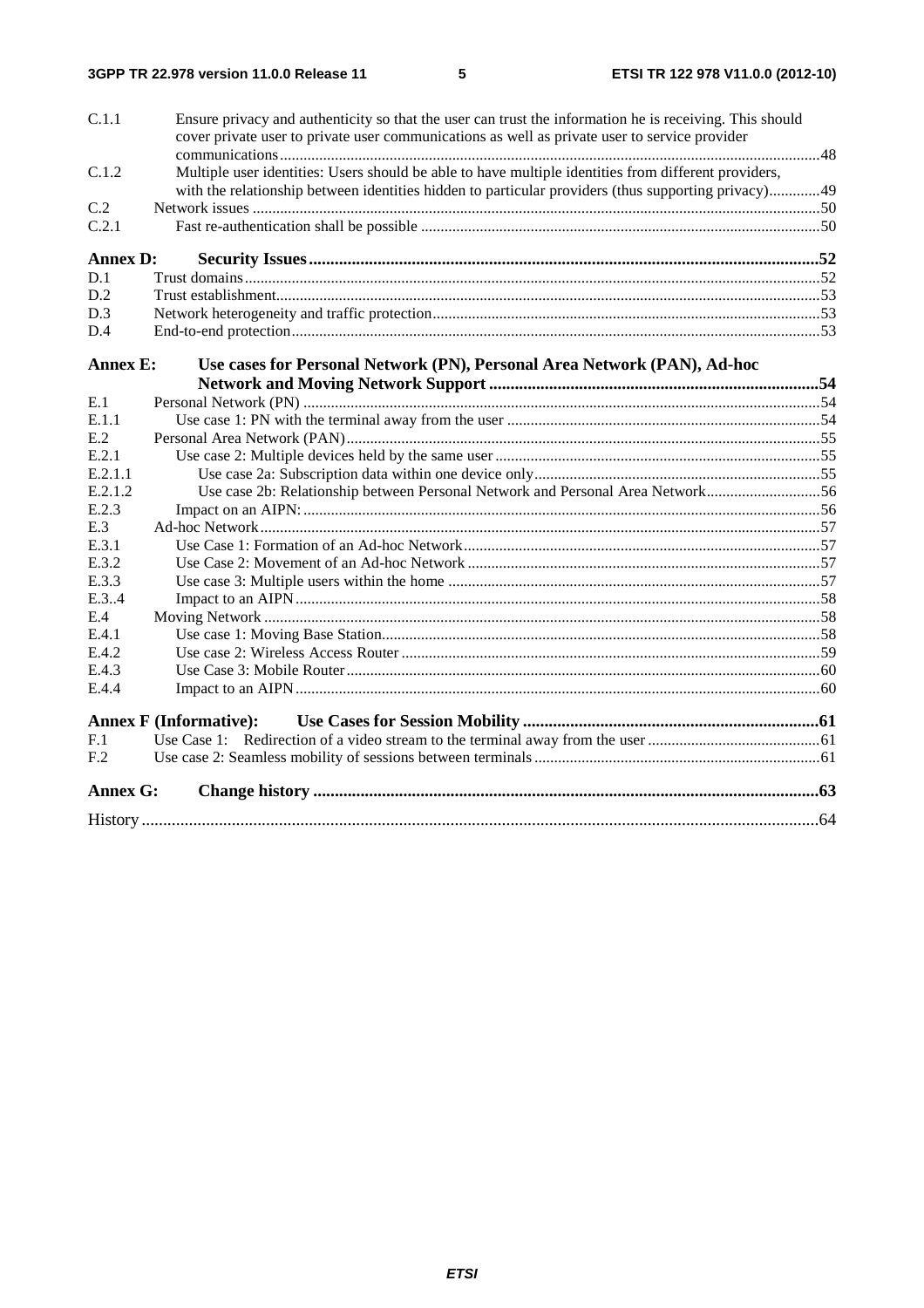## Foreword

This Technical Report has been produced by the  $3<sup>rd</sup>$  Generation Partnership Project (3GPP).

The contents of the present document are subject to continuing work within the TSG and may change following formal TSG approval. Should the TSG modify the contents of the present document, it will be re-released by the TSG with an identifying change of release date and an increase in version number as follows:

Version x.y.z

where:

- x the first digit:
	- 1 presented to TSG for information;
	- 2 presented to TSG for approval;
	- 3 or greater indicates TSG approved document under change control.
- y the second digit is incremented for all changes of substance, i.e. technical enhancements, corrections, updates, etc.
- z the third digit is incremented when editorial only changes have been incorporated in the document.

## Introduction

The 3GPP system currently supports GERAN and UTRAN based Access Networks in conjunction with Circuit-Switched and Packet-Switched Core Network domains and IP Multimedia CN subsystem. The All-IP concept was initially introduced within 3GPP in Rel-4 with the standardisation of the MSC Server - MGW split core network architecture for the CS domain and extended from Rel-5 by the standardisation of the IP Multimedia CN sub-system. WLAN as an alternative access system to access services of the mobile core network is recognized from Rel-6 onwards.

In order for the 3GPP system to cope with the rapid growth in IP data traffic, the packet-switched technology utilised within 3G mobile networks requires further enhancement. A continued evolution and optimisation of the system concept is also necessary in order to maintain a competitive edge in terms of both performance and cost. It is anticipated that the progression towards an All-IP Network (AIPN) may enable leverage of information technology (IT) hardware and software with general-purpose, and mobile network specific software that should provide cost reduction (CAPEX and OPEX) for infrastructure equipment and applications of 3GPP based mobile networks. Moreover, it is important to ensure compliance with Internet protocols within future developments of the 3GPP system.

Additionally, the following aspects identified within TR 21.902 'Evolution of 3GPP System' [2] are considered relevant to the long-term evolution of the 3GPP system:

- *A seamless integrated network comprising a variety of networking access systems connected to a common IP based network supported by a centralised mobility manager*
- *A similarity of services and applications across the different systems is beneficial to users*
- *3GPP should focus on the inter-working between 3GPP Mobile Networks and other Networks considering mobility, high security, charging and QoS management*

Taking the above into consideration it is necessary to further define the All-IP Network (AIPN) concept, explore user, business and technological drivers and evaluate the feasibility of evolving the 3GPP system towards an All-IP Network (AIPN). Furthermore, aspects of the 3GPP system requiring enhancement need to be identified and developed in accordance with this common vision.

This report discusses the concept of an "All-IP" network. In the context of this report the term "All-IP" does not just refer to the transport protocol used within the 3GPP network. 3GPP Release 5 and Release 6 network can already be implemented just using IP transport and could in that sense be said to be "All-IP". In this report the term "All-IP" refers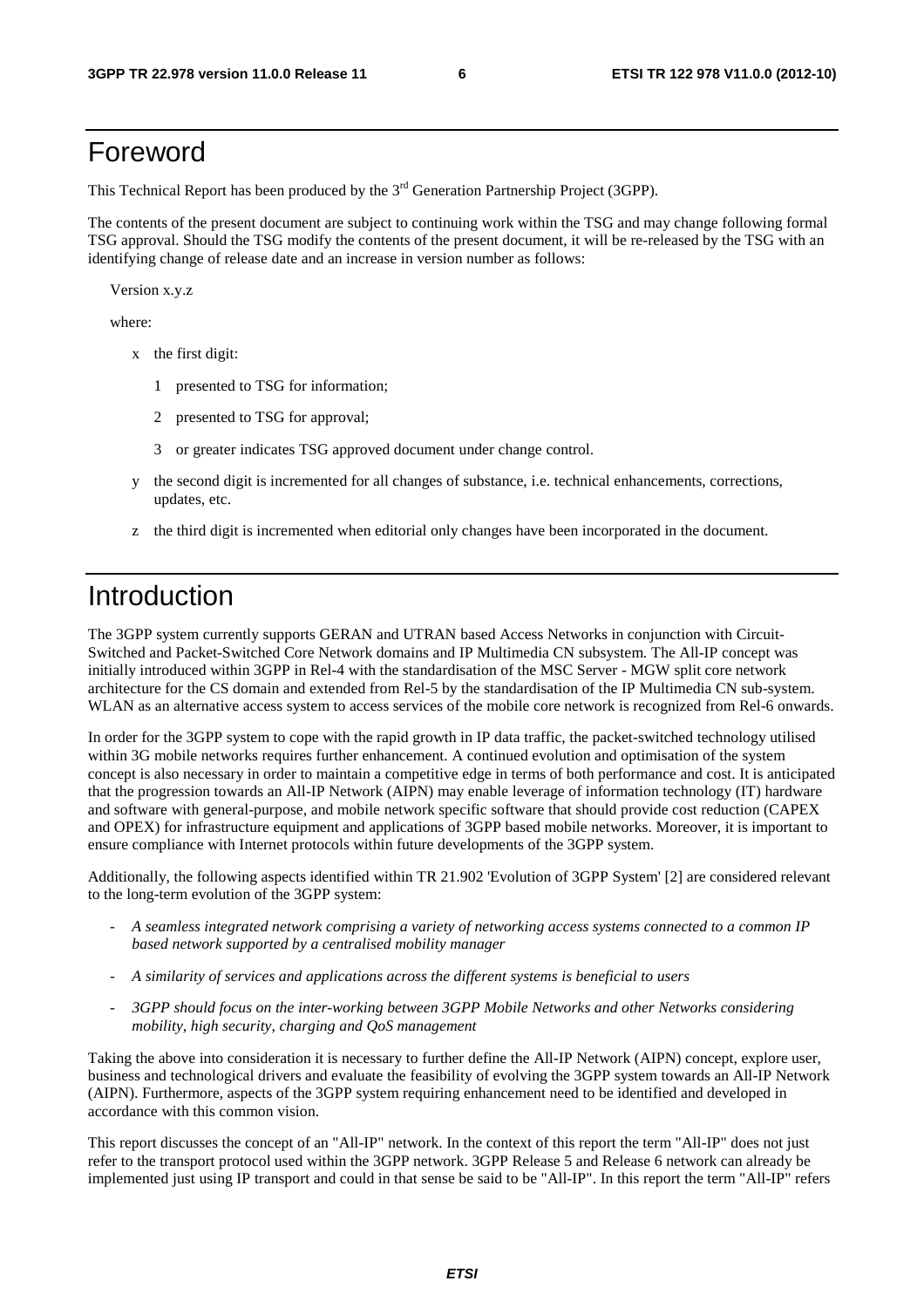to the general concept of a network based on IP and associated technologies which provide an enhanced, integrated service set independent as far as possible to the access system used.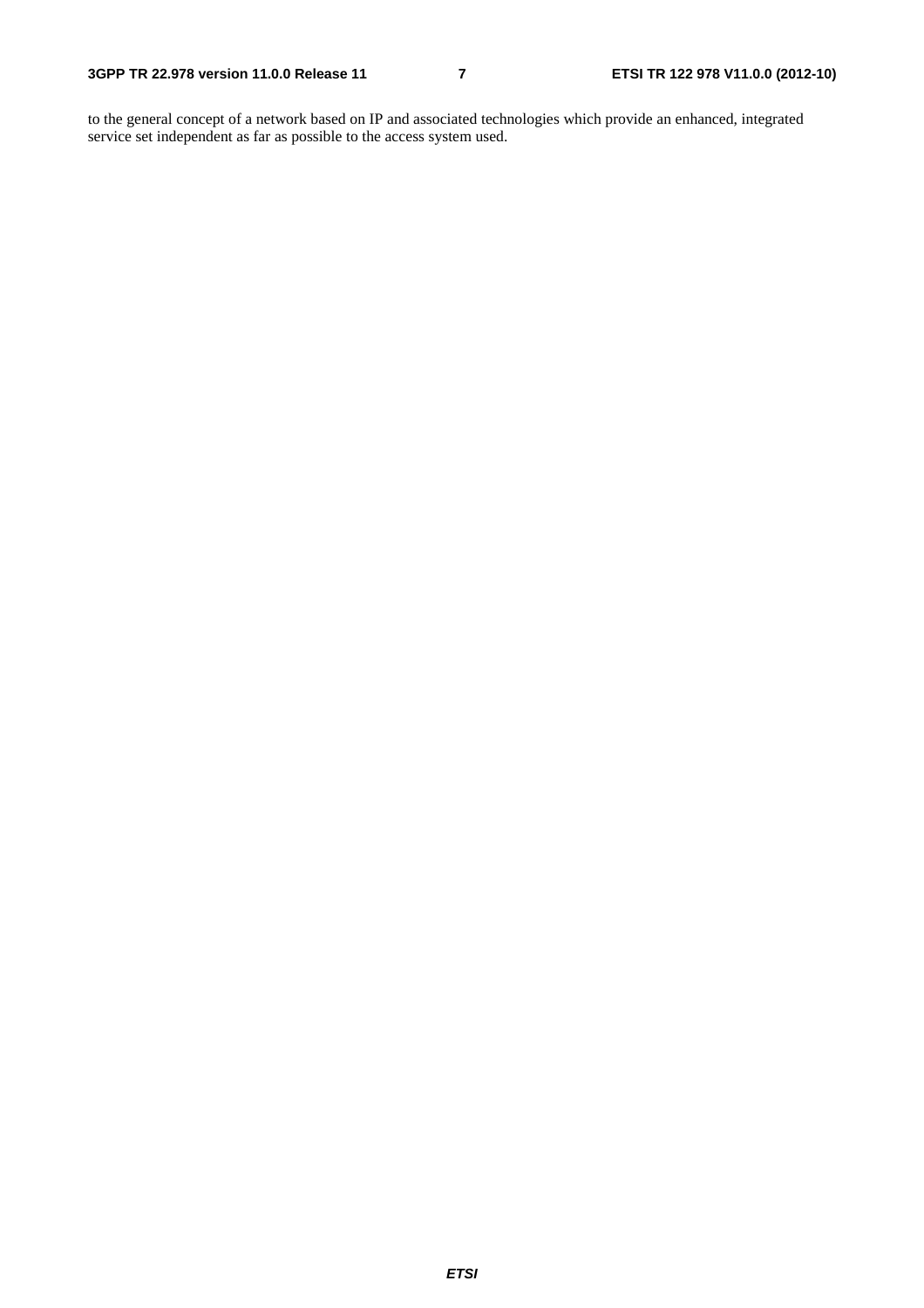## 1 Scope

The present document studies the feasibility of the progression of the 3GPP system to an AIPN. More specifically, this document:

a) Identifies and describes the objectives and user, business and technological drivers for progression of the 3GPP system to an AIPN:

- i) Investigates the High Level Objectives
- ii) Investigates Motivations and Drivers
- iii) Investigates impacts upon current models (e.g. business/charging/service models)
- b) Defines and develops the end-user and AIPN operator aspects of an AIPN:
	- i) Produces an AIPN vision, taking into account the special requirements for the mobile community e.g. carrier grade, optimisation for the radio environment, recognizing support of multiple access system scenarios.
	- ii) Investigates needs and requirements associated with the evolution of the 3GPP System to an AIPN.
	- iii) Investigates requirements associated with the reuse of legacy infrastructure and support of legacy terminals
	- iv) Investigates migration and cost effective introduction of new technology.
- c) Identifies the capability expansion required to introduce the AIPN concept into the 3GPP system (migration and co-existence)
- d) Evaluates whether an AIPN should be standardised within 3GPP, and in the case of a positive conclusion identifies the subsequent steps to be taken to achieve this by defining the scope, target, and roadmap for work to be undertaken within Rel-7 and future 3GPP releases.

## 2 References

The following documents contain provisions which, through reference in this text, constitute provisions of the present document.

- References are either specific (identified by date of publication, edition number, version number, etc.) or non-specific.
- For a specific reference, subsequent revisions do not apply.
- For a non-specific reference, the latest version applies. In the case of a reference to a 3GPP document (including a GSM document), a non-specific reference implicitly refers to the latest version of that document *in the same Release as the present document*.
- [1] 3GPP TR 21.905: "Vocabulary for 3GPP Specifications".
- [2] 3GPP TR 21.902: "Evolution of 3GPP system".
- [3] 3GPP TS 22.234: "Requirements on 3GPP system to Wireless Local Area Network (WLAN) interworking".
- [4] 3GPP TS 22.101: "Service aspects; Service principles".
- [5] 3GPP TS 22.105: "Services and service capabilities".
- [6] 3GPP TS 22.228: "Service requirements for the Internet Protocol (IP) multimedia core network subsystem; Stage 1".
- [7] 3GPP TS 23.125: 'Overall high level functionality and architecture impacts of flow based charging'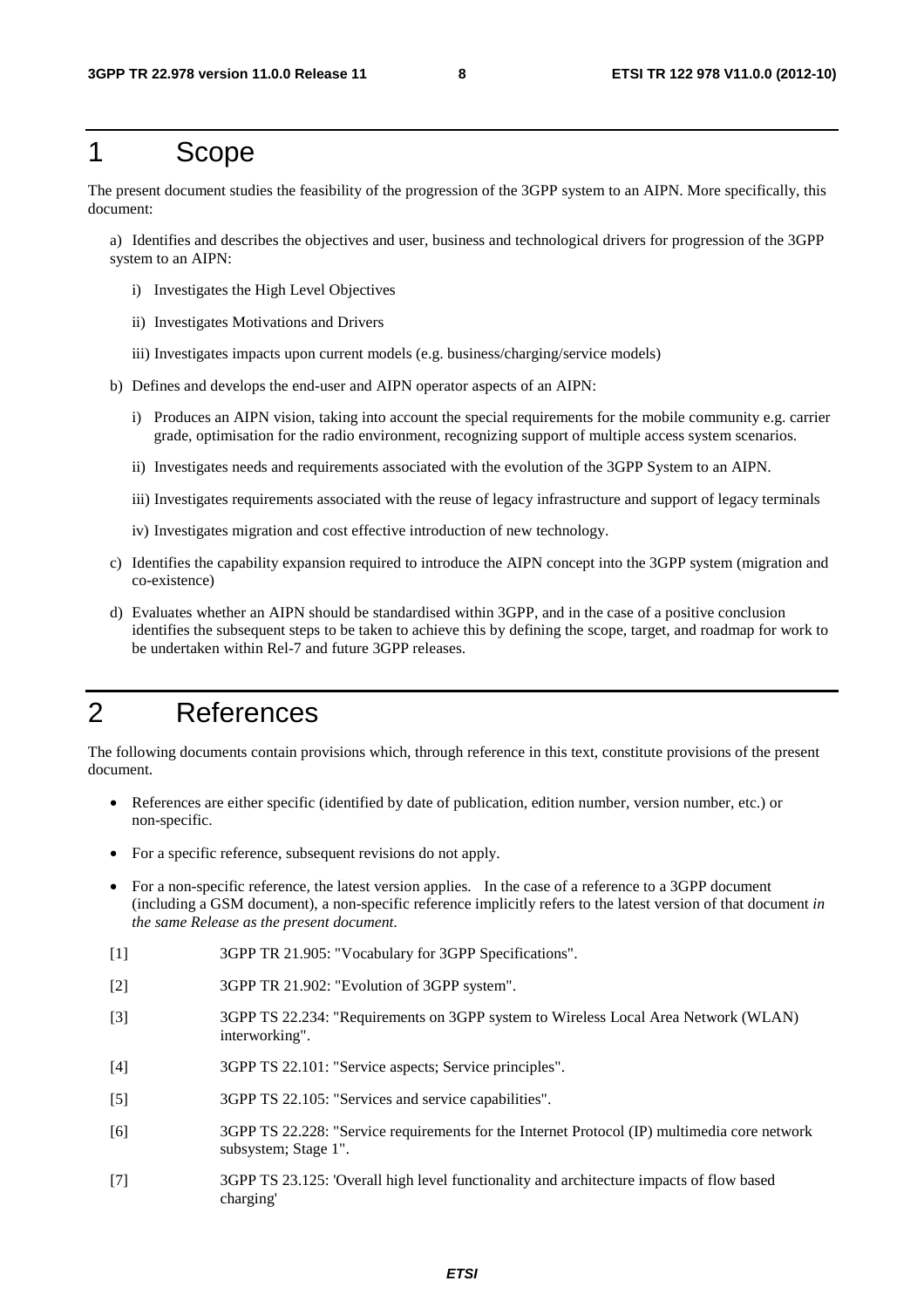## 3 Definitions, symbols and abbreviations

## 3.1 Definitions

For the purposes of the present document, the following terms and definitions apply.

**All-IP Network** (**AIPN):** A collection of entities that provide a set of capabilities for the provision of IP services to users based on IP technology where various access systems can be connected. The AIPN provides a set of common capabilities (including mobility, security, service provisioning, charging and QoS) which enable the provision of services to users and connectivity to other external networks. An AIPN requires one or more connected access systems to allow users to access the AIPN.

**Access system:** An entity or collection of entities that provides the user the capability to connect to the AIPN.

**AIPN operator:** An operator of an AIPN. It is assumed that the AIPN operator will also be a network/PLMN operator as defined within [1].

**Integrated Service:** A service, which is perceived by user as a single service, composed by a combination of different independent services.

**IP service:** A service using an IP bearer provided by an IP service provider. For IP services data traffic is routed according to the IP addresses of the sender and receiver(s).

**IP service provider:** A service provider that provides IP services. This may or may not be a network operator e.g. the operator of an IMS would be an IP service provider according to this definition.

**IP service subscriber:** A subscriber to an IP service provider that uses IP services.

**Seamless:** A user experience that is unaffected by changes in the mechanisms used to provide services to a user.

Note: The determination of whether something satisfies the requirement for being seamless or not is dependent on the user's (e.g., human end-user, protocol, application, etc.) perception of the service being received and not necessarily the technology used to provide the service.

**Seamless service:** Services provided across access systems and terminal capabilities. Provisioning of this service is continued between and within access systems and between terminals with minimal degradation in the service as seen by the user.

**Seamless session:** A session that is maintained during a change in access system, with no perceivable interruption from a user perspective, while adapting to the capabilities of each access system.

**End-user mobility:** The ability for the subscriber to communicate using the device or devices of his/her choice

**Terminal mobility:** The ability for the same UE to communicate whilst changing its point of attachment to the network. This includes both handovers within the same access system, and handover from one access system to another.

**Session mobility:** The ability for a communication session to be moved from one device to another under the control of the user.

**Ad-hoc Network:** A dynamically organized network of mobile terminals that are able to communicate with each other via some means (e.g. using IEEE 802.15 or WLAN in ad-hoc mode). An Ad-hoc Network may contain terminals that are capable of connection to a variety of access systems. In the context of AIPN, it is assumed that every terminal in the Ad-hoc Network is under the control of a separate user, each able to independently access the AIPN. The Ad-hoc Network routes their consolidated traffic towards the AIPN, to an access system through one or more terminals in the Ad-hoc Network. The Ad-hoc Network may change the terminal carrying the consolidated traffic dynamically according to rules set up by the users. The Ad-hoc Network may move throughout the geographic coverage area. (For further details see use cases in Annex E)

**Moving Network:** A group of user devices (terminals) that move together, e.g. as part of a vehicular network. The user devices (terminals) are interconnected in a way that their consolidated traffic towards the AIPN is routed through a well-defined system (gateway). The elements of the consolidated traffic may originate from PAN and Ad-hoc Networks within a Moving Network. (For further details see use cases in Annex E)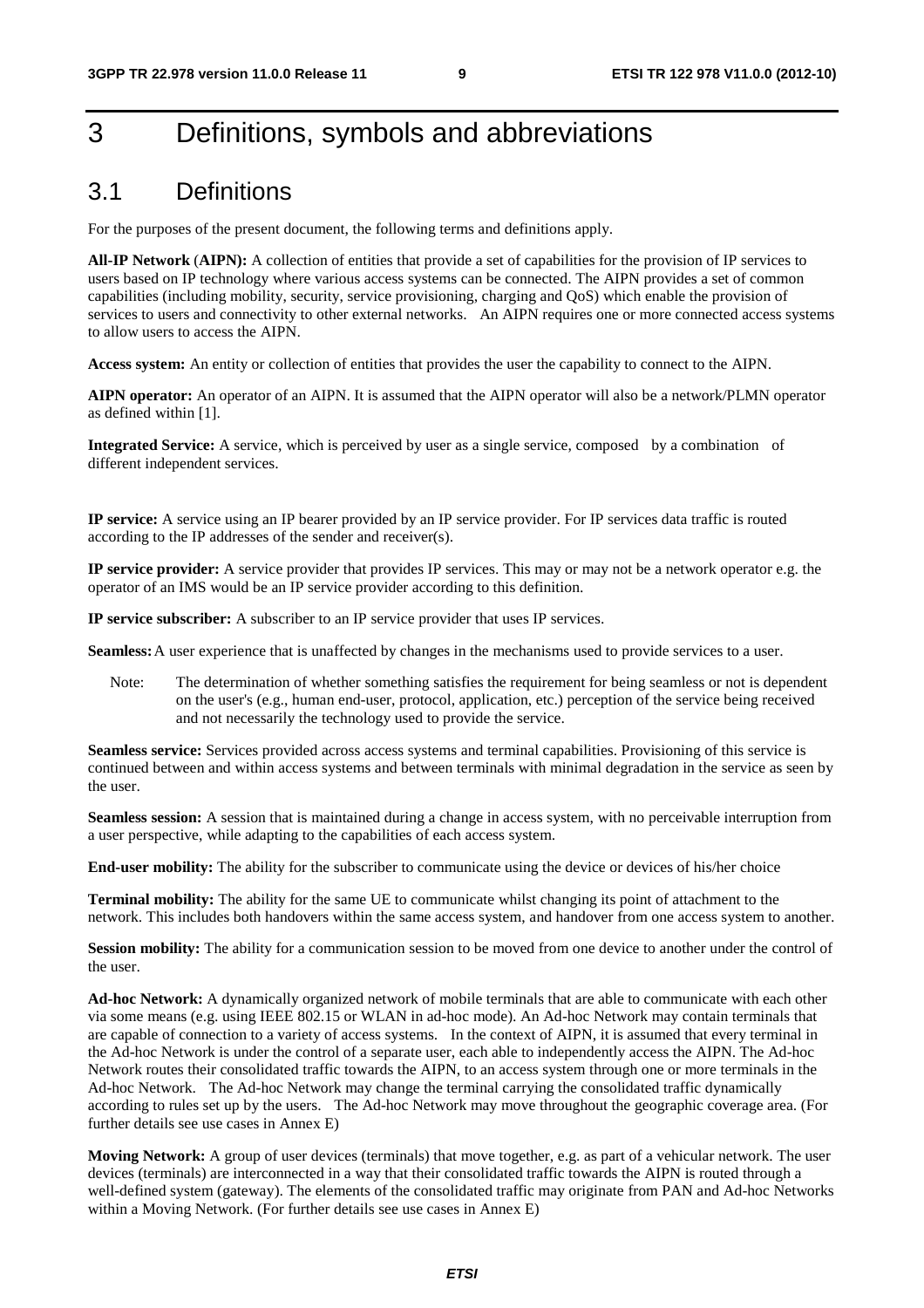**Personal Network:** In the context of an AIPN, a Personal Network (PN) consists of more than one device (terminal or server provided by the AIPN operator) under the control of one user providing access to the AIPN. These devices are interconnected by the AIPN such that the user perceives a continuous secure connection regardless of their relative locations. The user controls the PN using facilities provided by the AIPN. (For further details see use cases in Annex E)

**Personal Area Network:** In the context of an AIPN, a Personal Area Network (PAN) consists of more than one device (terminal) controlled by, and physically close to, the same user (person). All the devices within a PAN use the same USIM. These devices are connected together using internal PAN means. The user obtains services from the AIPN using his multiple devices which all access the users USIM through the PAN to gain access to the AIPN. The user controls the PAN directly. (For further details see use cases in Annex E)

For further definitions see [1].

## 3.2 Abbreviations

For the purposes of the present document, the following abbreviations apply:

| AAA          | Authentication, Authorisation and Accounting |
|--------------|----------------------------------------------|
| <b>AIPN</b>  | All-IP Network                               |
| <b>CAPEX</b> | CAPital EXpenditure                          |
| <b>OPEX</b>  | <b>OPerational Expenditures</b>              |
| <b>SSO</b>   | Single Sign-On                               |
| <b>HSDPA</b> | <b>High Speed Downlink Packet Access</b>     |
| <b>HSUPA</b> | <b>High Speed Uplink Packet Access</b>       |
| GAA          | General Authentication Architecture          |
| <b>GBA</b>   | General Bootstrapping Architecture           |
| <b>MR</b>    | Mobile Router                                |
| <b>PAN</b>   | Personal Area Network                        |
| <b>PN</b>    | Personal Network                             |
| <b>SC</b>    | <b>Session Control</b>                       |
|              |                                              |

For further abbreviations see [1].

## 4 Objectives and Drivers for progression to an AIPN

The high level objectives of the move to an AIPN and the drivers that are forcing this change are elaborated in the following sub-clauses.

## 4.1 High Level Objectives

The following are the high level objectives that the introduction of an AIPN should fulfil:

- **Universal seamless access** an AIPN should allow users to connect to services from a variety of device-types and access systems. This should come about through the use of common protocols, addressing schemes and mobility management mechanisms. The users may not need to know the access system used. Access systems may be selected and changed according to service needs and availability.
- **Improved User Experience**  an AIPN should provide users with better quality. This should include rapid network selection, rapid call or session set-up times, low voice-call delay and fast data transmission.
- **Reduction of cost** an AIPN should deliver a cost reduction in both the CAPEX and the OPEX for AIPN operators in relation to the cost of existing networks.
- **Flexibility of deployment** AIPN operators should be able to build and dimension their network according to the needs of their users. The AIPN design should be scaleable and should not preclude the option to use and inter-work with 3GPP defined Circuit Switched domains and legacy handsets as appropriate. Also, the AIPN design should provide an evolution path from previous releases of the 3GPP system. This will ensure that AIPN operators can introduce an AIPN and continue to make best use of existing network elements.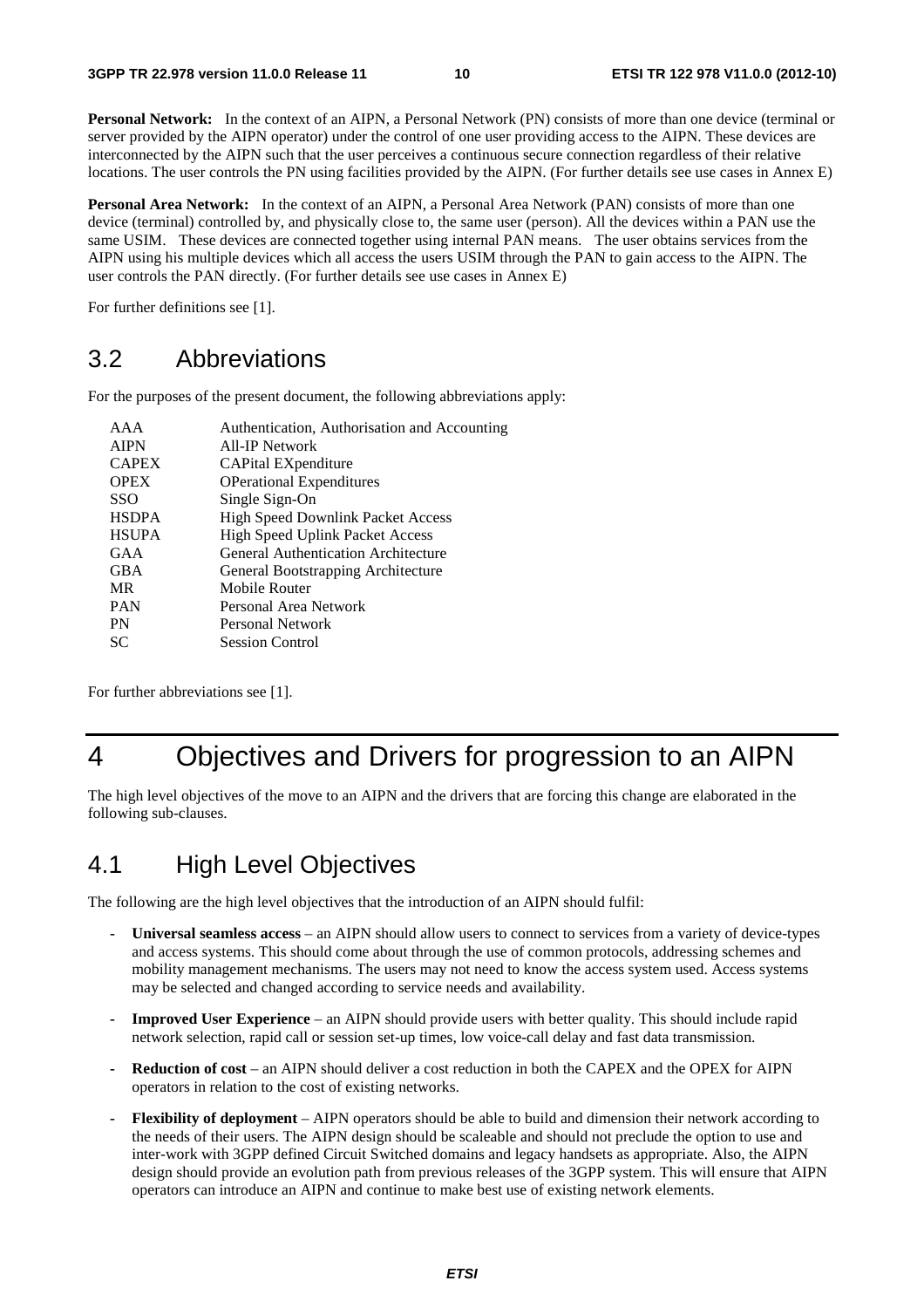## 4.2 Motivations and Drivers

The current feasibility study aims at clarifying the notion of an "All-IP Network" (AIPN) within the context of 3GPP and to define requirements for an AIPN within 3GPP. There seems to be a common understanding in the mobile communications industry that the technical and commercial evolution of this industry sector points towards an AIPN. The term "All-IP Network"(AIPN), however, is not (yet) clearly defined and – depending on one"s view of the future – can mean many different aspects of anticipated communication systems that are based on IP.

It should be noted that the 3GPP system standardised up to and including Rel-6 already provides the basis for introduction of an AIPN in 3GPP. Building on the foundations provided in previous 3GPP releases it is possible to leverage and build upon existing capabilities to evolve the 3GPP system towards an AIPN.

In order to justify the development and evolution of the 3GPP system it is essential to have an understanding of the motivations for evolving the 3GPP system in a particular direction.

In doing so it seems worthwhile to collect and list trends and drivers of the mobile telecommunications industry that now or in the future can be expected to have significant impact on the industry. This is provided in the following subclauses. An assessment of these trends and drivers with respect to the evolution of IP-based network and access systems, terminals and service provisioning will make it easier to create a vision of what an AIPN will look like.

### 4.2.1 User related and social drivers

### 4.2.1.1 Consumer trend demanding diversification of mobile services

#### **Diversification as service specialisation:**

As the market for mobile services grows there is an increased need to be able to offer diversified and flexible services to satisfy the varied needs of users. As the service market becomes more diversified services will become more specialised in order to satisfy the specific needs of users. With this there is a need for AIPN operators to be able to offer flexible services quickly without a large amount of capital expenditure.

#### **Diversification in terms of usage patterns:**

In addition to the current pattern of mainly server-to-person services there will be a diversification of mobile services to include person-to-person, person-to-server, server-to-server service scenarios with a variety of different subdivisions and combinations. Users will also desire the ability to be able to integrate the various services to which they subscribe. In the future mobile networks will need to be able to provide these varied and integrated service environments and enable this to be achieved in a flexible and efficient manner.

#### **Diversification in terms of service quality:**

Different services will have different user expectations placed upon them e.g. in terms of service quality. The demands for the same service may also differ according to specific user of that service at a given time.

#### **Diversification regarding access to services:**

With the increase in the diversity of the access systems available, as well as the increase in the number of terminals that a single user possesses it will be desirable to have the ability to use services seamlessly across different access systems and different terminals. Users will also desire the ability to use services `anywhere` at `anytime`. This leads to the conclusion that the provision of `seamless` and `ubiquitous` services will gain great prominence within future mobile services.

#### **Deductions**

- An AIPN would provide the ability to offer enhanced and flexible mobile services, quickly and cost effectively. An AIPN can also support the diversification of mobile network services, support service integration and would enable the provision of seamless and ubiquitous services across a variety of different access systems and terminals.
- IP technology that enables advanced service control (e.g. QoS/session control) is already used within 3GPP and elsewhere and could be further utilised and enhanced within and between mobile networks in order to enhance service provision.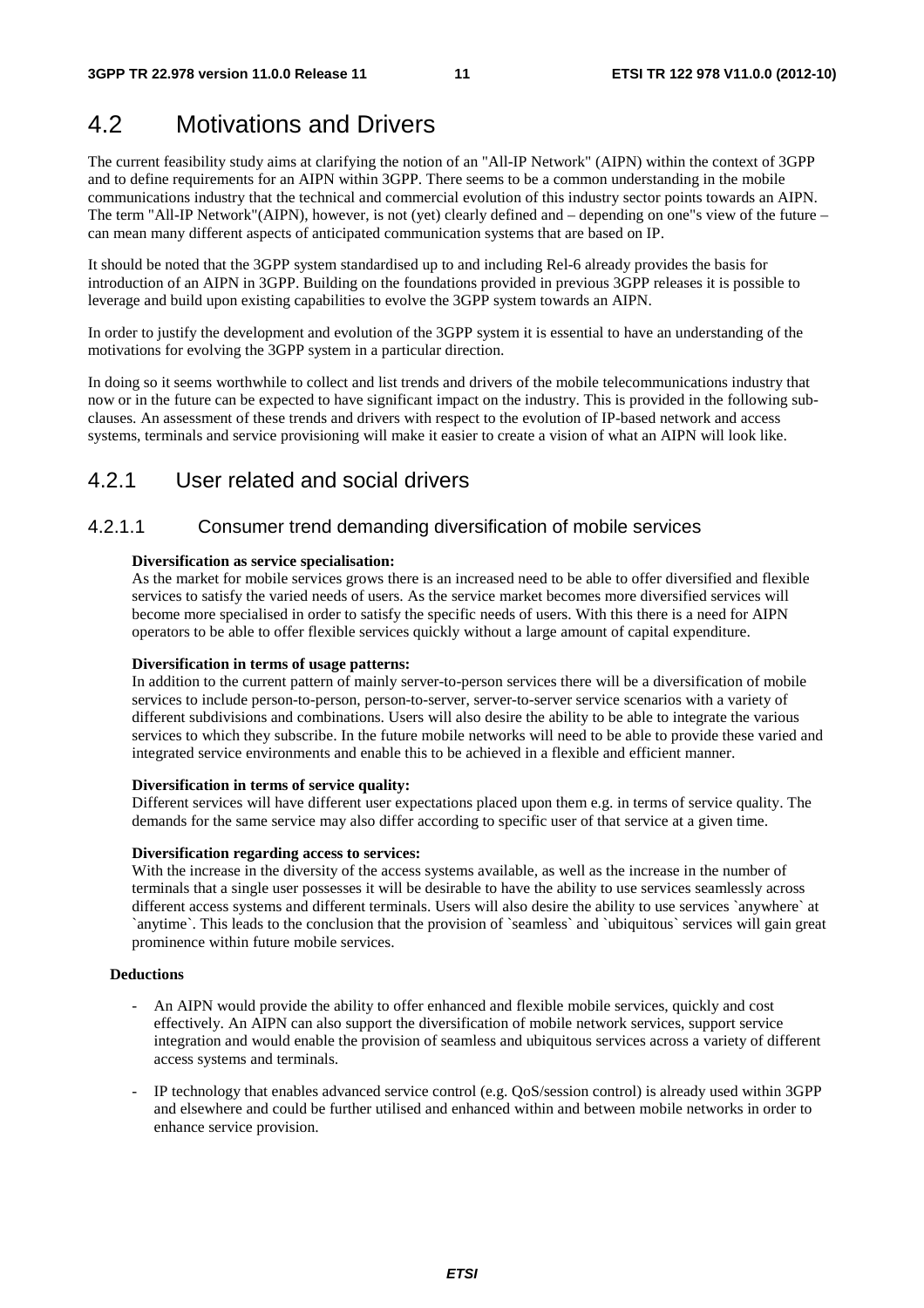### 4.2.1.2 Human need to be able to interact with his personal environment

The mobile subscriber base has grown from a small number of high-end users to the mainstream in which the number of mobile phone subscribers exceeds 70% of the population in some countries. However, in the future mobile subscribers will not be limited to just human beings and the association with mobile devices will spread to other living things, such as pets, as well as machinery and household electronics. It can be foreseen that in the future there will be a ubiquitous mobile communication environment in which very many objects within a particular area may be associated with a mobile terminal and hence require the ability to connect to a mobile network. This will result in a substantial increase in the number of users and terminals that need to be accommodated by mobile networks. However, in this scenario a large number of terminals will be data-only and hence not require the ability for traditional speech communication from person-to-person. Due to the limited amount of available MSISDN numbering capacity it would be desirable to be able to accommodate new users and terminals without the need to associate an MSISDN with each terminal.

#### **Deductions**

An AIPN would enable the accommodation of a vast number of users and terminals.

#### 4.2.1.3 Social behaviour and the need to understand one's environment

Futurologists have identified some basic human behaviour patterns that have become increasingly important in modern societies. Two of them have been named "cocooning" and "clanning". "Cocooning" describes a behaviour in which an individual tries to isolate itself for a while from the surrounding society. It essentially expresses the wish for privacy with respect to permanent over-stimulation. "Clanning" describes the opposite phenomenon. It is the need of an individual to become integrated into a "clan", a group of similar minded people. This is mainly observed with young people and is a well known finding in group dynamics.

A third social factor that becomes strongly apparent is the need for the individual to better understand their environment. While an ever growing data stream permanently pours over the individual it becomes increasingly difficult to filter out the relevant information content. This results in disorientation, the difficulty of self-organisation and the feeling of uneasiness about one's environment. Also, the capability to quickly filter out important information from that which is unimportant is a competitive advantage of the individual.

A fourth social factor is that individuals spend their days and nights in many different roles (e.g. family person (me@personal.net), worker (me@company.com), sports club official (official@sportsclub.com)). Depending on their roles, time of day, and location, they may wish to be reachable via these different publicly known user IDs on certain specific systems or devices. By arrangement with the AIPN operator for terminating calls to the Public ID, the recipient of calls directed towards a Public Identity may change on a temporary basis (e.g. a sports club official is temporarily unavailable and wishes calls to that Public Identity to be answered by an alternate individual).

#### **Deductions**

- An AIPN will need to provide means that respect and ensure a user's need for privacy.
- The basic human wish to become integrated within social groups could be a good basis for services in an AIPN. Good examples are chat-rooms and the like.
- An All-IP system that offers services which allow an individual to gain a better orientation within their environment (geographic, social, business) will provide significant added value to its users.
- An AIPN system should offer the users the ability to be reachable by several different publicly known IDs in a flexible manner.

### 4.2.1.4 The social trend of increasing differences in income within societies.

As a result of economic liberalism and globalisation societies in the western world undergo slow but significant changes. An important aspect of these changes is that differences in individual income increase. Any industry needs to take this kind of social trend into account when formulating their business strategies.

This implies that the market split into an (expensive) high end market and an (inexpensive) low end market will become even more pronounced than today.

#### **Deductions**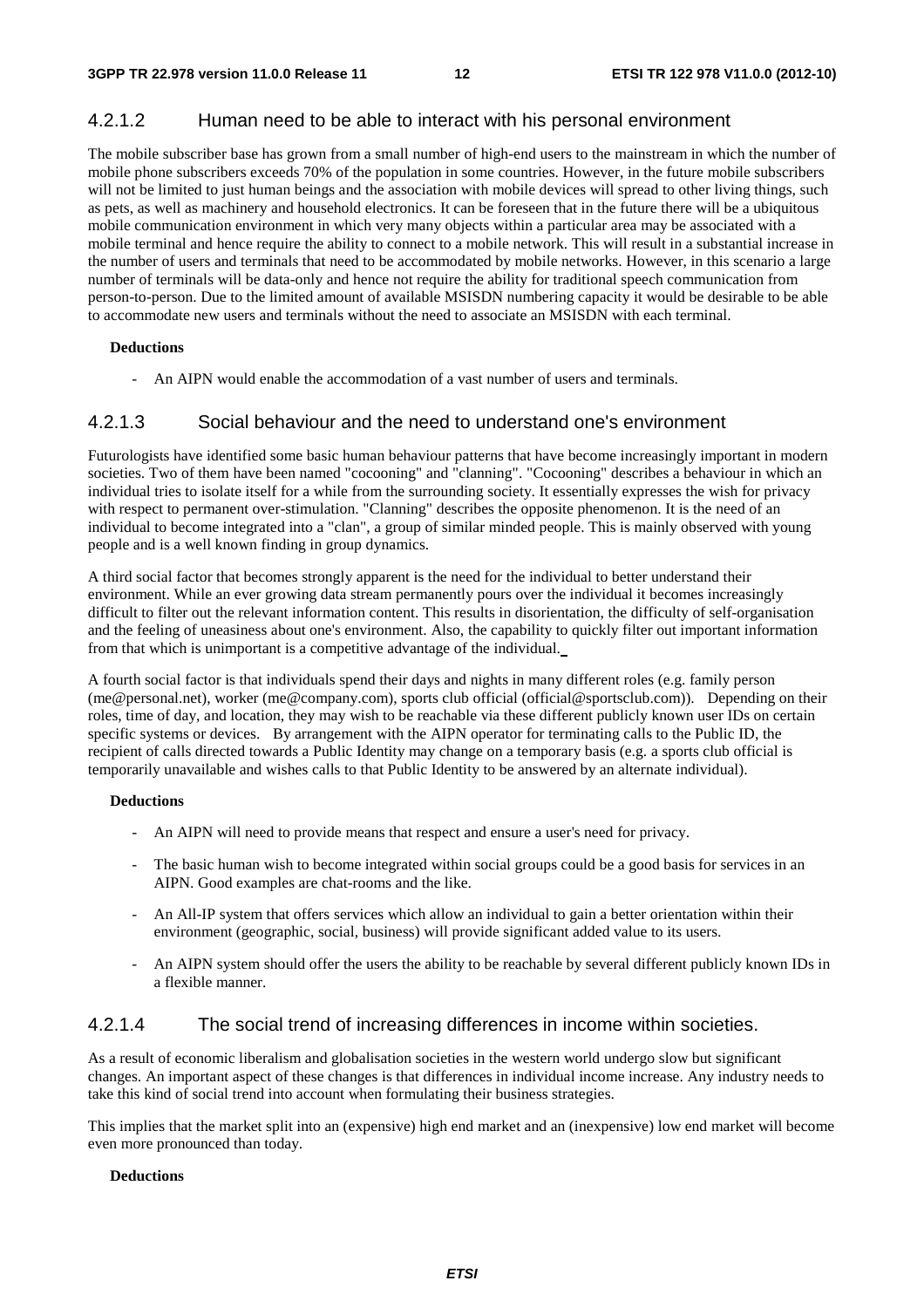- An AIPN will need to provide at the same time very cheap low-end services and high priced high-end services for different customer types. For the same kind of service (e.g. voice) the respective QoS may be the differentiating criterion.
- Quality of Service needs to be regarded as a chargeable feature.

#### 4.2.1.5 The need to satisfy user experience of "early-adopters"

The adoption of new technology is heavily dependent upon the experience of this technology, through the services that are delivered over it, by its users as well as the general public that comprise the potential market for this new technology. Therefore, it is important that new technologies clearly demonstrate advantages over those that are already prevalent. The perception of users toward a new technology at its early phase of introduction is mainly determined by the experience of initial users, sometimes termed "early-adopters", when using this new technology. In terms of mobile telecommunications, in addition to the general ability to utilise more advanced functionalities and feature-rich services using a mobile phone, factors such as perceived communication delay, communication quality, connection set-up time and data transmission speed are highly visible to users experiencing new technology. Hence, factors that demonstrate the basic performance of the new system play an important role in demonstrating the benefits of new technology compared to those already available. Consideration of these factors clearly indicates that it is essential for future developments of the 3GPP system to clearly demonstrate to users the benefits of the enhanced capabilities compared to those already available.

#### **Deductions**

- An AIPN shall not degrade user experience. Additionally, it would be desirable for an AIPN to demonstrate to users improvements in basic system performance compared to the pre-existent capabilities of the 3GPP system.
- Factors such as perceived communication delay, communication quality and connection set-up time are important considerations for users when experiencing an AIPN as a new technology.

### 4.2.2 Drivers from a Business perspective

#### 4.2.2.1 Mobile industry anticipating PS traffic to surpass CS

In the future it is thought that the amount of non-voice traffic, i.e. IP traffic within the PS domain, carried by mobile networks will equal and then surpass that of traditional CS voice traffic. Therefore, in the future mobile networks will need to be able to handle substantially increased volumes of IP traffic in a cost effective manner.

Additionally, in the future it is very likely that the there will be a variety of different traffic patterns for IP traffic including user-to-user and user-to-multicast, that needs to be optimally routed within mobile networks.

#### **Deductions**

- An AIPN will need to handle substantially increased volumes of IP traffic in a cost effective manner,.
- An AIPN will need to support optimised transport for user-to-user and user-to-multicast traffic.

#### 4.2.2.2 Desire of AIPN operators to encompass various access systems that are not specified by 3GPP

Although 3GPP is primarily concerned with the UTRAN and GERAN-based access systems other access systems can be utilised by the 3GPP system and used to provide mobile services. This has been recognised from 3GPP Rel-6 with the standardisation of 3GPP-WLAN Inter-working [3]. In the future network operators will desire the ability to provide services to their subscribers optimised to the user"s environment using a variety of diversified access systems. Although the access system utilised at a particular time within this environment may vary, it is likely that the services provided will have significant commonalities. Hence, in order to realise a multiple access system environment in an efficient and cost effective manner it is desirable that the replication of network functionality be minimised. This clearly indicates that there is a need for a common network to be able to accommodate a variety of access systems.

When accommodating various access systems it is desirable that this is achieved with a minimum impact upon the access systems themselves. It is assumed that most new access systems that are developed will incorporate IP technology and be optimised to carry IP traffic. Hence, in order to maintain a high level of compatibility it is necessary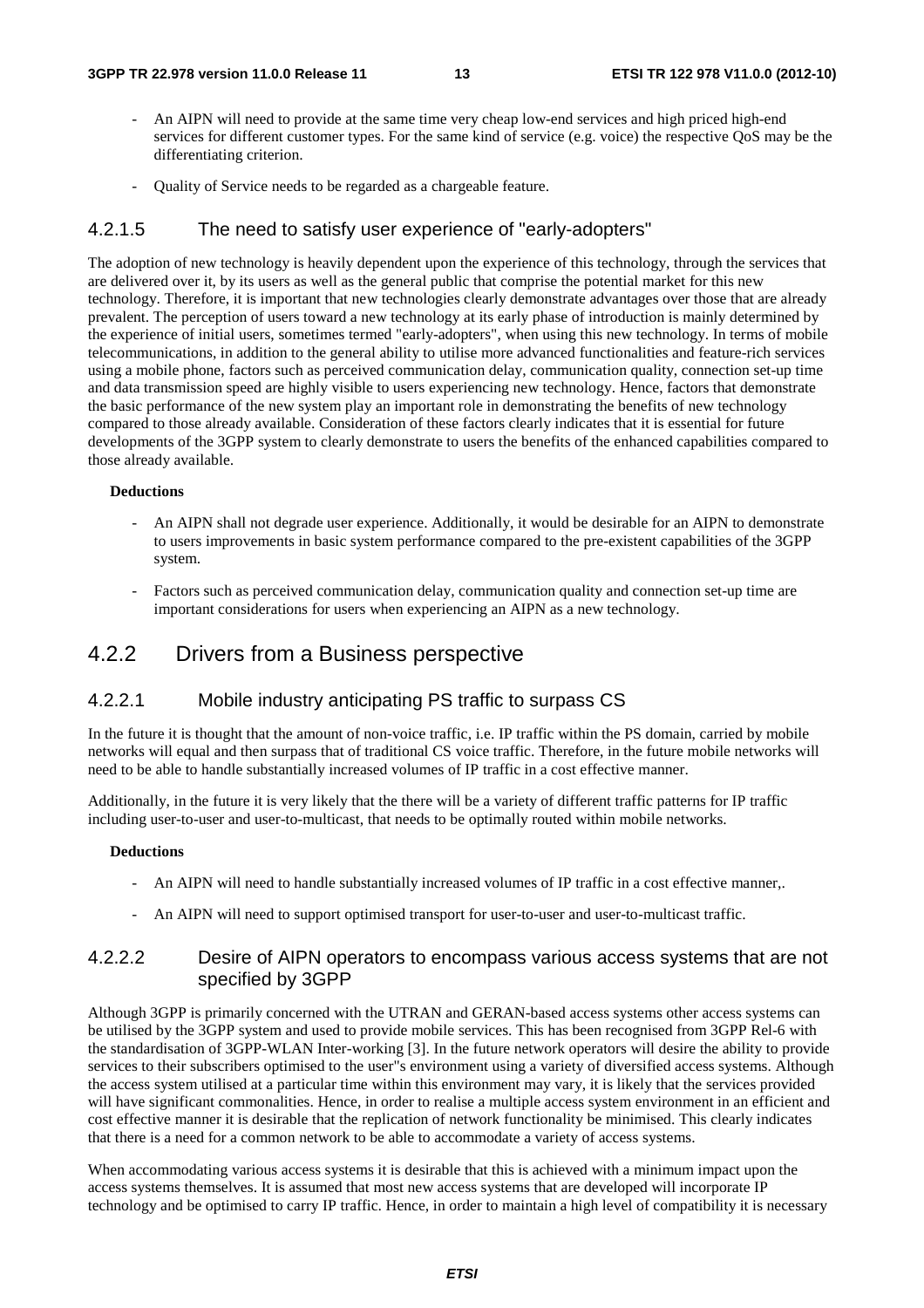#### **3GPP TR 22.978 version 11.0.0 Release 11 14 ETSI TR 122 978 V11.0.0 (2012-10)**

for the network accommodating these access systems to also be based upon IP technology and be optimised to carry IP traffic.

Based on the reasoning presented above it can be concluded that in order to design a future proof system that is able to efficiently accommodate a variety of different access systems it is necessary that the 3GPP system be designed as a common network that is based upon IP technology and optimised to carry IP traffic.

Furthermore, the development of new access systems will not necessarily be in line with the development of the network, therefore there is a need to be able to develop different areas of the network independently, e.g. develop the network independently to the development of the access systems.

In addition, it is desirable that a common IP network supports a centralised and common network control to enable the AIPN operator to control how the AIPN is accessed and how the resources of the AIPN are used whilst accommodating these access systems. This will enable the AIPN operator to be the focus for the provision of mobile services and ensure that the user"s expectations regarding the quality of the services provided by the AIPN are fulfilled. Additionally, the provision of control over the usage of the AIPN at a common point within the AIPN will enable the AIPN operator to protect and leverage their investment in AIPN infrastructure as much as possible.

#### **Deductions**

- An AIPN would provide the ability to incorporate a variety of different access systems with a minimum impact upon the non 3GPP specified access systems to be accommodated.
- Using IP as the basis for a common network enables prevalent and low cost IP technology to be utilised. This allows the network to be deployed cost-effectively with the ability to provide common services using a common IP bearer throughout all the diversified access system environments.
- An AIPN should support a centralised and common network control to enable the AIPN operator to control how the AIPN is accessed and how the resources of the AIPN are used whilst accommodating a variety of different access systems.

#### 4.2.2.3 Marriage of IT- and telecom world

#### The influence of broadband Internet

With the emergence of broadband internet services there has been a rapid increase in the number of subscribers to IP services in recent years. Most notable is the growth in the number of subscribers to IP telephony services. This is expected to grow further and at an increasing pace as the broadband internet services of ISPs become more prevalent. This presents 2 points of major interest.

Competition with broadband Internet

The first is the need for network operators deploying the 3GPP system to offer competing services and so match this emerging trend.

Inter-working with broadband Internet

The second is that as the number of IP service providers and hence IP service subscribers become more prevalent the need to interwork with these IP service providers will emerge in order to offer services between 3GPP subscribers and IP service subscribers of other networks. This must include easy mechanisms for roaming and settlement operations, so end-users can leverage the benefits of each network without incurring the high overhead of setting up separate subscriptions with each service provider.

#### Service creation with the support of the IT industry

While in 2G systems the IT world played only a minor role - everything was standardised by GSM. 3GPP - and even more so OMA - allowed more diversity by defining service enablers (e.g. "Presence") instead of standardized services, enabling the IT world to create services that can rely on these capabilities.

The main reason to do so was speed of service introduction. The IT industry is capable to provide IP-based services based on defacto standards in a much shorter time than it can be done by standardisation. Also, the mechanisms of the market - adopting these services according to market need and user acceptance - are more effective.

#### **Deductions**

- An AIPN would enable AIPN operators to offer IP-based services and provide appropriate inter-working methods with IP service providers.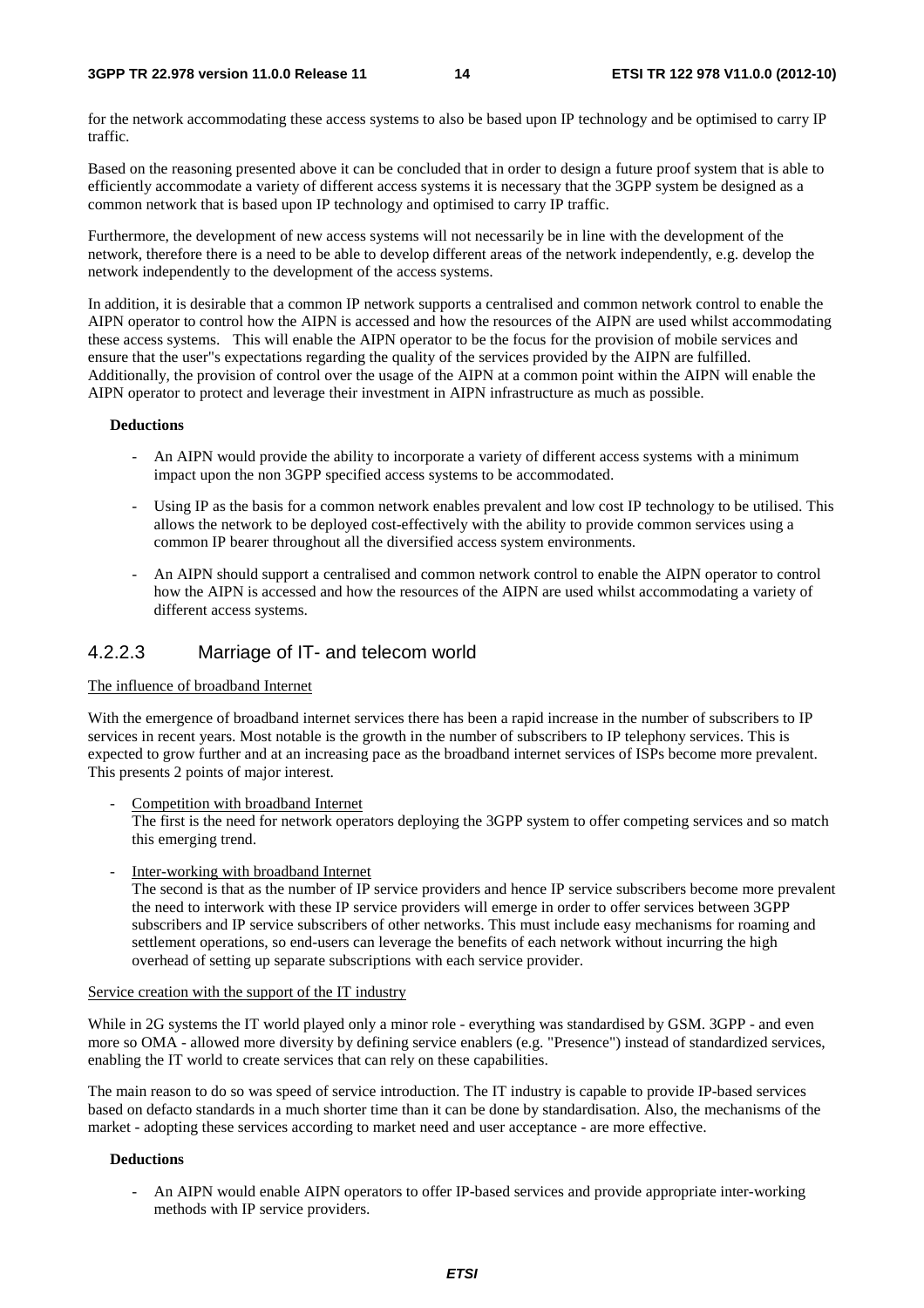- The AIPN should be able to support applications designed based on the capabilities of the AIPN without the need for explicit standardisation of the applications themselves.
- Note: The standardisation of AIPN capabilities should allow non-standardised applications to be created whilst maintaining interoperability. However, care should be taken within the standardisation of AIPN capabilities to ensure that interoperability is maintained.

### 4.2.2.4 Need for increased system efficiency leading to substantial cost reduction in terms of both equipment (CAPEX), and operational (OPEX) costs.

In the future it is foreseen that there will be increasing pressure to decrease the investment costs for mobile network equipment and the cost per bit for traffic carried by mobile networks. The reasons for this are twofold. Firstly, the increase in IP traffic carried by mobile networks will lead to a general need to further decrease the cost of handling this traffic both in terms of equipment and transmission costs. Secondly, in the future there will be increased competition for AIPN operators not only from mobile network operators using different radio access systems, but also from IP service providers providing broadband IP services using access and transmission technologies other than those of traditional mobile network operators, e.g. ISPs providing services using xDSL, Cable and/or WLAN without 3GPP inter-working. The business and charging models, e.g. flat-rate charging, deployed by these IP service providers are not those common to traditional network operators implementing the 3GPP system and will probably not be applied by AIPN operators. However, they do encourage heavy usage of IP services and as such AIPN operators need to be able to deploy a cost effective network for IP services in order to compete in the wider market place.

The cost of general-purpose equipment targeted for a wide-ranging general market is in general much less than that of specialised technology whose market is limited by specific criteria. An AIPN would enable the use of general-purpose IP technology with some modifications to tailor functionalities to the needs of network operators to provide mobile services. The ability to undertake large-scale deployment of general-purpose IP technology provided by an AIPN is foreseen to enable significant improvements in system efficiency and overall reduction in the equipment (CAPEX) and operational (OPEX) costs for future mobile networks designed to handle a large amount of IP traffic.

#### **CAPEX point of view:**

- The adoption of a common network system enables capital investment to be made independent to the number of access systems supported. Also, when a new access is added, the equipment costs are suppressed to a necessary minimum.
- Over capacity can be avoided by sharing the system, and the equipment costs are reduced (including redundant equipment costs).
- The development and the equipment costs of mass produced general-purpose devices are generally lower compared to dedicated devices.

#### **OPEX point of view**

- The variety of maintained devices can be reduced by introducing a common system, hence maintenance costs are reduced.
	- The training costs of maintenance engineers are reduced.
	- Due to the availability of general purpose platforms the cost of replacement hardware can be suppressed.

#### **Deductions**

The AIPN should be designed to enable AIPN operators to take advantage of the increased efficiency and OPEX/CAPEX reductions offered by IP technology.

### 4.2.2.5 Trend of the industry to align along the structure: access / transport / control / services

There seems to be a tendency in the industry for mobile telecommunication to adopt a horizontal structure into business units, which are mainly concerned with access, transport, control and services. This reflects the view of parts of the industry that these areas can be viewed as - more or less - economically independent fields. This view applies to AIPN operators as well as to manufacturers.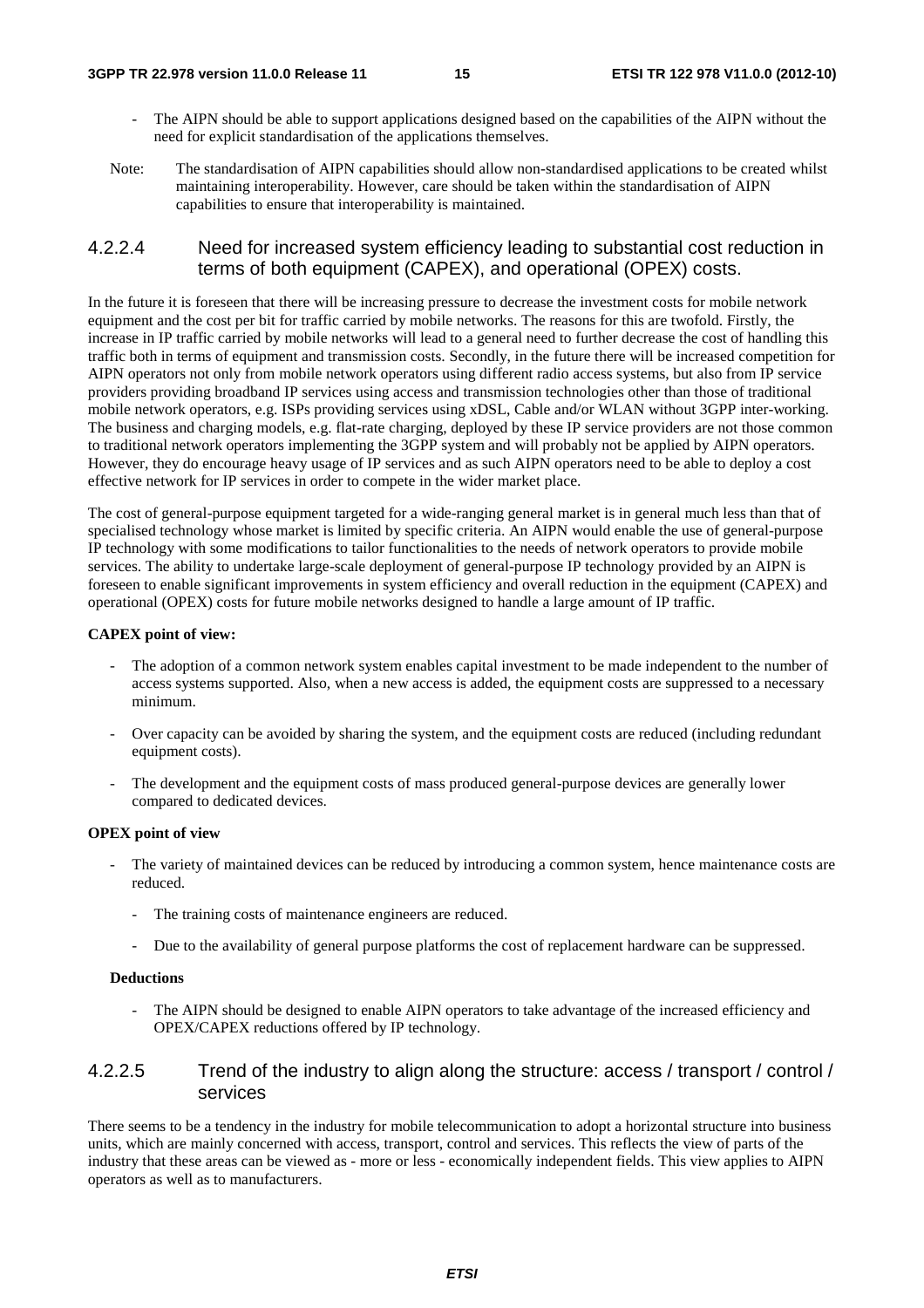#### **Deductions**

- An AIPN should provide an architectural structure that allows a decomposition of the added value according to access, transport, control and services. In particular charging capabilities will need to take this into account.

#### 4.2.2.6 Fixed/Mobile network convergence

Some service providers are enabling fixed/mobile converged services for their subscribers. This is being driven by a number of factors, including (but not limited to) company mergers/demergers, the maturity of available VoIP solutions and the proliferation of service bundling (e.g. mixture of voice, video, data and mobility services) by service providers to reduce churn and increase ARPU. An AIPN should ensure that AIPN operators wanting to provide fixed/mobile converged services can do so within the IMS framework.

#### **Deductions:**

- An AIPN needs to take into account Fixed/Mobile network convergence issues.
- An AIPN should ensure that new/enhanced services follow the IMS framework, so the service will be applicable to fixed/mobile converged networks.

### 4.2.3 Drivers from a Technology perspective

### 4.2.3.1 Evolution of next generation radio access systems (3GPP specified)

Similar to the transition from 2G (GSM) to 3G (UMTS) it is expected that future radio access systems will allow for a significant higher data rate of user traffic than today. However, there is a trade-off between data rate and user mobility. In other words, a user, who is moving at a high speed, cannot expect the same high data rate as a user that is standing still. In addition it may be envisaged that radio access systems can be optimised to particular user requirements (e.g. in terms of data rate, mobility, QoS) such that multiple different radio access systems could be used by the same network operator simultaneously, even within the same geographical area.

#### **Deductions**

- An AIPN shall take into account the capability of next generation radio access systems to provide significantly higher data rates to the user
- An AIPN shall allow for multiple radio access systems, optimised to particular user requirements.

#### 4.2.3.2 Progress of broadband wireless IP-based networks (non-3GPP specified)

Recently IP-based wireless technology has received a strong technological and economical boost. This has been fostered by industry alliances as well as standards development organizations (e.g. Bluetooth, IEEE 802.11x, 802.16x, 802.20x). Partially these technologies have already found their use in commercially available off-the-shelf products (WLAN cards, access points), which provide relatively high data rates at low prices. These technologies are currently evolving towards higher – broadband – data rates and/or support of continuous mobility in wide service areas. Currently there are competing standards at different stages of their hype cycles in this field. These systems generally provide only part of the functionality of full-blown mobile networks (e.g. they do not allow sophisticated charging models). However, the need to provide 3GPP inter-working with these technologies / networks has been shown already for 3GPP Rel-6 with the work item for 3GPP - WLAN inter-working.

#### **Deductions**

- An AIPN shall be able to provide means to ease inter-working with a multitude of broadband wireless IPbased networks.

#### 4.2.3.3 Progress in ad-hoc networking for user defined services.

Ad-hoc Networks denote particular kinds of networks that may establish themselves automatically - "ad-hoc" - (i.e. without explicit administration) between mobile terminals. From today's perspective, generally all the activity concerning development in the field of Ad-hoc Networks (radio spectra, terminal communication and mechanisms to create Ad-hoc Networks) is happening outside 3GPP. However, AIPN operators may benefit from letting Ad-hoc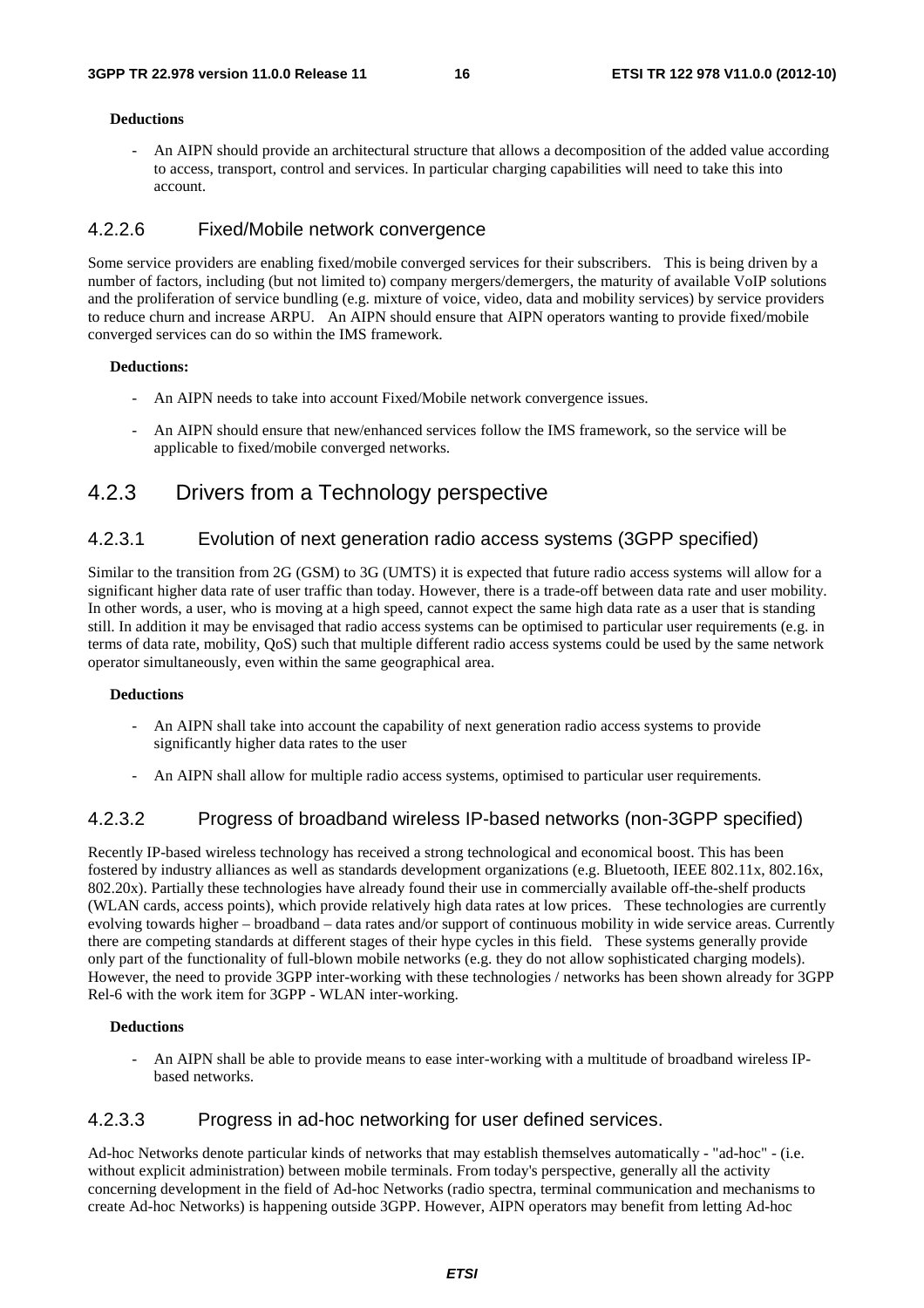Networks interact with the AIPN, thereby creating traffic in the AIPN; e.g. there could be Ad-hoc Network access to public networks via AIPN by at least one of the Ad-hoc Network members serving as a kind of wireless connectivity gateway.

Examples for such Ad-hoc Networks could be Personal Networks, as described later in the present document, or CBtype radio communications amongst listeners to a pop concert. In the case of Personal Networks an AIPN may provide connectivity to a server in an AIPN operator"s network, in the pop concert example an AIPN may provide the capability for remote listeners to join.

Technically, an Ad-hoc Network is defined as a self-organizing and self-managing network of autonomous mobile terminals *without any infrastructure support*. In fact, it is this property which essentially characterizes Ad-hoc Networks, and as a consequence, no centralized radio resource management for ad-hoc networking necessarily exist.

Important aspects of Ad-hoc Networks which may impact an AIPN are:

- Identification, addressing and routing: If an Ad-hoc Network interacts with the AIPN, the AIPN may need to know about identities of individual members of the Ad-hoc Network (not only the "connectivity gateway"), be able to address them and route traffic to them.
- Authentication, security: in an Ad-hoc Network neither SIM resp. USIM/ISIM based identification and authentication nor ciphering on the air interface derived from authentication parameters can be assumed. In the case of at least one Ad-hoc Network member serving as a wireless connectivity gateway to the AIPN it should be ensured that this node can not compromise AIPN security.

#### **Deductions**

- Appropriate mechanisms for identification, authentication, addressing, ciphering and charging of members of an Ad-hoc Network inter-working with an AIPN have to be established.

### 4.2.3.4 Dawning of new, radio based services (e.g. Personal Networks, RFIDs, multihop access networks)

Currently there is a lot of activity (research projects) on new services that are utilizing different kinds of IP-based radio networks. Examples of such services could be:

- Personal (portable) Networks, that allow inter-working of different personal sensors/terminals
- RFIDs, that allow goods, to which a RFID is attached, to broadcast information about themselves,
- Multi-hop access networks, that allows a user's terminal to act as a radio relay station for another user

Many of these new services are capable to create revenue for an AIPN operator if they can easily inter-work with (or be integrated into) an AIPN

#### **Deductions**

- An AIPN would benefit from a capability to facilitate inter-working with (or integration of) these new radio based services.

### 4.2.3.5 Reconfigurable Radio (Software Defined Radio - SDR)

Reconfigurable radio interfaces allow terminals to adapt/optimise its radio properties to the currently available radio network. This could allow an increase of spectrum efficiency. However, the network would need to support such a functionality of the terminal.

#### **Deductions**

- An AIPN would benefit from a support of reconfigurable radio interfaces in the terminal.

#### 4.2.3.6 Web services

While not being specific to mobile networks Web Services are becoming increasingly important as a standardised interface to provide IP-based services. There is a general trend towards Web services within the industry. For example, in OMA a working group is dedicated to the evolution of web services in mobile networks and in many respects they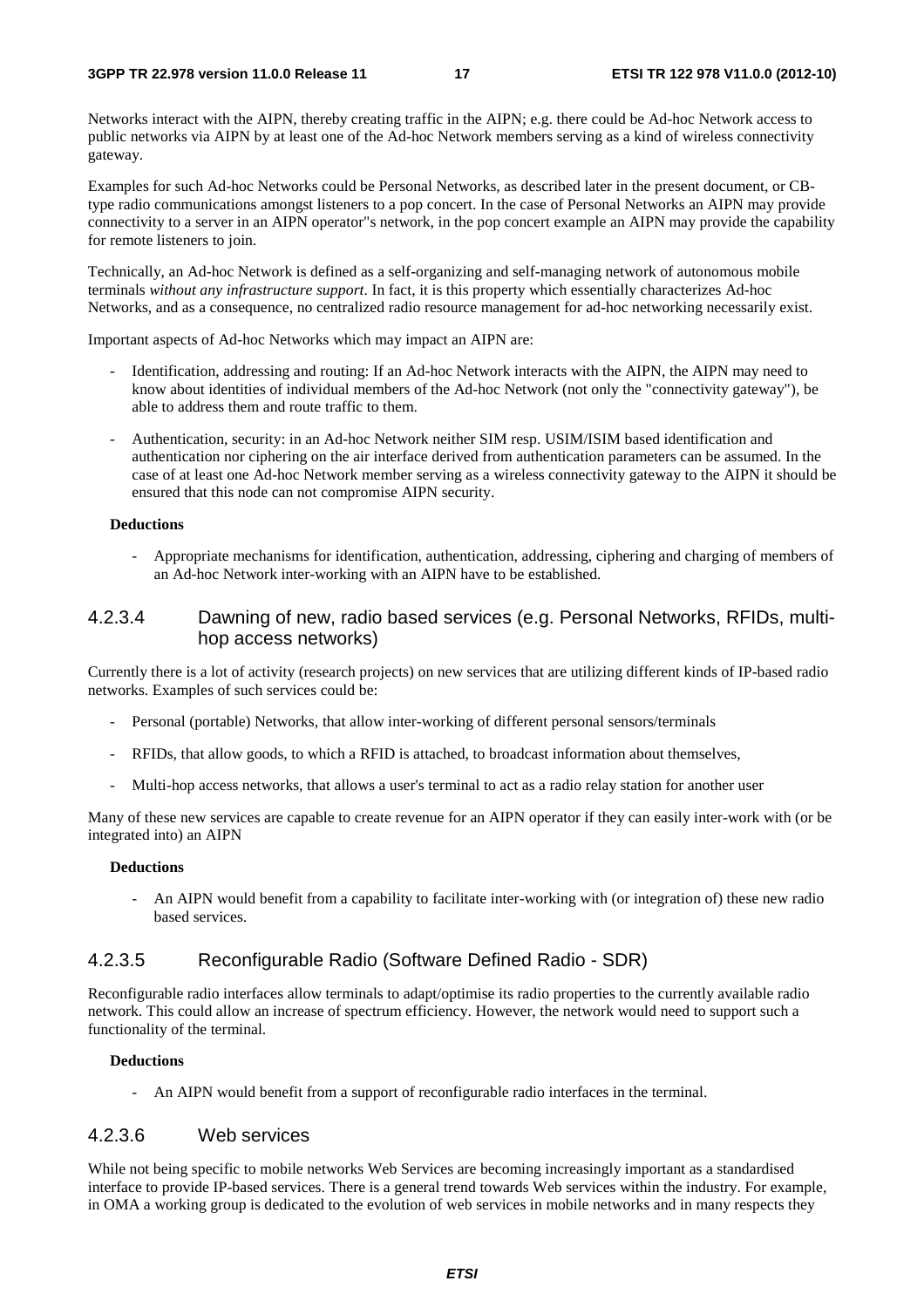are seen as a replacement (rather than an addition) of traditional service enabler interfaces such as CAMEL and the CORBA version of OSA/PARLAY.

#### **Deductions**

- An AIPN will need to support Web Service interfaces for service provisioning.

#### 4.2.3.7 Multi-access

The introduction of multiple access systems within the same coverage area raises new AIPN operator and user requirements; the user may wish to influence the selection of the access system for use based on such aspects as supported QoS, mobility, pricing, coverage, etc. and the AIPN operator may wish to influence the access system selection by setting policies. Optionally, a user may even wish to use simultaneous multi-access as well.

Note that the selection of the access system must be easy for the end-user, e.g. it could be based on some preferences and the actual process can be partly or completely hidden.

It is expected that users using multiple access systems will require an appropriate service continuity experience as they switch from one access system to another. This means that their sessions remain in operation, with minimal interruption. In addition, the services provided should be made access aware (e.g. choose video quality based on the available bandwidth).

#### **Deductions**

- An AIPN shall make use of the multiple access systems by providing support for appropriate handover between access systems, reachability over multiple access systems, access system-aware services, and optionally simultaneous multi-access.
- An AIPN shall provide support for access system selection based on combinations of AIPN operator policies, user preferences and access system conditions.

### 4.2.3.8 Progress of advanced Traffic Engineering Technologies

As the number of users accessing multimedia and data services from 3G networks will continue to increase, huge amounts of IP traffic are expected to be handled by AIPN operators. Due to the increase of the IP traffic, network bottlenecks may also appear in an AIPN operator"s IP backbone, therefore, new challenges will be faced by the AIPN to provide guaranteed QoS to end-users for different types of services (real-time, non real-time) and also ensure that the transport network resource is used efficiently. This would enable e.g. over-provisioning in IP transport network to be avoided in order to save CAPEX for AIPN operators.

Traffic engineering technologies, e.g. MPLS, advanced QoS routing algorithms, and dynamical load balancing among network entities are potential solutions to achieve this within an AIPN.

#### **Deductions**

- An AIPN will need to be able to guarantee QoS for different types of services (real-time, non real-time) and ensure efficient use of network resources. Traffic engineering technologies within the IP transport network may provide appropriate methods to achieve this within an AIPN.

## 4.3 Impacts to current models for the 3GPP System

The introduction of an AIPN will impact the current models upon which the design of the 3GPP system has been based. However, there is a legacy of success within the models that have been utilised up to now. Therefore, it is necessary that some consistency is maintained between the past and future aspects of the 3GPP system with the addition of the ability to adapt to the future environment in which system enhancements will be introduced.

Whilst there is a need to maintain current models, future enhancements in the 3GPP system, specifically the introduction of an AIPN should also enable introduction of new models and the creation of new opportunities for development of new functionalities and the provision of new services.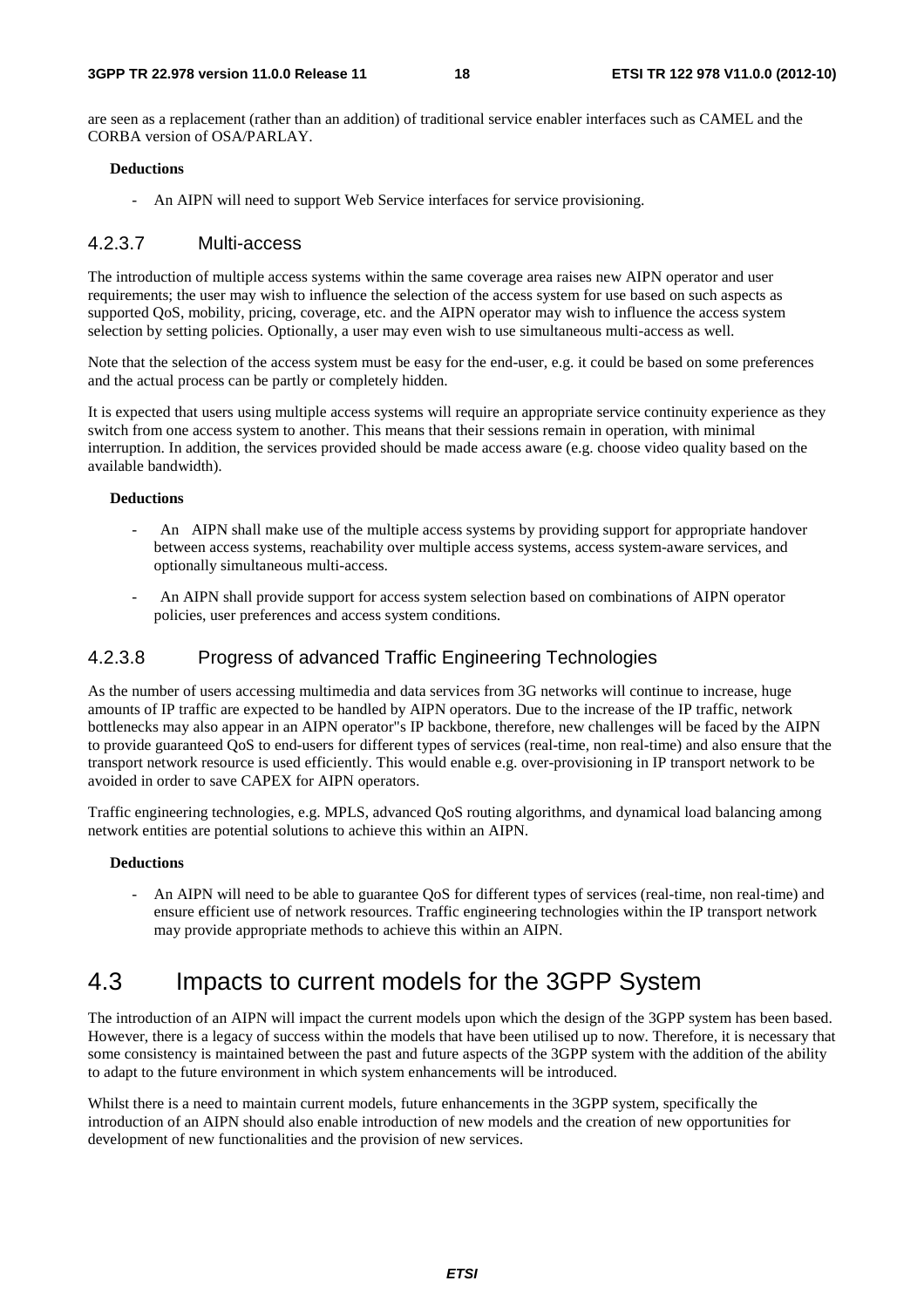## 4.3.1 Impacts to current charging models

Users are aware and understand the current charging models such as flow based charging and event based charging where a user pays for each time he/she uses a specific service, hence the possibility to provide these with an AIPN should be maintained. However, as the environment in which the 3GPP system is utilised adapts an AIPN should also provide the capabilities for and provide the necessary improvements in efficiency and cost reduction to enable new charging models to be introduced.

An AIPN should be flexible enough to support the different pricing models that are needed. Many Internet users expect that services such as email, news and search engines are free of charge and that they should pay only for the access via a flat rate pricing model. Other users will instead have to pay an additional amount according to the 'calling party pays' principle. Therefore AIPN operators will need to use sophisticated pricing models, including event based charging. AIPNs should support those models. What pricing model to utilize at a given time is dependant on the circumstance of the AIPN operator e.g. based on different strategies such as Cost Leadership or Differentiation. An AIPN needs to support a cost effective charging system in order to be able to quickly launch new services but yet be as flexible such that an AIPN operator can use price models such as:

- Charge extra for guaranteeing a OoS
- Charge extra for 'Calling Party Pays'
- Charge for the transport
- Charge for the event
- Additional charge (positive or negative) for the simultaneous use (combination) of services
- Adjust the price for different reasons e.g. to reward certain users, enable subscription bands (e.g. gold, silver, bronze)
- Charge for the content

Further the charging system for an AIPN shall contribute to minimizing the credit risks for the AIPN operator. The charging system in an AIPN shall in a cost efficient manner support various access systems with minimal impact on the terminal from a charging point of view. Further the AIPN shall from a control and charging point of view support different type of services e.g. RealTime and Bursty traffic such as PoC. Both real-time and none real-time schemes must be supported by an AIPN

In a multi-access system environment the current charging and policy control architecture needs to be enhanced in order to allow for the business models defined in 4.3.2 e.g.

- The service provider having a relationship with the AIPN operator provides rating information and minimal QoS he assessed (as well as other content related polices) that apply for different access systems a service should have.
- For seamless handover between access systems in a multi-access system environment the subscription class/credit availability may allow service continuity or may not allow it. Hence based on subscription class different redirection points are applied e.g. for top up or to initiate a subscription such that credit are given for a service in a new access system.

There is a need to support flexible charging models between operators so that it is possible to charge roaming subscribers according to the different charging models identified above.

## 4.3.2 Impacts to current business models

The current business model for network operators and manufacturers implementing the 3GPP system is comprised of a value chain of users to network operators to equipment manufacturers. This current business model is the foundation for the success of the 3GPP community. Hence, the essence of this model should be maintained. This includes the need to maintain the focus upon network operator considerations and the need to maintain the core "mobile" aspects of the system. This requires maintenance of factors such as the provision of network operator control at a common point within the network and the ability to utilise the wireless interface as efficiently as possible.

With the cost reductions provided by an AIPN there will be greater freedom for AIPN operators to apply varied business models within various environments.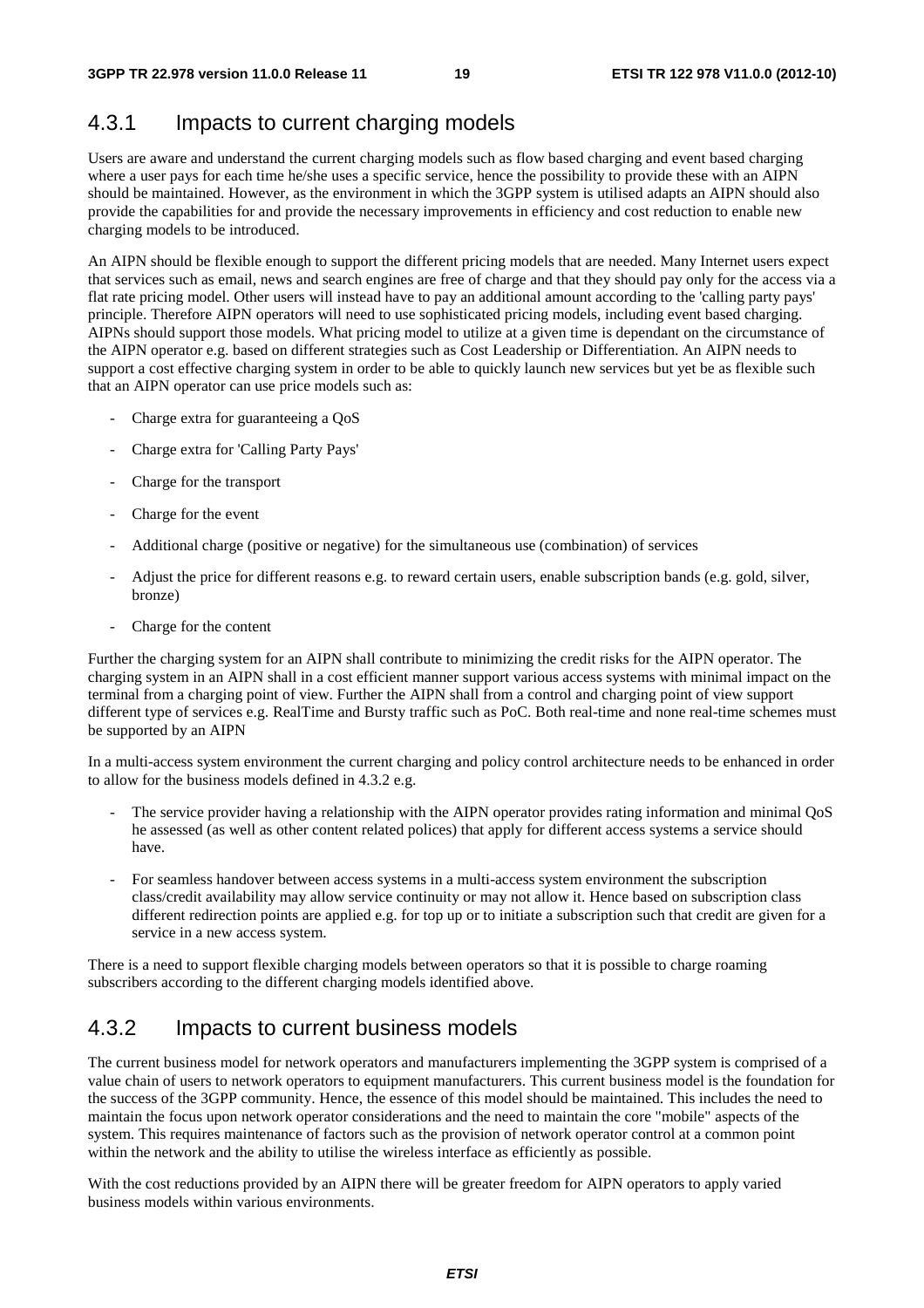#### **Support for business models with distinct AIPN/access/service separation**

More than today an AIPN will need to support business models that allow operation of AIPN, access systems and services by the different stakeholders. Often, a network operator will be the only stakeholder operating all three, AIPN, access systems and services, or these stakeholders will be individual business parts of a single network operator company, e.g. one company branch operating the AIPN, another one the access systems, while a third branch is concerned with end-user services, irrespective of the connectivity.

However, it should also not be precluded, that individual companies are able to operate AIPN, access systems and services in cooperation, but separately. An example of such a situation could be an AIPN operator, who has a business agreement with the operator of a particular access system (e.g. WLAN or shared UTRAN-based access system)) and allowing a third party service provider to offer services to their own customers.

It is understood, that the user is "owned" by the AIPN operator in the sense that the AIPN operator controls access of the user to the public network and has the prime commercial relationship with the user.

Therefore, an AIPN will need to follow architectural principles that facilitate operation of AIPN, access system and services by separate stakeholders. However this should not preclude the capability to efficiently operate all three domains by a single stakeholder, i.e. a network operator.

### 4.3.3 Impacts to current service models

#### **Impact on models for development and provisioning of services**

Even if the 3GPP system already allows the flexibility of IP based services through the PS domain today, the introduction of AIPN may bring the model for the development and provisioning of services one step further. The current model for the introduction of new services into 3GPP systems, often comprising standardisation of capabilities within 3GPP, followed by development by vendors and deployment by network operators, is rather cumbersome and has difficulties in quickly responding to changing market trends. Whilst also maintaining the traditional aspects of the 3GPP service model, it should be important to leverage new possibilities for service provisioning which may be enabled by the introduction of an AIPN. There is a potential demand for an extremely wide variety of mobile services. To meet this demand new models for service provisioning are essential.

Historical side note: An interesting comparison is the evolution of software applications within the computer industry. Only two decades ago software applications were limited in variety and cost was high. The emergence of a few de facto standards for software application environment propelled an unparalleled explosion of all foreseeable and unforeseen kinds of software applications. The economy of scale has also made it possible for them to be provided at a much lower cost level.

#### **Outlook on potential new models for development and provisioning of services**

The introduction of AIPN can similarly be an enabling factor for developing new models for easier, more flexible and more cost efficient introduction of mobile services. Today there exist several good examples where simplified service models have brought forward a wide variety of mobile services. But to meet the potential demand of mobile services, models must continue to be developed that allow services to be jointly provided by multiple stakeholders. Most likely the broadest range of mobile services will be possible when responsibility for service provisioning is opened for third party service providers e.g. via web services. Using policy and control frameworks, applying flow based charging concepts, establishing the IMS framework, and providing different sorts of open interfaces, will be important tools for AIPN operators to control how third party providers can provide their services. Changed business models must go hand in hand with this to give all parties incentive to put efforts into it. As in the software application domain, it is by releasing the innovative force of a larger group of creative people and companies that we can meet the demand for mobile services in the coming decades.

#### **New usage- and traffic patterns for mobile services**

Different service models also need to exist for different categories of mobile services. Person-to-content, person-toperson, and machine-to-machine type of services should for example require different service models to enable faster, more flexible and more cost efficient service provisioning.

The work within 3GPP will allow an evolution of the 3GPP system to enable these more advanced service models and to keep AIPN operators in control at their selected level.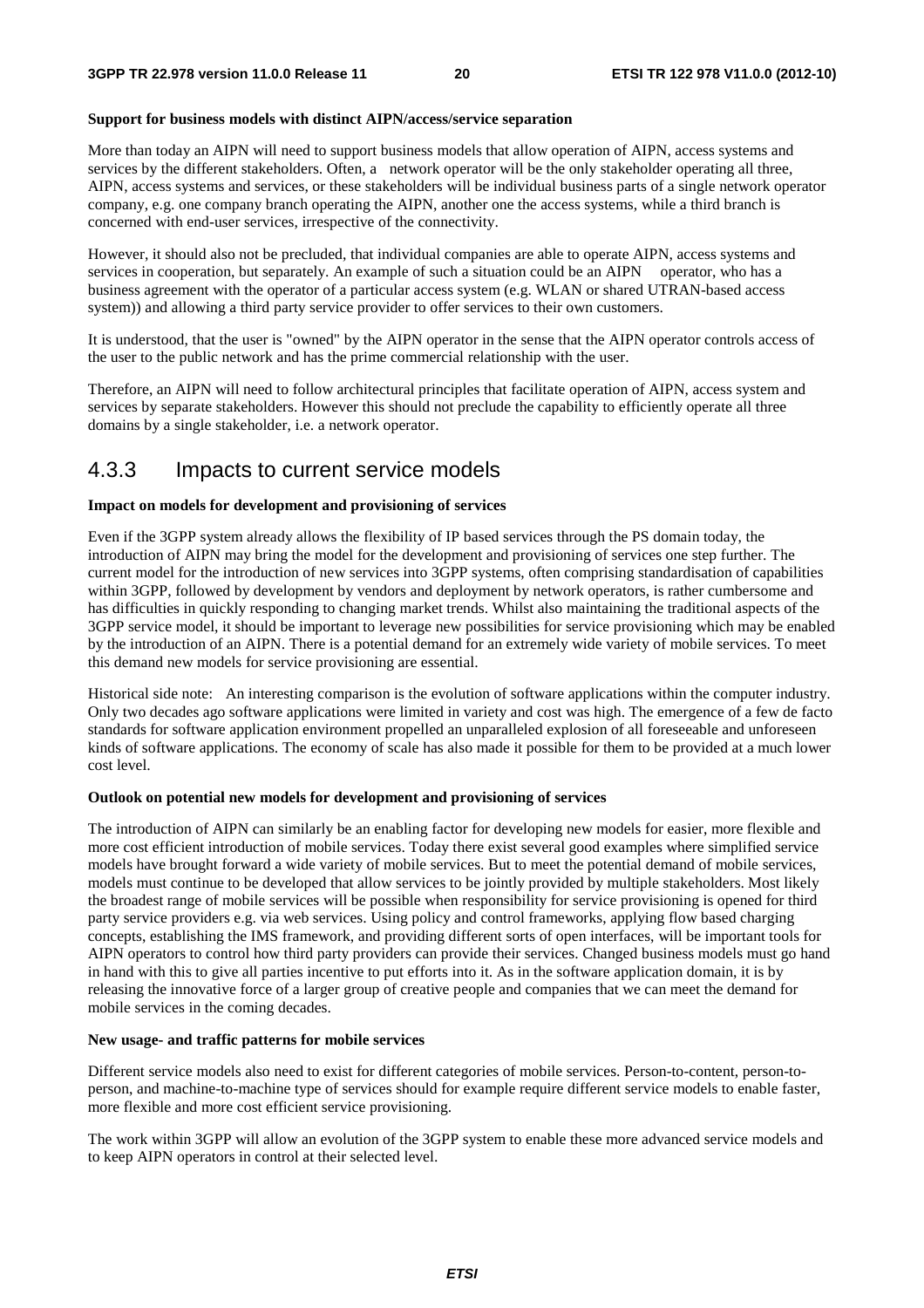## 5 End-user and AIPN operator aspects of an AIPN

## 5.1 AIPN Vision

An AIPN would enable the convergence of access systems and services onto a common network. In this emerging area users will demand more from their services and interaction with their technologies. Instead of the islands of capabilities that currently exist it is desirable to bring these capabilities under one umbrella whilst offering session continuity across multiple access systems. This seamless offering will be characterised by the provision of an effective management of mobility that consists of offering users a telecommunication service, continuously and transparently when the user"s terminal moves between various access systems or various services, whatever type of communication and wherever communication has been initiated. One of the key enablers within an AIPN will be the seamless mobility across terminals and access systems supported by a mobility manager that unobtrusively manages these interactions.

Delivering an AIPN will address these needs, extend the reach of 3G technologies and maintain a relationship with the user in each context. Multiple connected devices will enjoy interactivity, adopting principles including single sign on, seamless mobility, context sensing and the unobtrusive device management.

### 5.1.1 Key aspects of an AIPN

The following are the key aspects of an AIPN:

#### 5.1.1.1 Common IP-based network

- IP-based network control
	- Non-access system specific mobility control equivalent to that provided by cellular networks i.e. mobility control within the AIPN under the control of the AIPN operator, across the same and different access systems, that is not dependent upon specific access or transport technologies or IP version.
	- IP-based routing and addressing
- IP transport
- Communication quality, i.e. QoS, equivalent to or greater than already provided
- Inter-working with IP networks
- Inter-working with legacy networks
- Functionality at the edge of the network to support different access systems, legacy equipment.

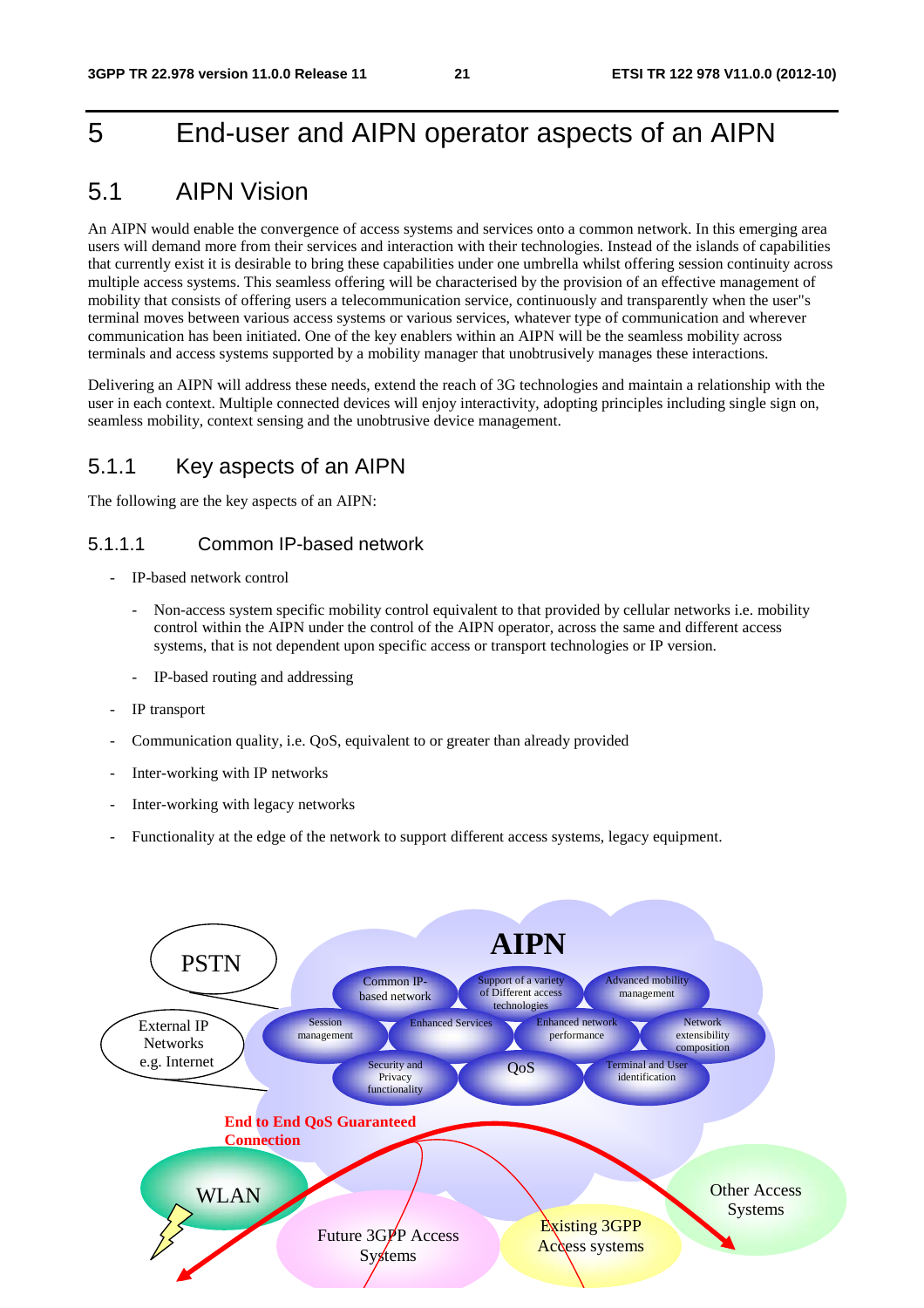

**Figure 1: Visual representation of the key aspects of an AIPN** 

### 5.1.1.2 Support of a variety of different access systems (existing and future)

Service provision across different access systems

### 5.1.1.3 Take advantage of convergence of telecommunications and IT industries towards IP technology

- An AIPN should aim to provide common capabilities independent to the type of service being provided (i.e. independent of whether it is a "traditional" telecomm service or a "traditional" data service).
- Convergence with IP technology should be considered within the AIPN system design from the perspective of the system as a whole (i.e. network and mobile terminals) to ensure that complexity is avoided within specific elements e.g. avoidance of complexity in mobile terminals due to a misalignment between technology convergence in the network and mobile terminals.

#### 5.1.1.4 Advanced mobility management:

- Mobility across access systems.
	- Support fast handover and/or lossless handover across different access systems
	- Provision of Seamless services and handover across different access systems.
	- Support the capability to apply handover mechanisms based on quality of service requirements of applications and capabilities of the access systems involved.
- Multiple dimensions of mobility

The AIPN shall support several dimensions to provide mobility:

- An end-user shall be able to use different devices ('end-user mobility').
- The terminal shall be able to communicate while moving. This includes both handover from one radio cell to another in the same access system, or switching from one access system to another in a multi-access system environment. ('terminal mobility').
- The user may be able to move some or all of his active communication sessions from one of his devices to another. ('session mobility') E.g., a user may wish to move a video streaming session from the handset to a car mounted TV screen.

Note that certain aspects of services may change as a result of mobility, but they must remain useful to the end-user.

To address these needs, advanced naming and addressing schemes are necessary that provide reachability for a given user or particular session.

#### Recommended requirements:

- An AIPN shall incorporate naming and addressing schemes that address a given user or session.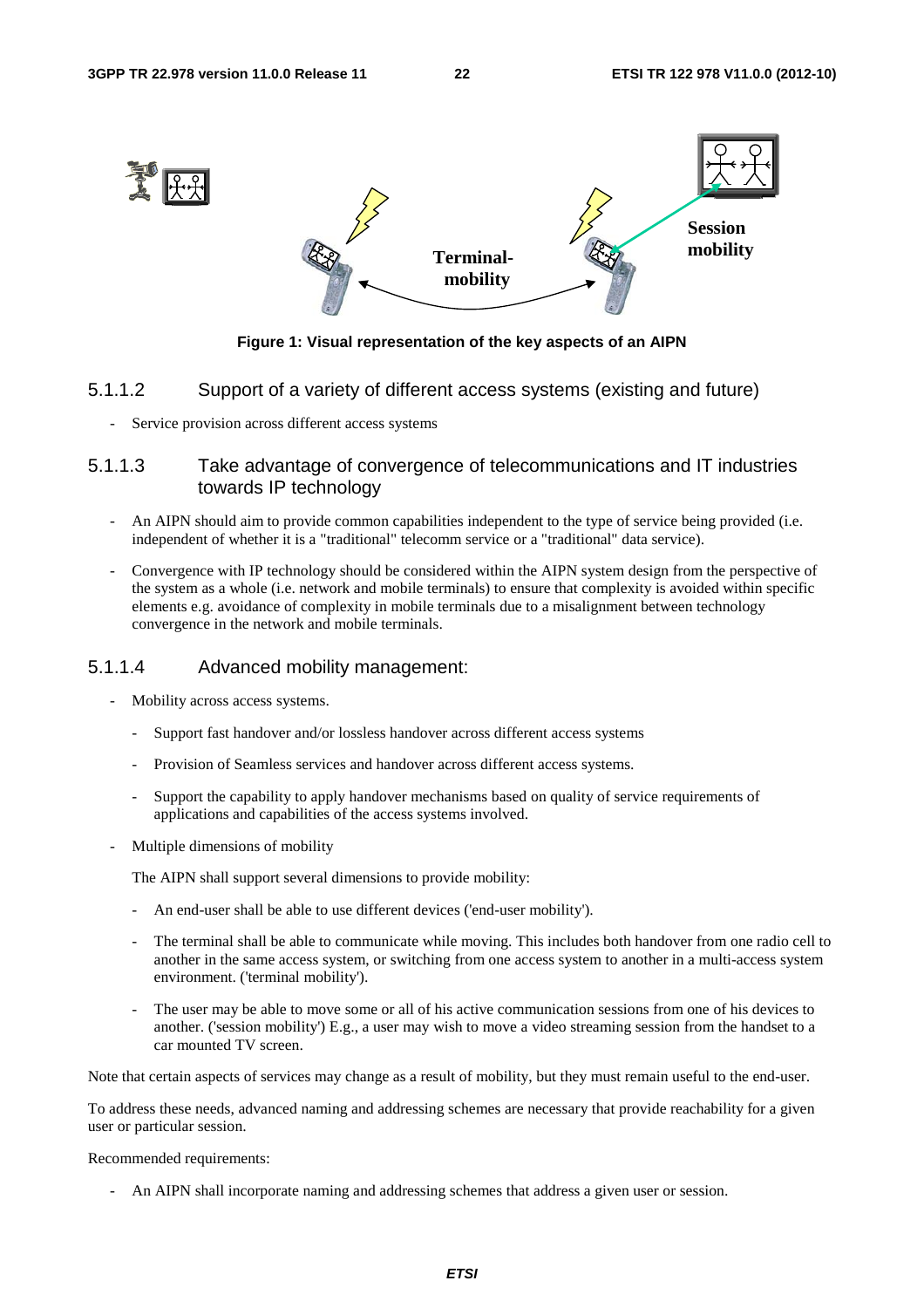- The AIPN shall support end-user mobility.
- The AIPN shall support terminal mobility.
- The AIPN shall support session mobility.

#### 5.1.1.5 Enhanced session management:

- Service adaptation to terminal capabilities, user preferences, subscriber priorities, network conditions or other operator-defined criteria. Service adaption shall be under the control of the operator.

The services provided to users should be, as much as possible, independent of the terminal used and the condition of the network. An AIPN should be able to adapt the service (e.g. information rendering) to the capabilities of the terminal being used and the condition of the network with minimum or no user interaction.

- Note: this may not be feasible in all cases (e.g. some services will require "minimum terminal capabilities" to be able to be accessed, with these "minimum capabilities" being service dependent), but an AIPN will be designed to enable this property in as many cases as possible.
- Session mobility: seamless mobility of sessions between terminals.

It should be possible to move sessions from one terminal (or a set of terminals) to another according to the preferences of the user e.g. automatically with minimum user involvement or based upon a specific user request/pre-determined user preference settings.

- An end-user shall be able to select how calls and services directed towards her through each of her public IDs will be treated. For example, for a given public ID, she may set which of her terminal device(s) is used and with what priority, through which access system(s), and whether calls are automatically answered by the network at certain times of day.

Care needs to be taken to ensure there is no burden on the user to interact in a complex way.

### 5.1.1.6 Access system selection

In an AIPN the applications are based on IP and will evolve towards access system independence. An AIPN is expected to support multiple access systems.

The selection of the access system may need to take into account several aspects of an AIPN, e.g. service requirements of an application, load balance of the network, and charging & billing.

### 5.1.1.7 Enhanced services

- Support for advanced application services
- Support for group communication services, e.g. voice group call, instant group messaging, and multicast delivery. In some cases, a group may include a large number of participants.
- Support for integrated services, e.g. a service including a mixture of services among SMS/MMS/Instant Message, or a service including voice call/video call/voice mail.
- Provision of seamless services (e.g. transparent to access systems, adaptable to terminal capabilities, etc)

 Users should be able to move transparently and seamlessly between access systems and to move communication sessions between terminals.

- Support ubiquitous services (e.g. associations with huge number of sensors, RF tags, etc.)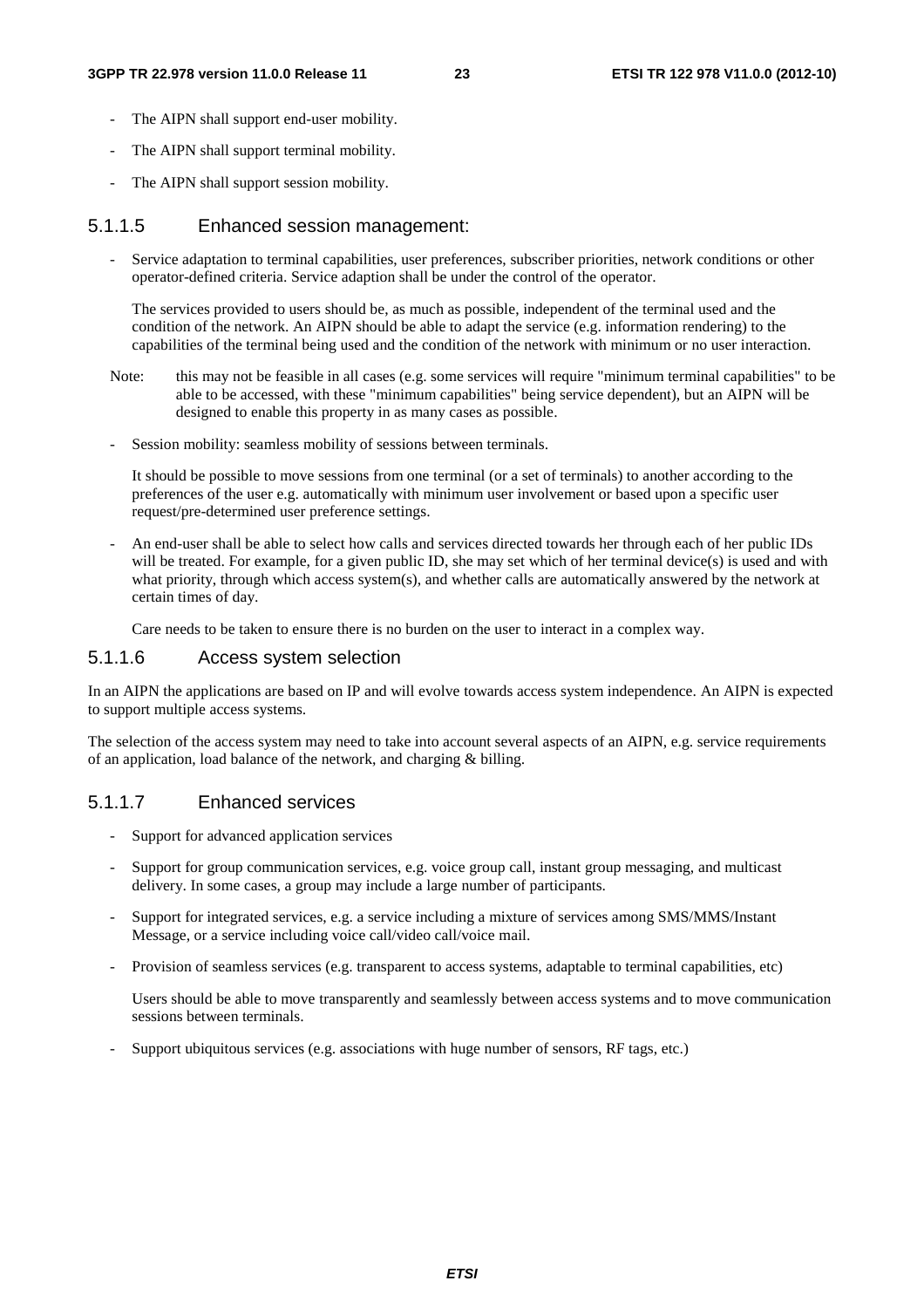

#### **Figure 2: Support of ubiquitous services**

Improve disruption-prone situations when network connectivity is intermittent.

Disruption-free network connectivity may not be cost effective, or even feasible, in all cases (e.g. cell planning for full radio coverage for all services, disruption-free inter-access system handovers, disruption-free IP connectivity in all network links). An AIPN should consider solutions for making services as resilient to temporary lack of connectivity as possible.

### 5.1.1.8 Enhanced network performance

- Ability to efficiently handle a variety of different types of IP traffic including user-to-user and user-to-multicast traffic models
- Optimized routing of IP traffic

#### 5.1.1.9 Network extensibility/composition

- Facilitate integration of networks with different administrative domains (e.g. handle negotiation of administrative issues, security, trust, etc).
- Solutions should be studied for facilitating the integration of different networks of the same or different AIPN operators in order to enhance the services provided to their customers, and enable the introduction of new services. This includes, but it is not limited to, the sharing of some parts of the network.
- Allow dynamic and flexible integration of 'Ad-hoc Networks at the edge (e.g. Personal Area Networks, sensor networks, etc).

#### 5.1.1.10 Network management

Introduction of self-managing technologies (e.g. Plug-and-Play) should be considered for faster deployment and reduction of operational cost. In particular, an AIPN should be designed from an early phase to include:

- Plug-and-play components to ease the setup and operation of the AIPN.

### 5.1.1.11 Maintenance and improvement of the level of security and privacy functionality

- Security equivalent to or greater than that already provided including the hiding of internal network elements
- Support for user privacy, e.g. location privacy, identity privacy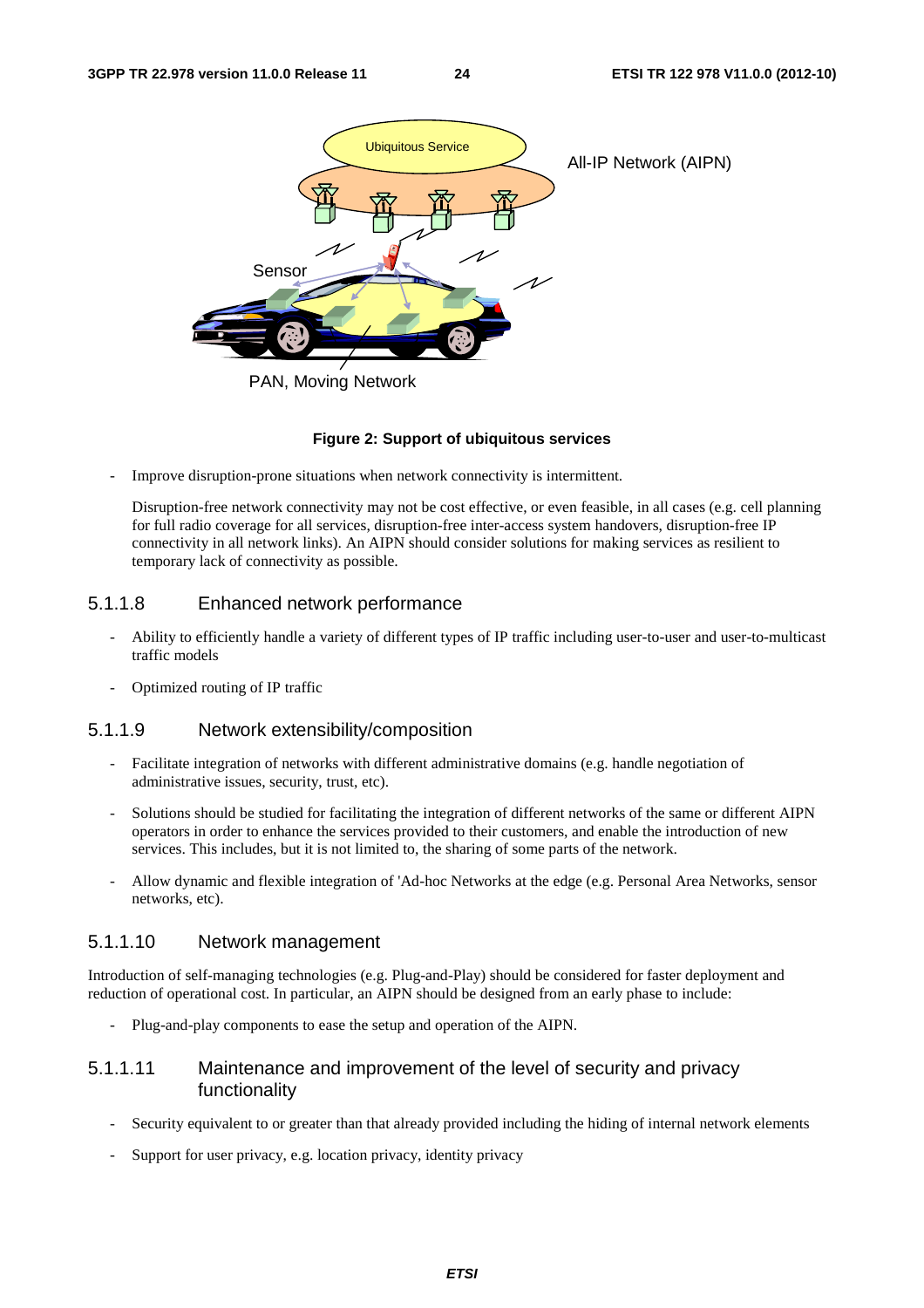#### 5.1.1.12 Quality of Service

- AIPN operators should be able to guarantee QoS within their networks.
- The QoS mechanisms used by an AIPN should be able to guarantee end to end QoS for a unicast and multicast traffic when all network segments (including access, core network and inter-connecting networks) are able to provide the requested QoS.
- Note: Business agreements for QoS guarantees between the parties (e.g. operators, national- and international carriers, corporate customers) are today regularly based on static agreements. These types of agreements may need to be re-considered in order to reflect the advanced means to guarantee QoS between AIPNs.

#### 5.1.1.13 Terminal, Subscription and User identification

Terminal identification in an AIPN should be scalable enough to cover a very large population of diverse terminals (e.g. huge number of mobile terminals which main purpose is to include a sensor or an RF tag, as well as more conventional mobile terminals).



#### **Figure 3: Terminal and User identification within an AIPN**

- It should be possible to identify and address terminals, subscriptions, and users.
- It should be possible that more than one user can have active sessions on a single terminal at the same time (e.g. in the case of an Ad-hoc Network, several users may use a single terminal to gain access to the AIPN).

Note: It is for further study which of these identities are routable identities.

### 5.1.1.14 Flexible future development

- Extensibility
- Modularity of AIPN functions and commoditization of AIPN components. Open interfaces between appropriate network layers
- Ability to evolve individual AIPN entities independently
- Evolution path from previous releases of 3GPP specifications i.e. Rel-6

#### 5.1.1.15 Identity Federation

In an AIPN a user may subscribe to services of many service providers. Accordingly he may hold several accounts (i.e. business agreements) with these service providers, some of these accounts providing the user with new identities. These identities are the means to authenticate the user to the service provider. Examples for identities could be the (U)SIM,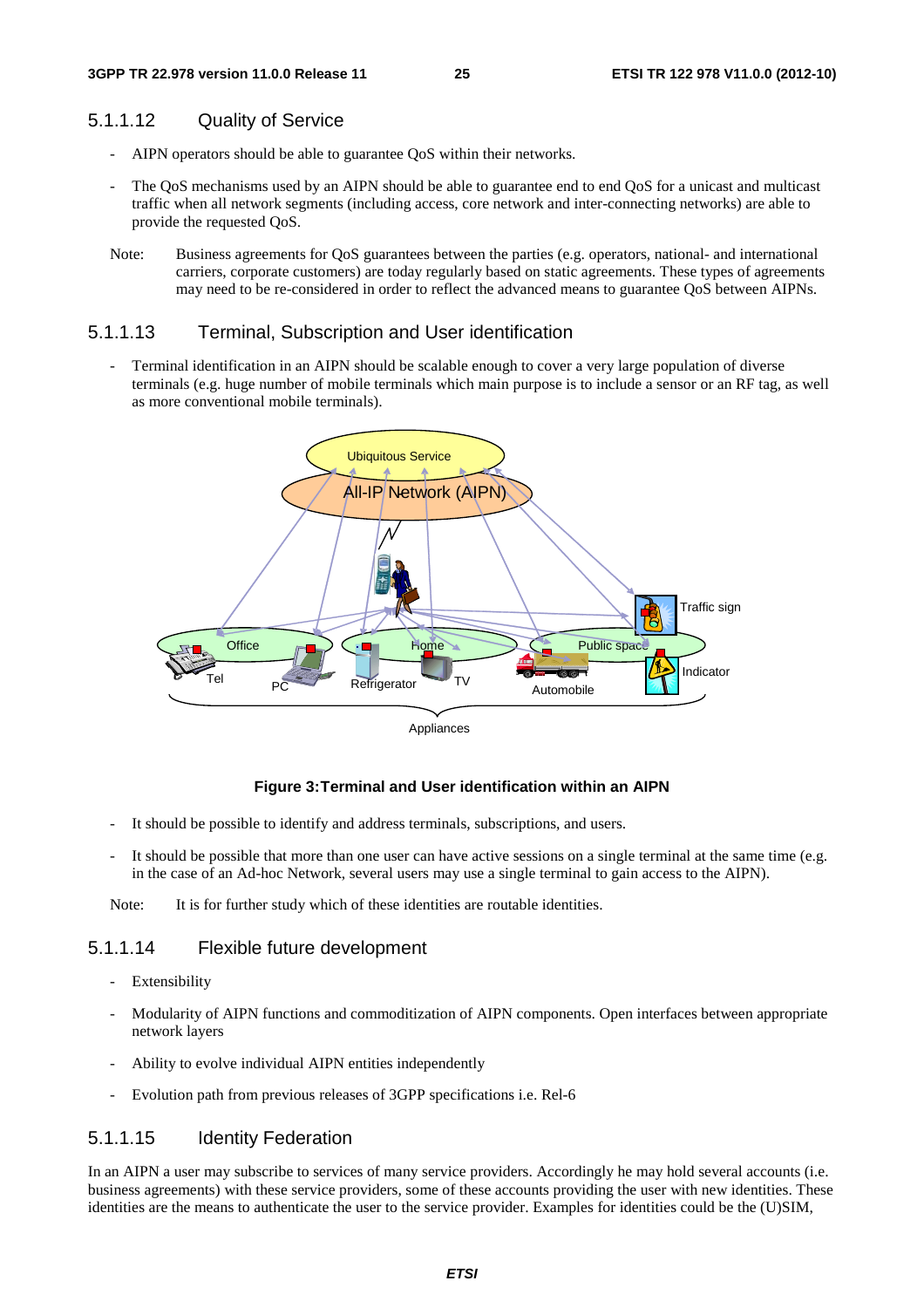username/password combinations, a credit/debit card number in combination with the PIN etc. Identity federation denotes the binding of two or more identities for a given user.

Identity federation for example enables a user, once he has been authenticated to a service provider through one identity, to be automatically authenticated to another service provider through a different identity if this different identity is federated to the first one. The latter process, the automatic authentication to several service providers through a single identity by means of identity federation, is often referred to as "Single Sign On".

Recommended requirement:

- An AIPN should support Identity Federation and Single Sign On for the end user. This would allow automatic authentication of the user to a multitude of service providers once the user has been authenticated by the AIPN.

## 5.1.2 Continued support of 3GPP system key aspects within an AIPN

Together with the introduction of new functionalities to realise an AIPN several key aspects of the existing 3GPP system need to be maintained in order to ensure that an AIPN is developed in accordance with the needs of the 3GPP community.

The following represent key aspects of the existing 3GPP system that are to be continually supported within an AIPN.

### 5.1.2.1 Efficiency of resource usage

- Effective usage of power resources within mobile terminals shall be maintained within an AIPN i.e. evolution to an AIPN should not have adverse effects on the battery life of mobile terminals.
- The scarcity of the radio resource shall be respected within an AIPN by ensuring that radio resources are utilised as efficiently as possible.

### 5.1.2.2 Charging

The capability to maintain support of existing charging models shall be provided within an AIPN.

### 5.1.2.3 Roaming

- An AIPN shall provide functionality as appropriate to enable continued support of international roaming with other AIPNs and legacy 3GPP systems.

## 5.2 Evolution of the 3GPP system to an AIPN

### 5.2.1 Requirements for the evolution of the 3GPP system to an AIPN

The following represent requirements for the evolution of the 3GPP system to an AIPN:

Note: The term "3GPP system" used within this section refers to the 3GPP system as specified up to and including Rel-6.

### 5.2.1.1 Build upon existing 3GPP capabilities

- Evolution of the 3GPP system to an AIPN shall leverage and build upon the existing capabilities of the 3GPP system wherever possible. System performance shall also be maintained and improved.
- The primary focus of evolution to an AIPN shall be the realisation of scenarios for a mobile network, including associated access systems, operated by a network operator (which is also the AIPN operator) e.g. by maintaining the provision of network control at a common point within the AIPN under the control of the network operator.
- In order for users to enjoy the full capabilities of an AIPN, enhancements to GERAN and/or UTRAN may be required. End users may only receive a subset of the available services or not be able to enjoy the full performance enhancements provided by an AIPN if the access system belongs to a 3GPP release that does not fully support AIPN.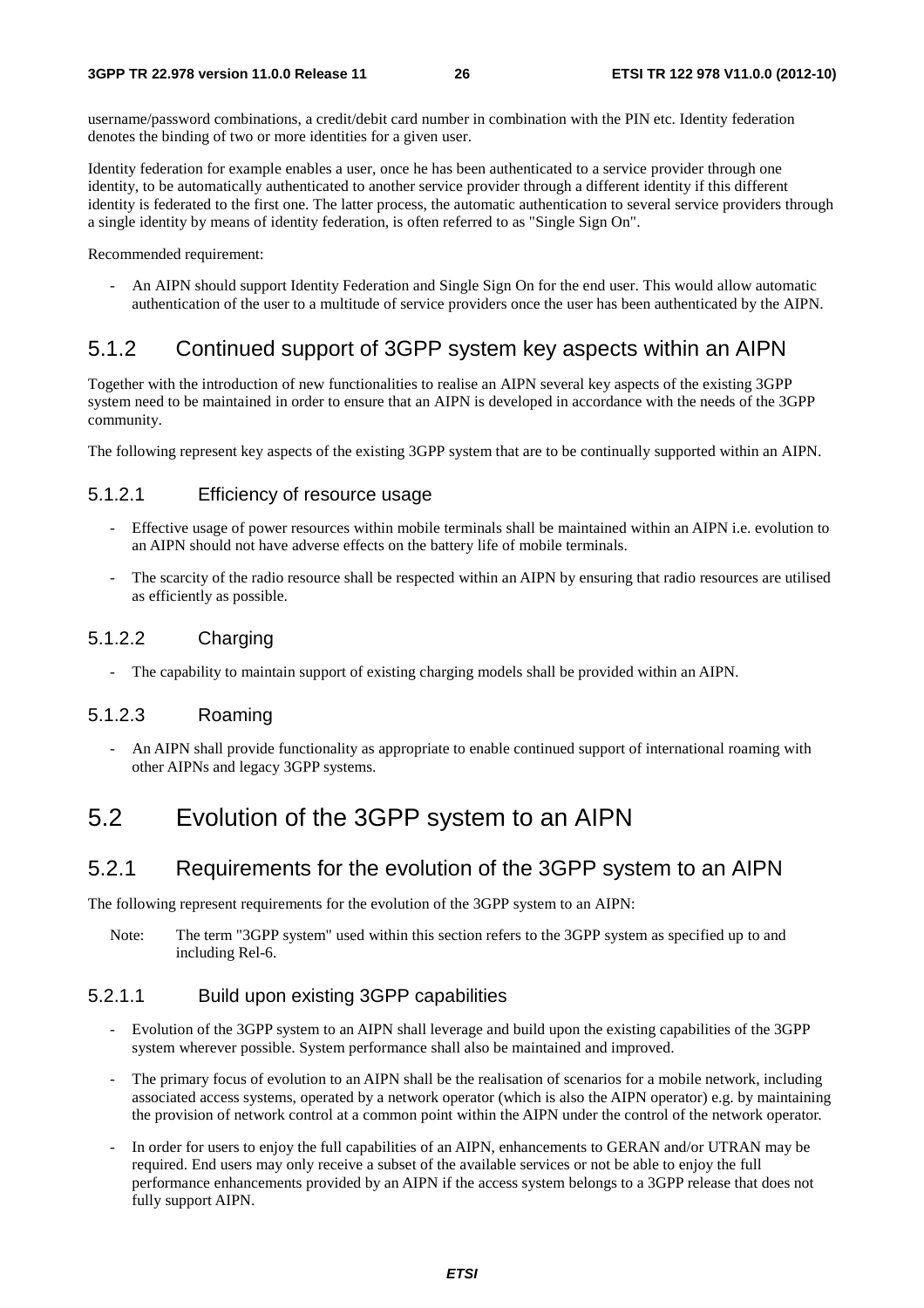#### 5.2.1.2 Access systems

- Evolution of the 3GPP system to an AIPN shall not be limited to consideration of only those access systems currently defined by 3GPP.
- Extensibility to enable step-by-step implementation of the system without adversely affecting basic system performance shall be provided within evolution of the 3GPP system to an AIPN. Evolution of the 3GPP system to an AIPN shall enable modularisation of the system as appropriate and provide an architectural structure that allows decomposition of common layers of functionality with open interfaces provided as appropriate.
- Evolution of the 3GPP system to an AIPN shall enable the accommodation of diverse devices.

### 5.2.1.3 Security and Privacy

- Evolution of the 3GPP system to an AIPN shall maintain and improve upon existing security and privacy features of the 3GPP system.

### 5.2.1.4 Network and mobility

- An AIPN shall be designed as a common IP-based network system, hence evolution of the 3GPP system to an AIPN shall be realised with minimum duplication of network functionality wherever possible.
- Evolution of mobility mechanisms

 In the evolution towards an AIPN, the integration of the telecom and datacom worlds, which has been discussed for a long time, materializes. The integration of WLAN into 3GPP systems is already a good example of this. As part of this trend, the mobility mechanisms must be evolved.

 Nevertheless, new mobility mechanisms of AIPN must be introduced in such a way that there is a migration path from current 3GPP systems (i.e., Rel-6). New features, nodes or protocols should be introduced such that an incremental introduction is facilitated.

 Specifically, the large installed base of UTRAN and GERAN based access systems must continue to be supported. In the AIPN, mobility mechanisms must be able to co-exist with current PS core network mobility mechanisms in a cost-efficient way.

#### **Recommended requirements:**

- An AIPN mobility solution must support UTRAN and GERAN based systems as possible access systems besides supporting alternative existing accesses such as WLAN and other emerging new technologies.
- An AIPN mobility solution must be able to co-exist with the current 3GPP PS core network in a cost-efficient way.
- An AIPN mobility solution should support seamless terminal mobility across various access systems.
- AIPN should support services handover between 3GPP CS services (e.g. CS telephony) and AIPN equivalent services (e.g. Voice over IP).

#### 5.2.1.5 Evolution of 3GPP to keep current and facilitate new business models

- Requirements for support of business models with distinct AIPN/access system/service separation
	- Standardised functional interface between the AIPN and access systems: To support business models with a distinct AIPN/access system separation a standardised functional interface between AIPN and access systems is required.
	- Evolution of IMS to control IP traffic of a user To support business models, that allow separate handling of IP based user services from the underlying transport system it could become necessary, that IMS is able to control and create charging information for IP flows to and from the user's terminal, that are currently not handled by IMS. An example would be FTP or TELNET.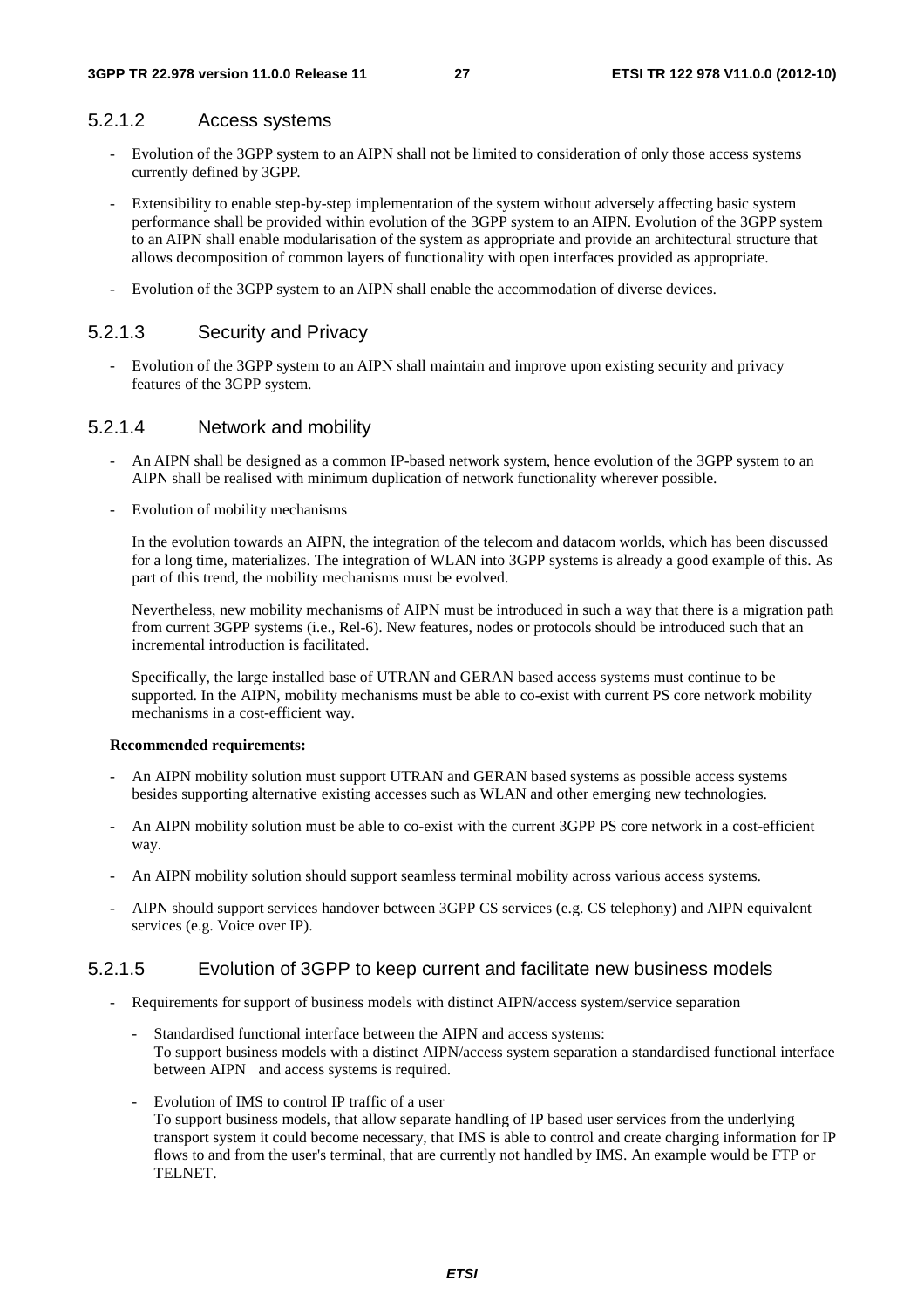### 5.2.1.6 Lawful Intercept

Even if the 3GPP system already today allows the capability to intercept IP based services through the IMS/PS domains, it should be investigated whether the introduction of AIPN requires further enhancements to lawful interception capabilities already existing in the 3GPP system.

### 5.2.2 Relationship of the AIPN to existing capabilities

By the time AIPN deployment starts, a significant amount of R99/Rel-4/5/6 infrastructure will already be rolled out in many different networks. All major areas will be covered, most of them with high-speed HSDPA / HSUPA connectivity, and there will be many millions of subscribers with terminals compliant to such releases. Therefore, AIPN can only be introduced in a non-disruptive way by reuse of existing equipment as much as possible.

A way to maximize the amount of existing equipment that can be reused by AIPN is to take 3GPP Rel-6 as the starting point for AIPN for stages 1, 2 and 3. This does come with requirements on backward compatibility, which do put restrictions on which solutions are possible for each given AIPN requirement that needs to be fulfilled. However, it also sets the starting point as a well known system, which is the only realistic way to proceed with AIPN.

Reuse of equipment is, however, not a well defined term, so it should not be understood as a requirement for AIPN but more as a working assumption.

### 5.2.2.1 Reuse of legacy infrastructure

The current R99/Rel-4/5/6 3GPP system includes two domains, CS and PS. The focus for evolution for AIPN is the PS domain, including IMS, together with areas such as I-WLAN. AIPN does not consider evolution of the CS domain but should still be able to interwork with the CS domain (e.g. 3GPP CS domain, PSTN). CS infrastructure will still be used in networks well after AIPN is rolled out. As the AIPN becomes more and more widespread, the conditions for the phasing out of the CS domain may be met. This could lead to an overall simplification of the core network architecture as well as to a reduction of OPEX costs. However, since this process will not happen overnight, the AIPN should still be capable of handling access systems based on CS and the necessary interworking with CS domains.

### 5.2.2.2 Reuse of legacy terminals

AIPN will be backward compatible on all existing Rel-6 3GPP UNI interfaces and, therefore, it will support all R99/Rel-4/5/6 terminals for all services that these terminals get under Rel-6.

Compatibility with legacy terminals for all new services enabled by AIPN should be considered on a case-by-case basis (e.g. it may be possible to provide session mobility even to existing terminals), but it is not a requirement for AIPN.

## 5.3 Migration and cost effective introduction of new technology

One of the primary motivations for the introduction of an AIPN is the ability to realise significant cost reduction when deploying the 3GPP system. This clause will describe how this can be achieved.

The introduction of an AIPN will enable further utilisation of general-purpose equipment with some enhancements to tailor it to the needs of the mobile community. This will further enable the commoditisation of mobile network components and will not only make it possible for considerable portions of mobile networks to be built `off the shelf` but will remove the need to purchase wholly mobile network specific equipment that is expensive to purchase as well as maintain. With a basis of general-purpose technology equipment can also be maintained in a general manner and so the need for specialised equipment maintenance is removed.

In order to achieve a high level of cost efficiency instead of replacing all equipment it is necessary to enable old equipment that still performs adequately to be accommodated and reused in the new system design. It is also necessary to ensure that legacy terminals are still supported. This coupled with the introduction of new technology providing equipment and operational cost reductions should lead to a steady improvement in the cost effectiveness of the network overall without wasting equipment, including legacy terminals, that still provide adequate performance. Moreover, in the case legacy terminals are still used by subscribers, support of these should be maintained to enable continuation of service provision to the user and revenue generation for the AIPN operator.

When an AIPN is introduced it should be designed to not only provide new improved functionality and performance but the system should also be extensible and if necessary it should be possible to deploy the system not in one single large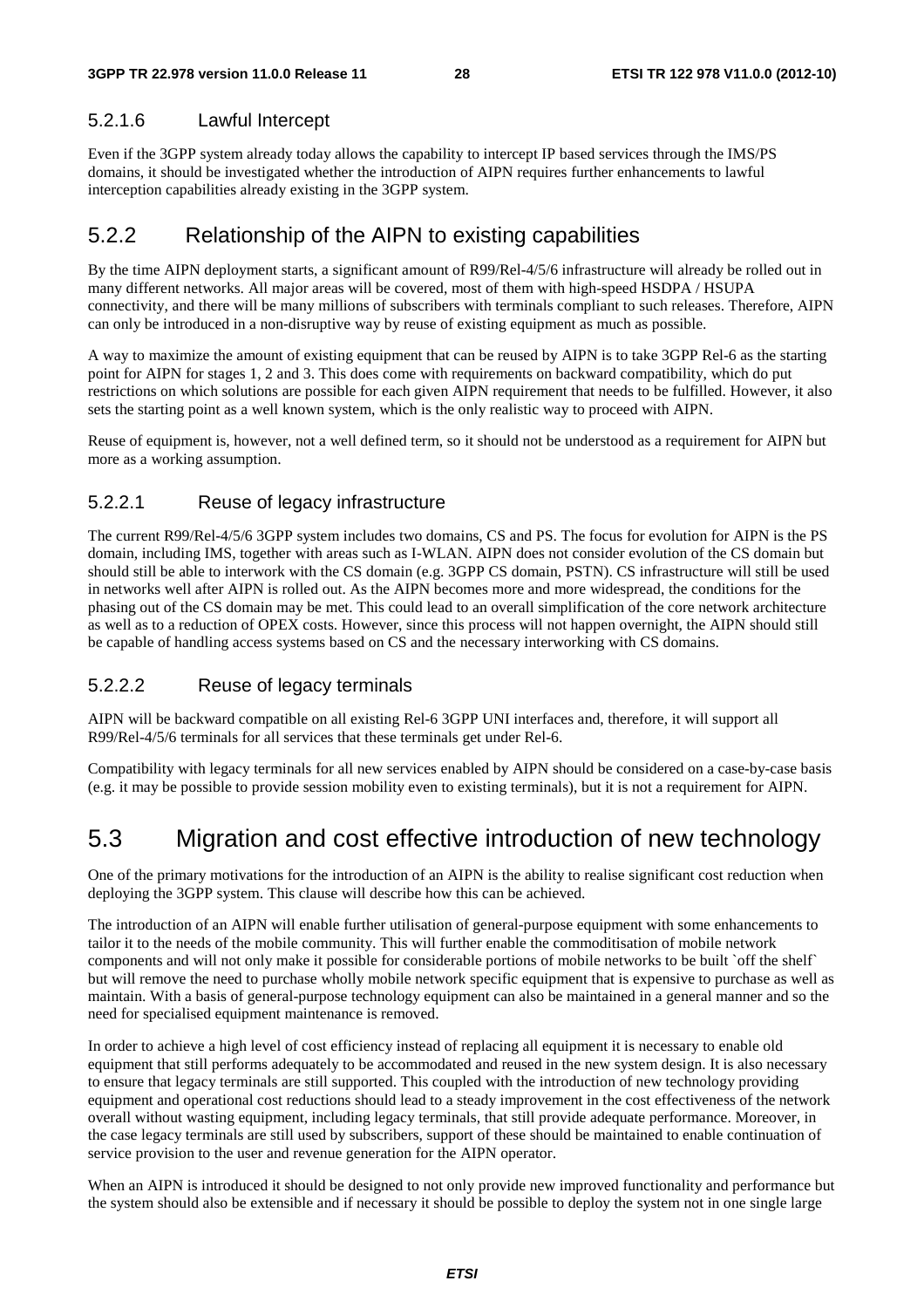scale implementation but step-by-step. This requires that the system be modularised and provide open interfaces between appropriate layers of functionality so that new functionality can be added as needed, and from the opposite point of view, functionality that is not required can be left out without reducing the performance of the system or leaving substantial deficiencies in the functionality of the deployed network.

The accommodation of a variety of access systems will enable an AIPN operator to optimise their coverage for particular environments. For example radio access that does not provide a particularly high speed connection but can cover a wide area can be deployed nationwide, whilst an access system that provides a high speed connection but has limited coverage can be provided in an environment in which there are users with high demands for speed but only require this over a limited area. This ability to optimise the access system coverage enables AIPN operators to offer services in a cost efficient manner which is not limited to just one or two methods for providing users with access to services offered by an AIPN operator.

The ability to be able to develop different elements of the network independently, for example the ability to develop the access system independent to the AIPN enables investment to be focused on the area requiring enhancement, not on the system as a whole. Therefore, it is possible to design and develop the system efficiently and focus on specific aspects in order to achieve maximum returns.

## 5.4 Security and Privacy considerations

User and network security and privacy issues, despite being a key concern in today's networks, tend not to be in the top list of priorities when evolving existing systems or designing new ones. The results of this tend to be that security is added to the system instead of being native in the system, which translates into insecure systems or unnecessarily complex security solutions which are often very user unfriendly. For this reason security and privacy considerations are considered within this Technical Report.

- Note 1: The feasibility of "user issues" should be considered within the regulation for lawful interception that exists in some countries i.e. it may be required that some of the features above are disabled in some networks in order to comply with local lawful interception regulations.
- Note 2: Further information regarding security issues is provided within Annex D.

### 5.4.1 Security Considerations

Transforming today"s 3GPP system into an AIPN will introduce changes in the threat environment, introducing new threats but also changes in risk levels of already identified threats. Threats previously seen as having low risks may need to be reassessed leading to new security requirements and the need for new and/or improved security mechanisms. The changes in the threat environment will mainly be due to qualitative and quantitative changes in e.g.

- Threat environment (more and more severe attacks) but also increased risks of particular threats (i.e., the impacts and probabilities that attacks occur may increase as a result of the changed threat environment).
- System heterogeneity and multi-access (GSM, UMTS, WLAN, new accesses, etc)
- Fragmentation of security solutions
- Usage patterns (many more users of existing services and many new services)
- Requirements on user convenience (e.g. SSO, etc)
- Use of trust establishment mechanisms (To counter threats and to enable trusted transactions)

The changes in these areas will certainly motivate a review and revision of currently employed security principles and solutions.

An important process will also be to collect the high-level principles and requirements. Examples of proposed highlevel requirements for an AIPN are:

Security shall be equivalent or better than with the current system i.e. 3GPP Rel-6.

This includes support of:

- easy portability of subscriber identities to different UEs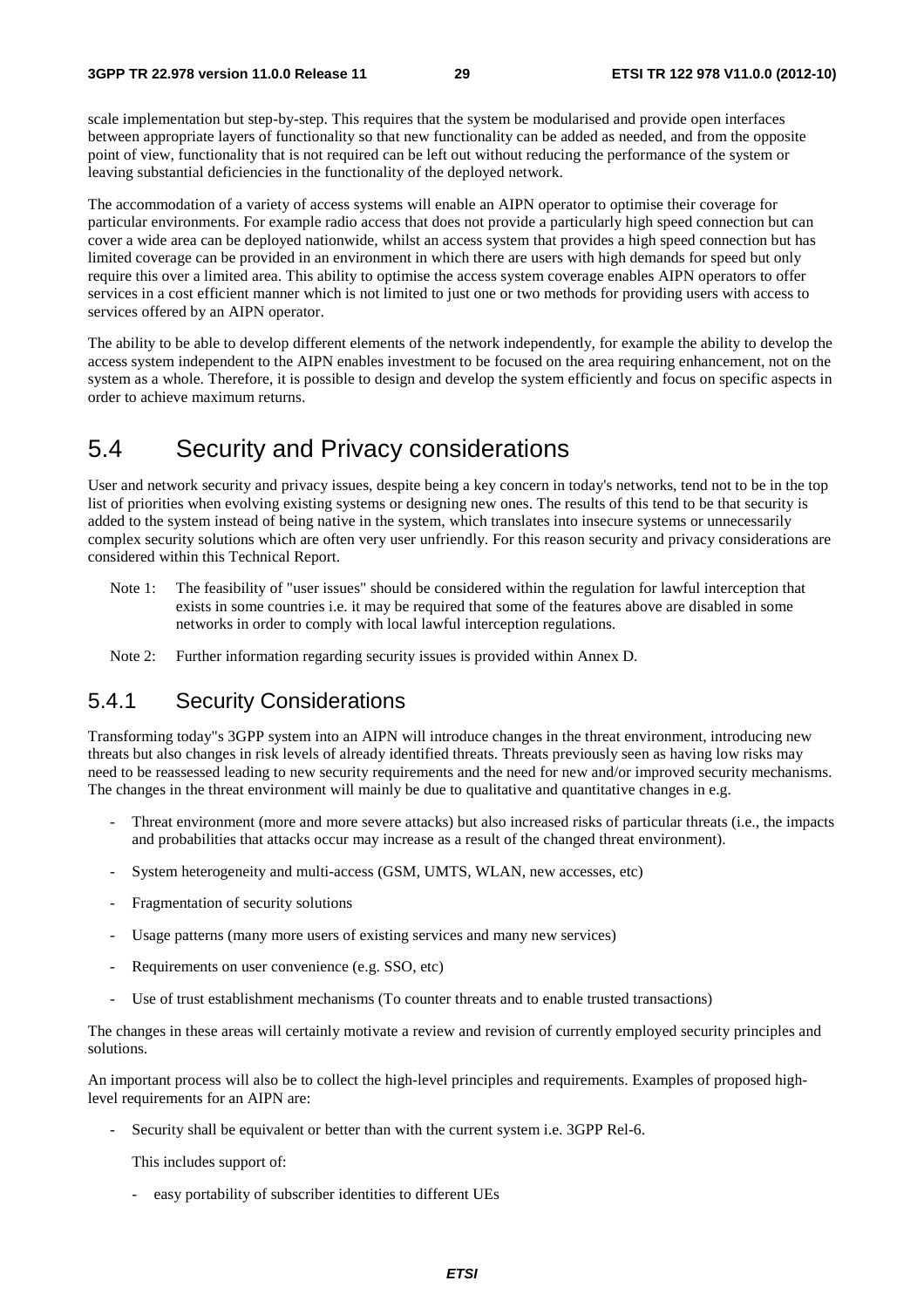- cost effective protection against unauthorized duplication of security related information such as keys for authentication purposes, key derivation purposes and protection of a session
- the possibility for an AIPN operator to control security algorithms (and level of security) that apply for particular services e.g. for authentication purposes
- AIPN operator controlled distribution of security information to devices used for the purpose of giving cost effective protection of access to the AIPN.
- An AIPN shall be security-conscious from its early phase, not just have security added later on. The shift to AIPN provides an opportunity to introduce new security paradigms and enhancements/upgrades and optimizations of current security solutions.
- Usability: maximum transparency to the user i.e. high levels of security should be provided with minimum user involvement.
- Ensure authenticity so that the user can trust the information he is receiving. This should cover private user to private user communications as well as private user to service provider communications.
- Networks shall be protected against attacks such as Denial-of-Service attacks and unauthorised access.
- Networks shall be able to authenticate each other and authorize services that need signalling between servers.
- Fast re-authentication shall be possible.
- Hiding of internal network elements shall be provided by an AIPN.
- It should be possible for the AIPN operator to select among several levels of security (e.g. 3GPP Rel-6 equivalent security or better)

### 5.4.1.1 Threat environment

The Internet is rapidly becoming a very hostile environment. Unless proper countermeasures are installed, the threats found in the Internet will soon be prevalent in mobile networks.

With 3G and upcoming extensions of it, many new players will enter the scene. Small and very large AIPN operators and service providers will work together to offer the services the users expect in a competitive way. At the same time, the equipment of the end-users will become more complex and capable. Users will connect PANs over multi-access links to the AIPN and users will act as Ad-hoc Network extensions of the access system. In this environment, attacks may occur in many different places and in many different ways.

### 5.4.1.2 Network heterogeneity and traffic protection

AIPNs will become increasingly heterogeneous as more and more types of access systems are tied into the cellular environment. To be able to handle new and legacy systems in a uniform way some generic principles for traffic protection have to be established. It is assumed that the existing principle that the system should protect user traffic over the radio access and into the network still holds. It is also assumed that user payload traffic is forwarded in plaintext unless protection is provided as an application specific service.

## 5.4.2 Privacy considerations

- User issues:
	- Location privacy. User location privacy should be guaranteed.

 The location of a user has to be known by some instances in the AIPN to insure reachability and delivery of packets. But only these instances shall know the location to the necessary level of detail.

- Communication confidentiality. Privacy of content and origin/destination of information in all user communications should be guaranteed.

 The information sent and received by the user should be protected in a way that neither the content nor the origination or destination of this information is accessible to non-authorised parties.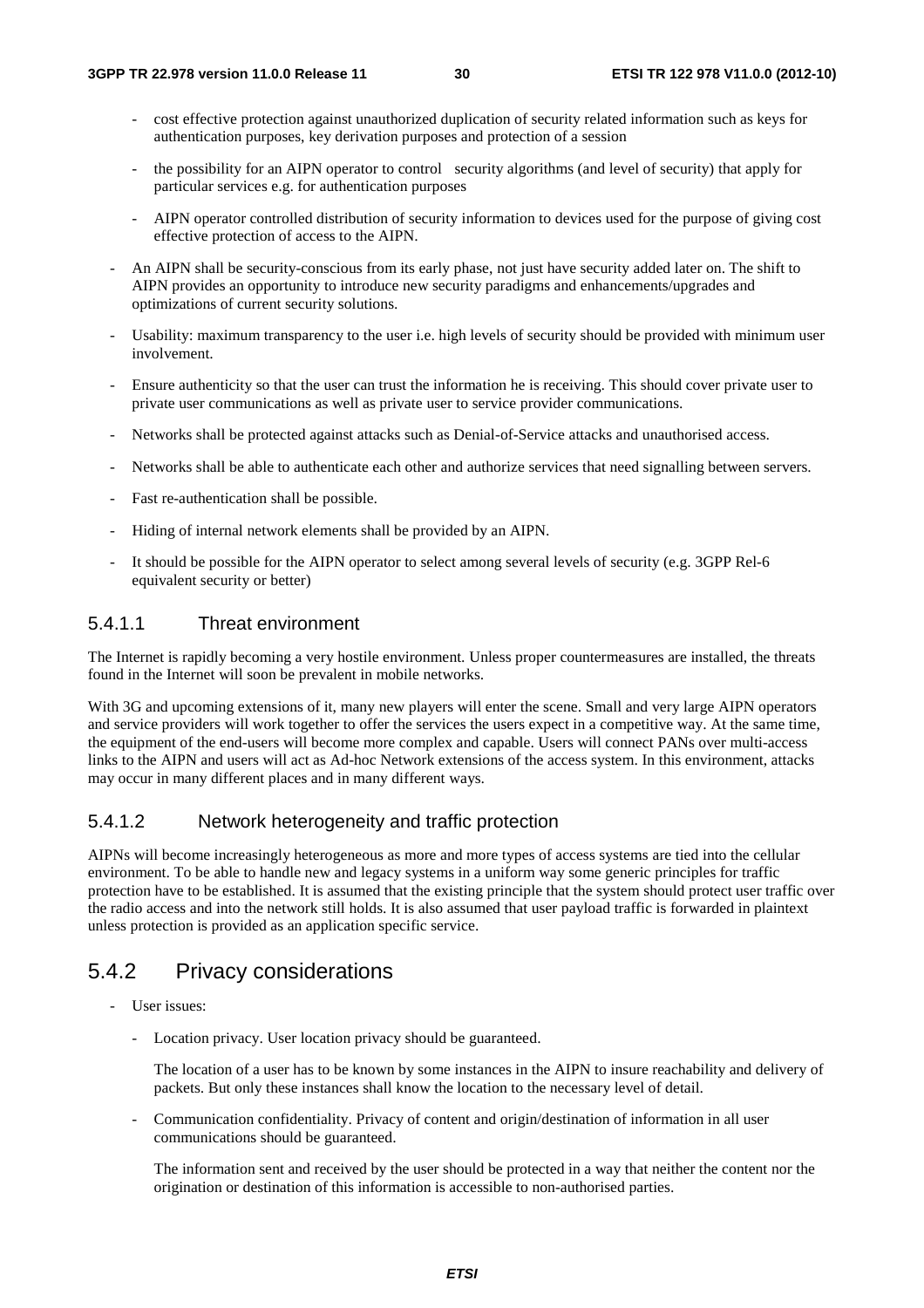- Non-disclosure of identity. Users should be allowed to hide their identities from non-authorised parties.

 Users should be able to have multiple identities from different providers with the relationship between the identities hidden from particular providers (thus supporting privacy).

Note: 2 use cases on this issue are described in Annex C.

## 6 Capability expansion required for the introduction of an AIPN

The AIPN vision provided in clause 5 of this Technical Report lists the desired capabilities of an AIPN. This clause provides a detailed gap-analysis between the existing capabilities of the 3GPP system and the capabilities of an AIPN. Based on this analysis it will be possible to obtain a clear picture of the work that needs to be undertaken within 3GPP to evolve to an AIPN.

## 6.1 Existing capabilities suitable for an AIPN

Note: The term "3GPP system" used within this clause refers to the 3GPP system as specified up to and including Rel-6.

It should be possible to evolve the 3GPP system to an AIPN without degradation in the capabilities [5] of the current 3GPP system whilst also maintaining the 3GPP system service principles [4]. More specifically, the following capabilities provided within the 3GPP specifications are felt to be suitable for an AIPN:

- Provision of IMS services [6]
	- Support for IP multimedia sessions
		- IP Multimedia Session control [4]
	- QoS for IP multimedia sessions
	- Support of multiple UEs with a single IMS subscription.
- Cost effective Control and Charging of IP Flows through FBC [7]
	- Identify IP flows for charging and policy control in a generic manner
	- Perform Real Time Charging
	- Support differentiated charging including zero rating of the bearer and event charging
	- Authorization of IP Flows
	- Awareness of user identity, subscription class, time-of-day, roaming status, QoS, Service input etc

## 6.2 New capabilities required for an AIPN

An AIPN will enhance the 3GPP system from the perspectives of providing enhanced functionality as well as improvements in system performance (e.g. communication delay, communication quality, connection set-up time).

### 6.2.1 Enhanced network performance

Together with the diversification of the services, requirements for network resource utilization will become diversified. It is necessary that network resources, especially the wireless resource, be used effectively and efficiently, including selection of the access system used based on the provided service.

The main traffic use case when defining the connection and routing methods of the current PS domain has been user-toserver communication. However, user-to-user communication is expected to increase more and more as services and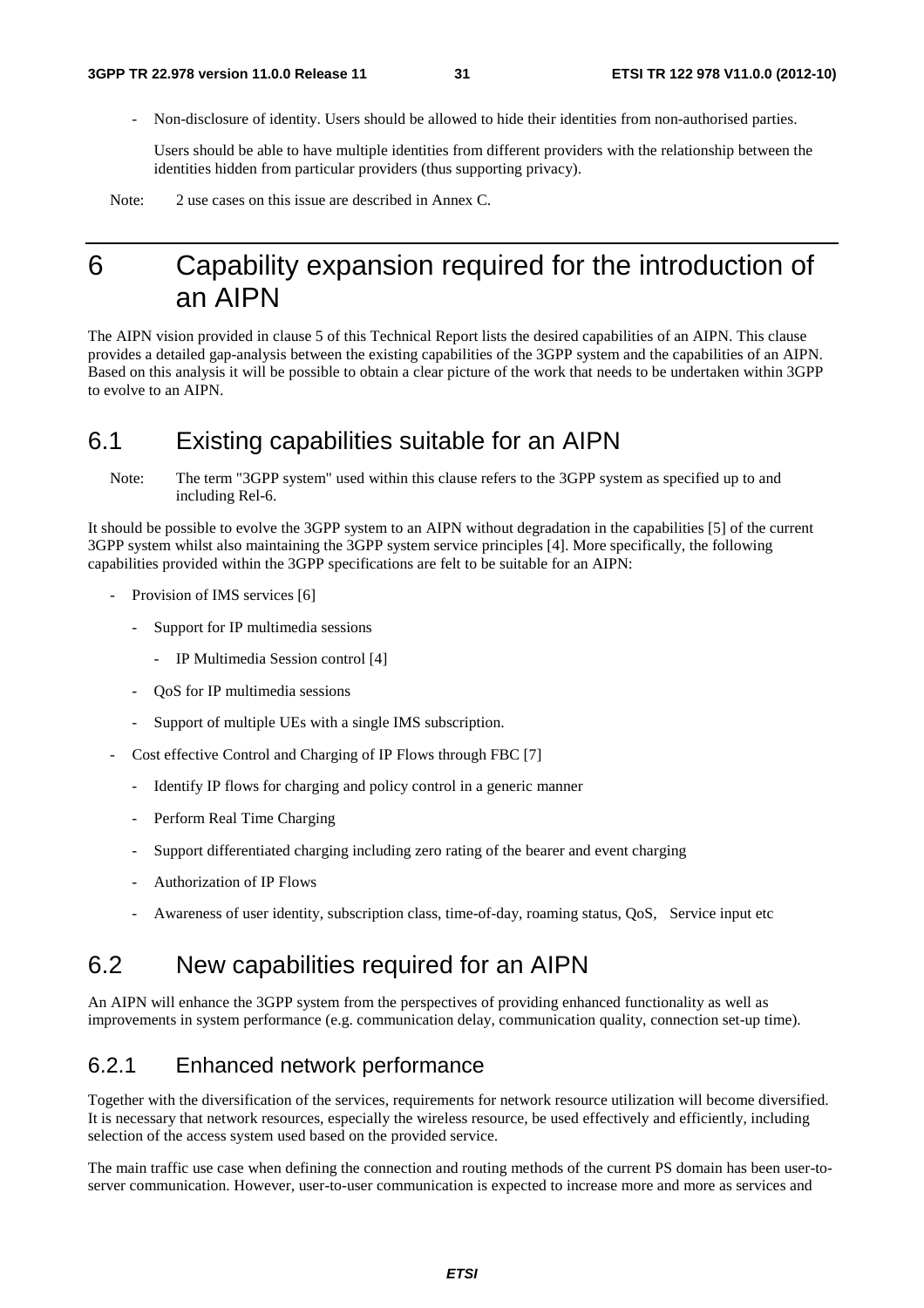service usage diversifies. Therefore, it is necessary that an AIPN provides the ability to efficiently handle a variety of different types of IP traffic and has optimized routing mechanisms, in particular for user-to-user traffic.

Recommended requirements:

- An AIPN shall provide the following features:
	- Ability to efficiently handle a variety of different types of IP traffic including user-to-user and user-tomulticast traffic models
	- Optimized routing of IP traffic, in particular for user-to-user traffic.
	- Efficient usage of radio resources (e.g. signalling optimization, compression), including selection of access system, based on the provided service.

### 6.2.1.1 IP-based routing and addressing

Due to future increases in the number of users and terminals accommodated by mobile networks it is necessary to ensure that addressing and routing schemes can accommodate a number of users and terminals significantly greater than the present number of mobile subscribers. Due to the limited amount of available MSISDN numbering capacity it would be desirable to be able to accommodate new users and terminals without the need to associate an MSISDN with terminals for which there are no need to receive calls addressed to E.164 numbers.

Moreover, adoption of 3GPP specific technology in existing 3GPP system results in cost increases for network operators (which are subsequently passed on to users) due to the need to deploy specialised network equipment. The use of specialised equipment also makes flexible service expansion difficult.

The use of IP technology is widespread which results in low costs for equipment based on IP technology. Moreover, the use of IP technology is standard throughout both the telecommunications and IT industries and it is necessary to enable the 3GPP system to be realised based wholly upon IP technology in the future. In particular, the use of IP technology for addressing and the routing technology within an AIPN is applicable.

Recommended requirements:

- An AIPN shall enable the accommodation of a vast number of users and terminals.
- Based upon industry trends IP technology shall be applied to the addressing and routing technology within an AIPN to enable accommodation of a vast number of users and terminals.

### 6.2.2 Support of a variety of different access systems (existing and future)

Wireless coverage is different depending on the radio technology and the radio signals of each of the accesses used may not necessarily be available within a particular area. Also, in the future it may be possible for AIPN operators to realise cost reduction by efficiently introducing appropriate access systems within different geographical areas. Therefore, in order to facilitate efficient provision of services, an AIPN shall support accommodation of several access systems (existing and future). The 3GPP system currently provides access to the CS and PS domain via UTRAN and GERAN as well as access to PS services over I-WLAN. However, currently there is no detailed specification for accommodation of access systems other than those based on UTRAN, GERAN and WLAN. Therefore, it is necessary that the accommodation of access systems be expanded to include other different access systems within an AIPN.

Concerning the provision of IP based services an AIPN shall support provisioning of services over several access systems accommodated within an AIPN. However, there will be some differences for the provision of IP services over different access systems hence it shall be possible for an AIPN to coordinate service provision across a variety of different access systems.

Recommended requirements:

- An AIPN shall support accommodation of several access systems (existing and future).
	- An AIPN shall support service provision across different access systems.
	- An AIPN shall support adaptation of service provision across different access systems.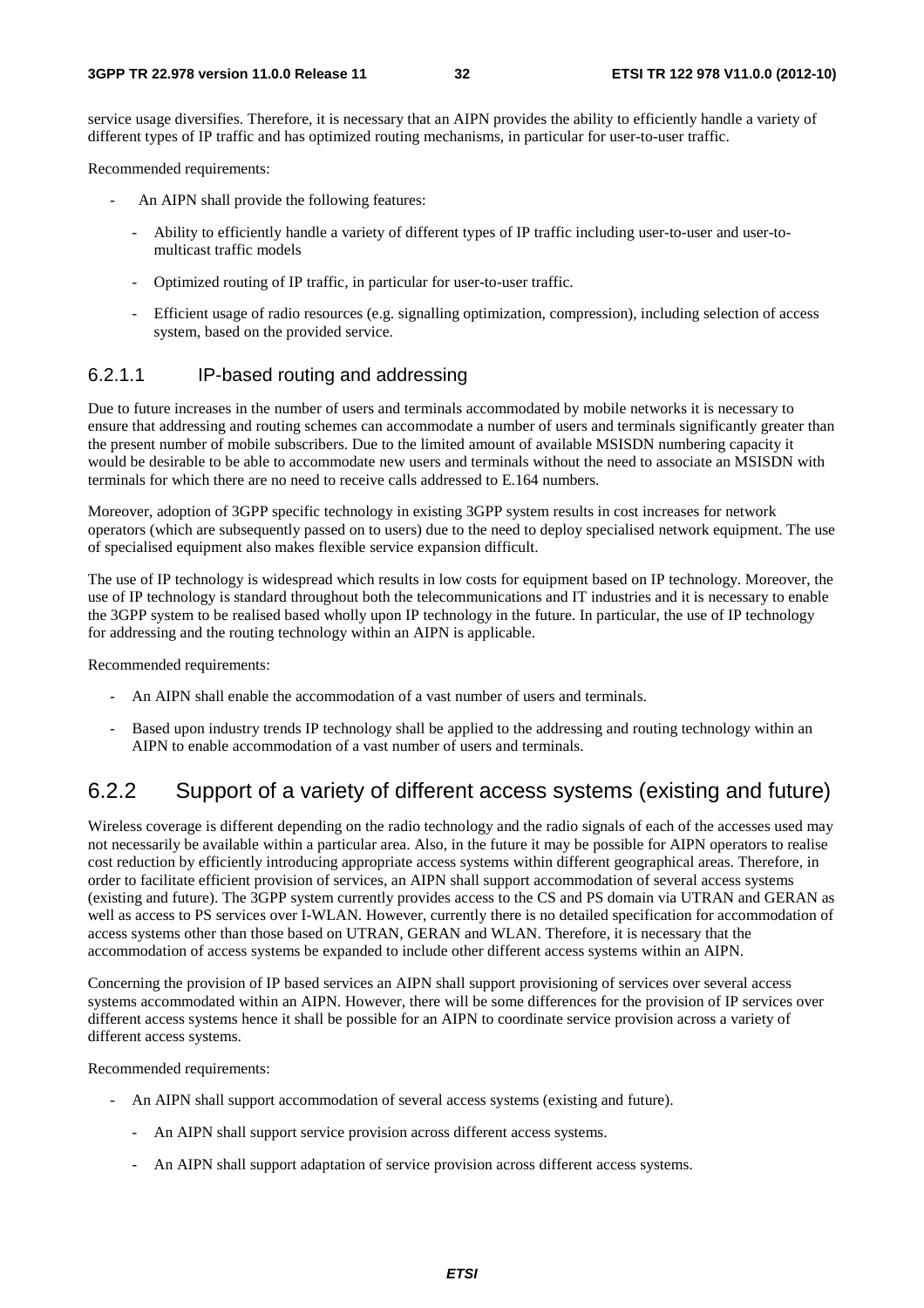### 6.2.2.1 Access system selection

The introduction of multiple access systems within the same coverage area raises new AIPN operator and user requirements; the user may wish to influence the selection of the access system for use based on such aspects as supported QoS, mobility, pricing, coverage, etc. and the AIPN operator may wish to influence the access system selection by setting policies. Optionally, a user may even wish to use simultaneous multi-access as well.

Note that the selection of the access system needs to be easy for the end user, e.g., it could be based on some preferences and the actual process can be partly or completely hidden.

It is expected that users using multiple access systems will require an appropriate service continuity experience as they switch from one access system to another. This means that their sessions remain in operation, with minimal interruption. In addition, the services provided should be made access system aware (e.g., choose video quality based on the available bandwidth).

Recommended requirements:

- An AIPN shall enable use of multiple access systems
- It should be possible to reach a user over multiple access systems simultaneously.
- It should be possible to provide access system-aware services.
- An AIPN shall provide support for access system selection based on combinations of AIPN operator policies, user preferences, service requirements of applications, access system conditions, and/or other AIPN operatordefined criteria.
- Note: The user preferences shall be respected as long as they do not negatively effect the operation of the system.

### 6.2.3 Enhanced Mobility

### 6.2.3.1 Heterogeneous Access Systems Mobility

An AIPN shall allow connectivity via a wide variety of access systems (both fixed and wireless). Some of these systems are specified by 3GPP where others are developed and specified by other organisations.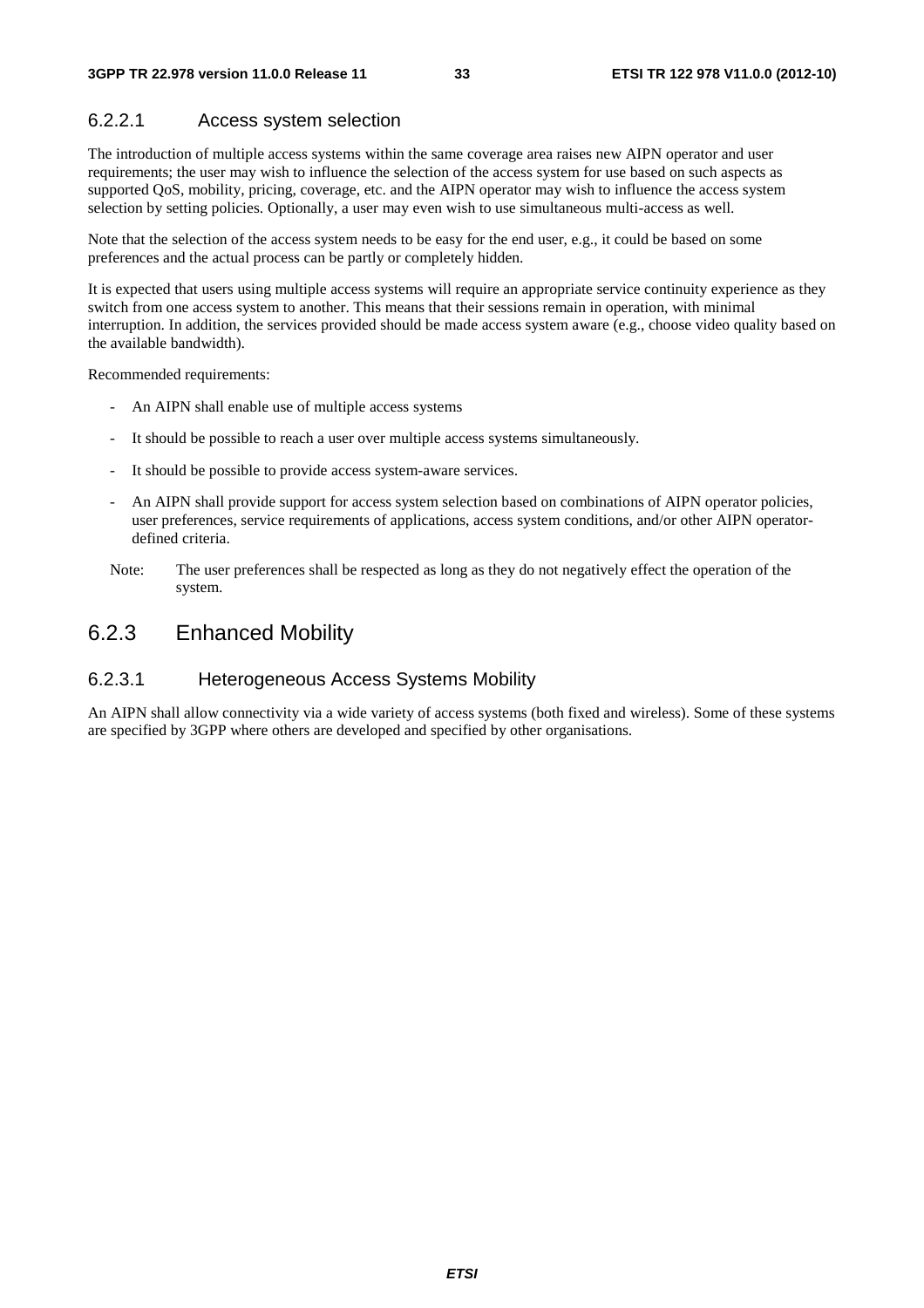

**Figure 4: AIPN and Heterogeneous Access Systems** 

For the purpose of optimising the mobility among diverse access systems, the AIPN shall provide open interfaces that allow the AIPN operator to direct the terminal towards the most suitable access system. The decision to move a terminal from one access system to another should be based on the information available in the AIPN e.g. load balancing, subscriber"s profile as well as on the information provided by the terminal. Mobility within a given non-3GPP access system is not under the responsibility of the AIPN.

The AIPN should provide common open interfaces to allow the AIPN to exercise the control on the inter-access system mobility of the terminal. Furthermore, an AIPN should also provide other open interfaces that allow the terminal to access the other AIPN services needed for the management of the subscribers in the AIPN, i.e. session control, AAA, policy control (see figure 4 above).

Recommended requirements:

An AIPN should provide open interfaces to AIPN services such as mobility management in order to ease the terminal mobility across different access systems.

### 6.2.3.2 Heterogeneous mobility mechanisms

An AIPN shall support not only a heterogeneous set of access systems, but also the inter-working of heterogeneous mobility mechanisms in the AIPN as well. This is needed because the AIPN will have to provide an evolution from currently deployed core network technologies. As an example, both legacy 3GPP PS mobility and IP based mobility schemes may co-exist.

In principle, AIPN should aim to minimise the number of different mobility solutions. However, adoption of multiple mobility solutions may be necessary in the AIPN due to the following reasons:

- The access system, terminal technology, the services or roaming agreements provided may put varying requirements on the AIPN mobility solution.
- The mobility mechanisms must also satisfy security, QoS or other requirements, which may also vary.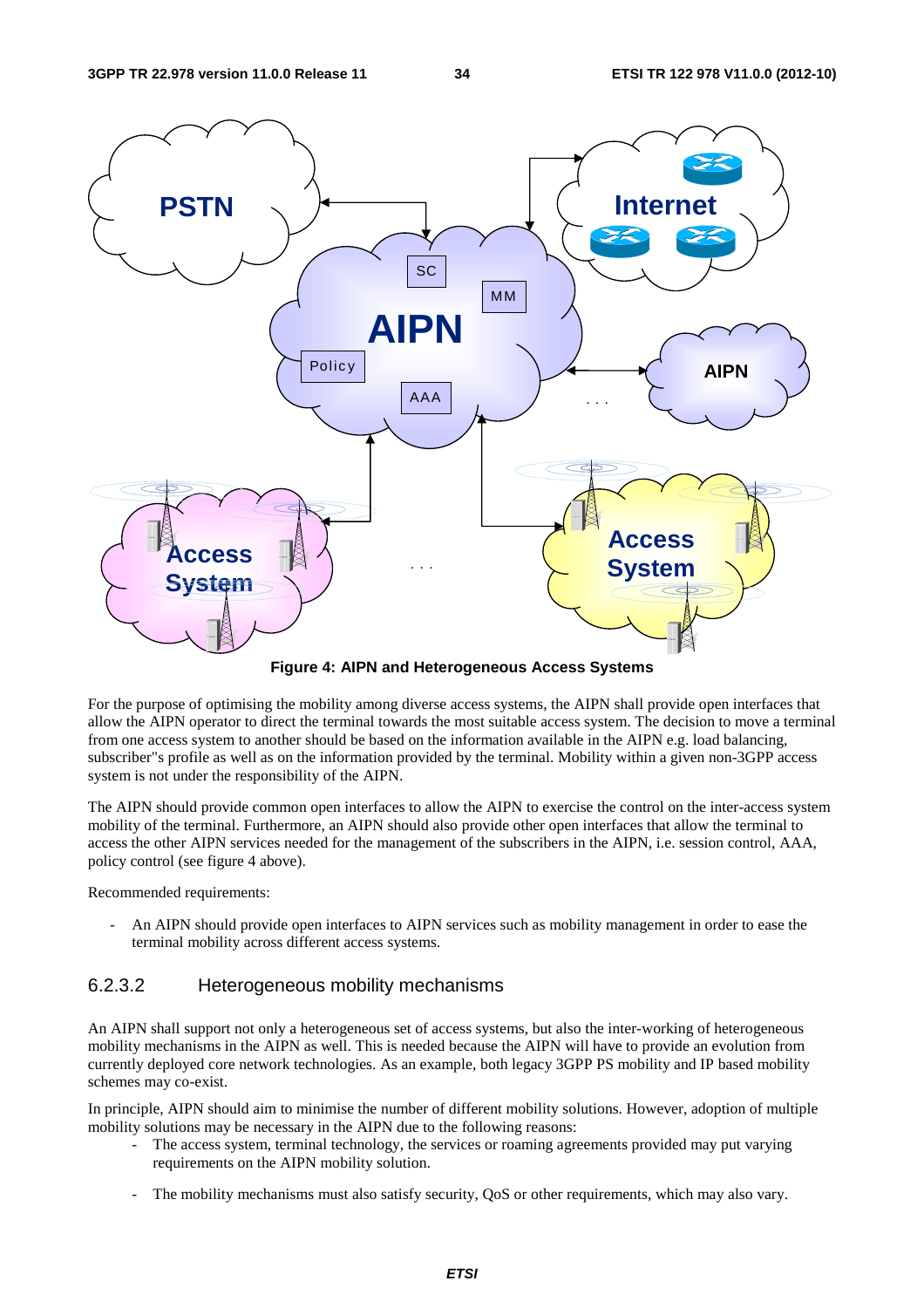The AIPN may incorporate multiple administrative domains.

Heterogeneous mobility mechanisms allow local optimizations. For example, parts of the AIPN may provide improved mobility performance by a solution that is tailor-made for the particular network configuration.

Recommended requirements:

- An AIPN must work with mobility mechanisms used by the specific networks it connects, including legacy mobility mechanisms of the current 3GPP PS core network.

#### 6.2.3.3 Frequent mobility

Since an AIPN shall allow for multiple access systems optimized to particular user requirements, it will need to support access systems with highly varying characteristics in terms of robustness, quality and throughput as well as complexity and geographical coverage.

While 2G and 3G access systems provided a RAN with mobility support that can cover a large geographical area, an AIPN may need to accommodate access systems with RANs that provide mobility support only in a very limited area. In the extreme case, the access system may consist of base stations that are directly connected to the AIPN, or even access systems without any mobility management procedures at all.

Consequently, while in 2G and 3G networks most of the terminal mobility was handled in the radio access network and the core network had to handle only infrequent mobility, an AIPN shall support new access systems where handovers between AIPN nodes are also very frequent.

As a result, handover support in the AIPN has to provide a seamless user experience. Note that the corresponding performance requirements for a seamless user experience will depend on the service provided. This seamless user experience must be maintained even with an increasing AIPN size and increasing number of terminals.

Recommended requirements:

- An AIPN must support procedures related to frequent terminal mobility between AIPN nodes.
- Whenever feasible, the AIPN mobility solution must support seamless user experience for all services provided by the AIPN.
- The mobility solution must scale with the number of terminals and size of the AIPN.
- An AIPN shall be able to support access systems with very limited or no mobility management procedures.

### 6.2.4 Optimised IP session control

In principle it is assumed that session control within AIPN shall be optimised for user-to-user communication, i.e. from one user"s mobile terminal to another user"s mobile terminal, and for other traffic models such as those of streaming services, and shall be extended beyond IMS functionalities that are already provided. Some new session control mechanisms are introduced within an AIPN e.g. session mobility, session adaptation to terminal capability, user preferences, subscriber priorities, network conditions or other operator-defined criteria. Session adaption shall be under the control of the operator. The AIPN shall support session control for multicast sessions (e.g. user-to-multicast) and the solution shall scale with the number of participants.

Additionally, it is necessary for an AIPN to ensure efficient use of wireless resources and effective usage of power resources within mobile terminals whilst maintaining the appropriate usability for a particular service.

Recommended requirements:

- The IP session control mechanisms of AIPN shall be enhanced from the functionalities of IMS to provide session mobility, session adaptation to terminal capability, user preferences, subscriber priorities, network conditions or other operator-defined criteria. Session adaption shall be under the control of the operator. The AIPN shall support session control for multicast sessions (e.g. user-to-multicast) and the solution shall scale with the number of participants.
- Users shall perceive continuous service whilst ensuring the efficient use of wireless resources and the effective usage of power resources within mobile terminals.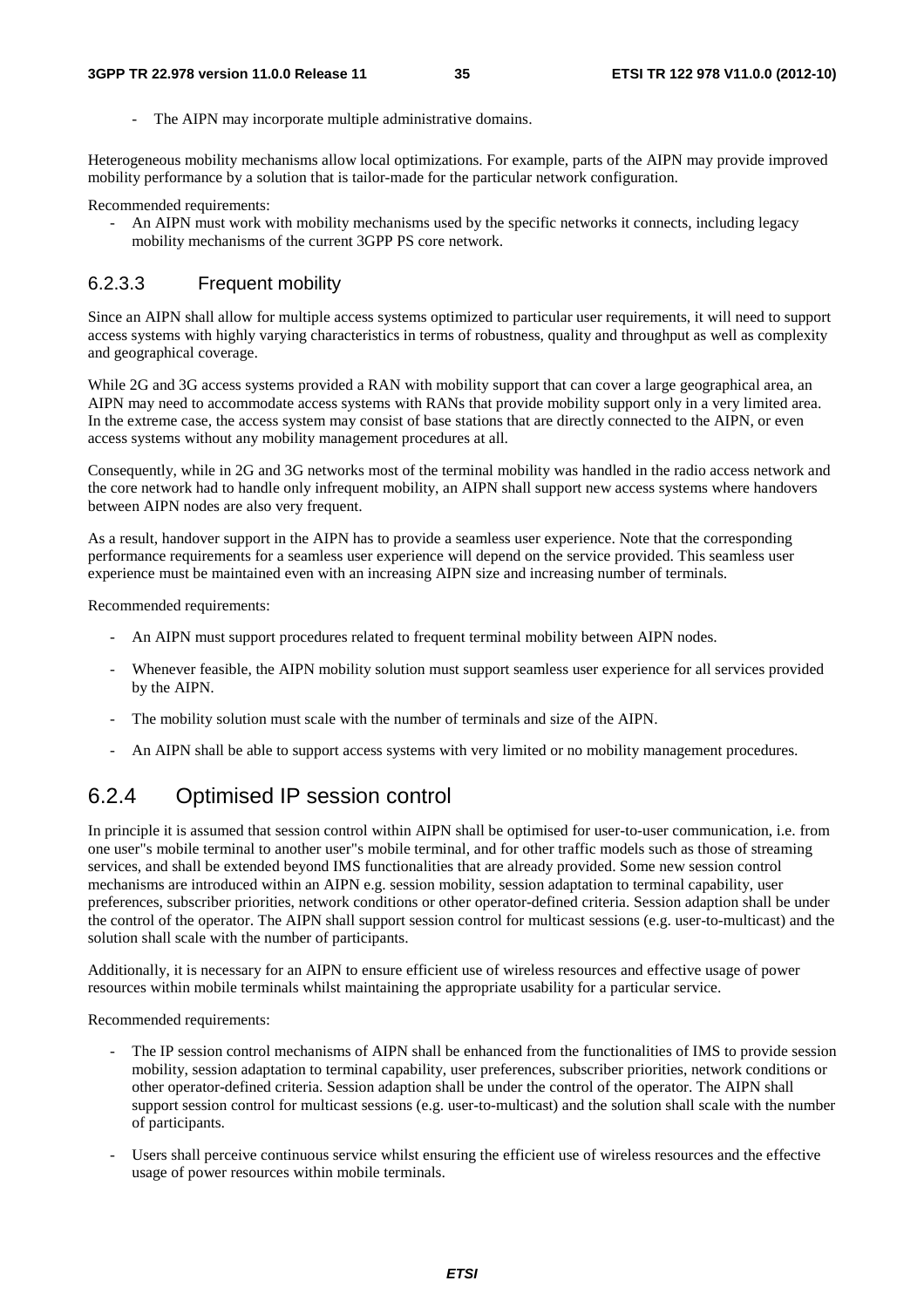## 6.2.5 Enhanced support of IP traffic

An AIPN will provide a variety of new mechanisms to support IP traffic.

### 6.2.5.1 Support of increased IP traffic demand

As the number of users accessing multimedia and data services from 3G networks will continue to accelerate, huge amounts of IP traffic are expected to be generated in the AIPN. Therefore, an AIPN must be able to accommodate a large increase of IP traffic whilst being able to guarantee QoS for different services, i.e. ensure that quality conditions for a particular communication are fulfilled without deterioration between the communication end-points, and ensure that network resources are used efficiently. This will enable the additional cost to AIPN operators to be minimised.

Advanced QoS control mechanism and traffic engineering techniques are possible methods to achieve better IP traffic performance and increase the efficiency of the AIPN resource usage.

Recommended requirements:

An AIPN shall be able to provide guaranteed OoS for services and use AIPN resources with high efficiency i.e. ensure that quality conditions for a particular communication are fulfilled without deterioration between the communication end-points.

Possible methods to achieve this within an AIPN include:

- a) The ability to control routing of IP traffic dynamically according to the actual resource usage condition from an end to end point of view which includes the end user devices, network entities and application servers. This could be achieved by using intelligent QoS routing algorithms taking into consideration of resource usage conditions.
- b) The ability to be able to monitor the AIPN entities statistics in real time, e.g. current reserved resources, unused resource in order to route IP traffic dynamically based on network conditions.

### 6.2.5.2 Ability to effectively handle a variety of different types of IP traffic

An AIPN is expected to handle different types of IP traffic: real-time (e.g. VoIP), non-real time (e.g. Web browsing) and mission critical (e.g. M-Commerce). However it is not easy to predict the traffic model in an AIPN. Sometimes it will need to handle a large amount of IP traffic which requires higher QoS class traffic and less traffic for lower QoS class traffic and vice versa. This may result in a worst case scenario in which most of the AIPN resources are used to handle higher QoS class IP traffic (e.g. guaranteed services) and so lower QoS class IP traffic (e.g. best effort traffic) suffers congestion and long delays.

It is believed that even under such situations, AIPN should still be able to provide satisfactory QoS to lower QoS class traffic e.g. best effort traffic. A possible method to achieve this could be to use dynamical load balancing mechanisms in the AIPN to control the load in the AIPN entities in terms of handling different type of traffic class according to the actual traffic model in real time.

Recommended requirements:

- AIPN shall be able to support different levels of QoS according the type of the IP traffic.
- Mechanisms should be available to the AIPN operator to enable AIPN congestion for the lower QoS class IP traffic to be avoided when a large amount of AIPN resource is used to handle higher QoS class traffic. A possible method to achieve this could be by using dynamic load balancing among the AIPN entities.

## 6.2.6 Enhanced Quality of Service

Though existing 3GPP systems guarantee end-to-end QoS for a session between 3GPP systems, a similar function is also needed for AIPNs. However, within an AIPN, this functionality shall be enhanced to enable guarantee of end-toend QoS across a variety of different access systems. Also, it is required that the continuation of QoS provision be possible whilst moving within an AIPN including when moving across access systems during handover. It is also required to provide QoS control for multicast (e.g. user-to-multicast) traffic.

The QoS ensuring methods have to consider cost aspects. Therefore, it is very important to support a variety of QoS ensuring methods, cost effective and adapted to the operator needs. Different operators have different cost structures,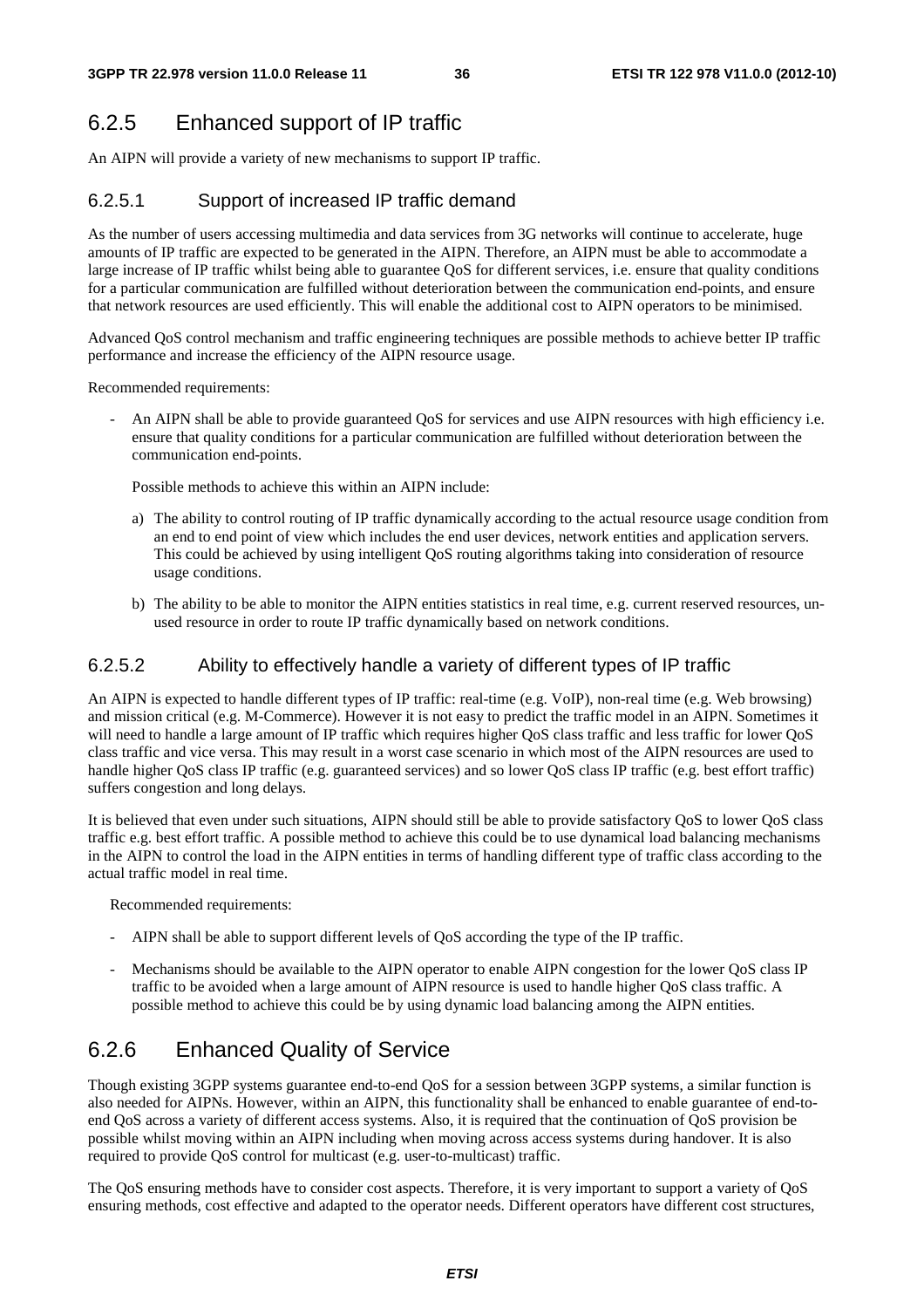i.e. multiple QoS ensuring methods may need to be supported in the end-to-end path. This may be also valid in a single operator case due to different cost structures of the different network parts.

Recommended requirements:

- It shall be possible to guarantee end-to-end QoS for a user-to-user or multicast (e.g. user-to-multicast) session between AIPNs. This includes the case where more than one network administration is involved in the provision of the end-to-end service.
- It shall be possible to support different QoS ensuring methods within the same AIPN and between different AIPNs.
- Interworking between different QoS ensuring methods in the end-to-end path has to be supported.
- QoS considerations need to be taken into account in handover decisions:
	- It shall be possible for AIPN to guarantee end-to-end QoS without modification when the terminal or session moves from one access system to another, if the target access system supports the required QoS.
	- It shall be possible for AIPN to guarantee end-to-end QoS, with QoS modification, when the terminal or session moves from one access system to another, if the target access system has a QoS mechanism but can not be guaranteed to support the required QoS.
	- It should be possible for AIPN to provide mobility for a terminal or session between an access system that provides QoS and one that does not. However, in this case, seamless experience is not guaranteed, the terminal/application/user may need to be notified via some means and the network may need to adjust service setting for the session(s) accordingly to the change (e.g. charging adjustments, etc).
- It shall be possible for an AIPN to guarantee QoS of a multicast session without modification to QoS of other terminals when one of the terminals moves from one access system to another (e.g. for multimedia streaming with adaptation to the conditions of each recipient).
	- It shall be possible for an AIPN to guarantee QoS of a multicast session without modification to QoS of other terminals when one of the terminals moves from one access system to another, when the target access system for this terminal does not support the required QoS.
	- It shall be possible for an AIPN to guarantee OoS of a multicast session with OoS modification to one of the terminals, when this terminal moves from one access system to another, if the target access system has a QoS mechanism but can not be guaranteed to support the required QoS. The QoS of the other terminals of the multicast session are unaffected by the modification of QoS of the terminal moving from one access system to another.
- It shall be possible for an AIPN to control guarantee of QoS of a multicast session with QoS modification to all of the terminals, when one of the terminals moves from one access system to another, if the target access system for this terminal has a QoS mechanism but can not be guaranteed to support the required QoS (e.g. for a gaming application where the conditions are to be equal for each of the players).

## 6.2.7 Personal Network, Personal Area Network (PAN), Ad-hoc Network and Moving Network Support

An AIPN will offer users the services through Personal Networks, PANs, Ad-hoc Networks and Moving Networks (see Annex E), which will encourage users to utilize the 3GPP services. Therefore, it is required that AIPN shall support Personal Networks, Personal Area Networks (PAN), Ad-hoc Networks and Moving Networks.

Recommended requirements:

#### **Personal Networks:**

- AIPN shall support a wide variety of service capabilities with the different (U)SIMs from the same AIPN operator (e.g. twin (U)SIMs) associated with a single user.
- AIPN shall provide a connection between the terminal devices of a Personal Network that is reliable and provides adequate protection to the user"s data to give confidence that his data is adequately protected.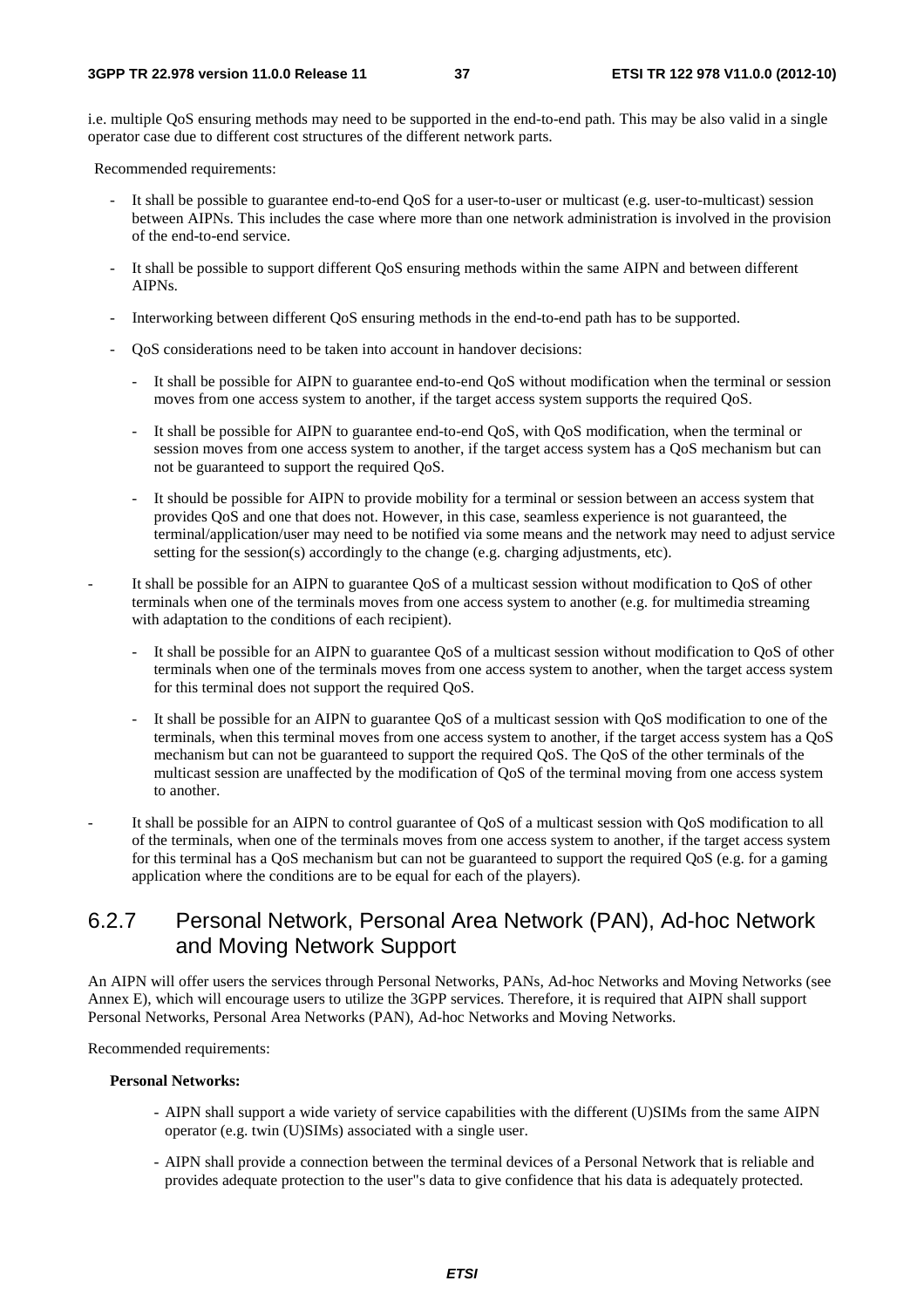#### **Personal Area Networks:**

- The AIPN shall support multiple simultaneous sessions originated from one or several devices using the same (U)SIM authority.

#### **Ad-hoc Networks:**

- The AIPN shall accept consolidated and distributed traffic from a group of users arriving through various access routes.
- The AIPN shall be able to re-route traffic to Ad-hoc Network devices via another gateway.
- The AIPN shall support changes in the access route for the consolidated traffic from an Ad-hoc Network. These changes may take place with no warning to the AIPN.
- Elements of the consolidated traffic from an Ad-hoc Network may originate from a PAN.
- Accurate charging records shall be created and maintained for the originating terminal when the traffic is routed through a terminal belonging to another subscriber.

Requirements for devices (terminals):

- A gateway device (terminal) must be able to route and forward packets to other devices in the Ad-hoc Network
- Ad-hoc Network UEs must be able to discover 'near by' gateway devices
- Note: Some type of incentives will need to be created for devices to act as gateways (e.g. a reward scheme whereby a gateway can "earn" something)

#### **Moving Networks:**

Use Case 1:

The AIPN shall support a point of access to the access system that has full mobility throughout the geographic region that uses the 3GPP access system for backhaul.

#### Use Case 2

- The AIPN shall accept consolidated traffic from a 3GPP terminal mounted in a vehicle with a router.
- The AIPN shall support changes in the alternate access route as the wireless access router moves throughout the service region.
- Accurate charging records shall be created and maintained for the originating terminal when the traffic created is routed through a Wireless Access Router.

Use Case 3:

- The AIPN shall support a mobile router connected directly to the AIPN using an alternate access route, e.g. via satellite.
- The AIPN shall support handovers of whole Moving Networks; i.e. it must be able to continuously route traffic for AIPN nodes of a Moving Network to a mobile router travelling as part of the Moving Network
- Accurate charging records shall be created and maintained for the originating terminal when the traffic routed through a Mobile Router.

## 7 Conclusions

This clause describes the conclusions of this Technical Report.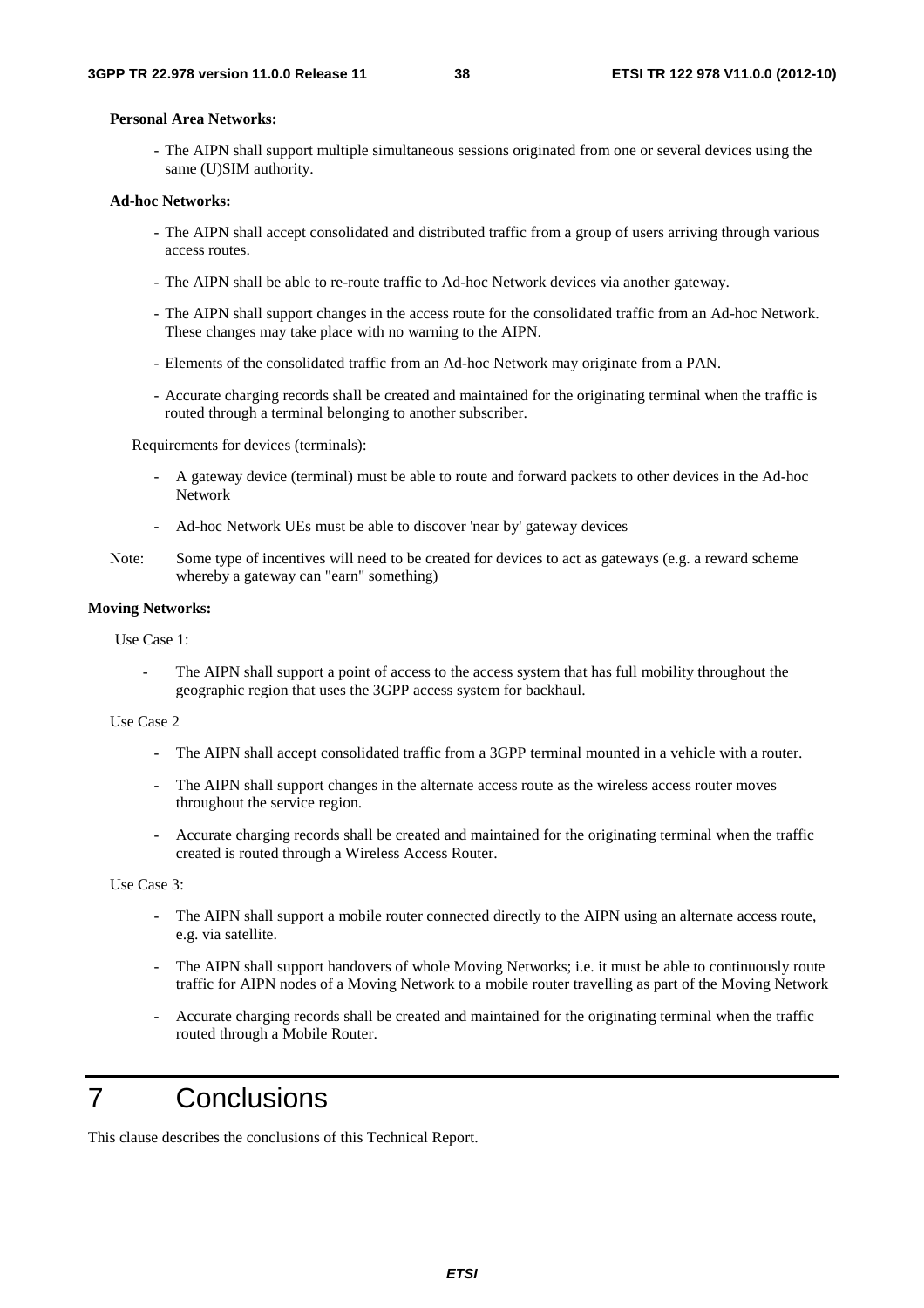## 7.1 Roadmap for work within Rel-7

### 7.1.1 New requirements for introduction to the 3GPP specifications in Rel-7

New requirements for the 3GPP system that should be specified to enable introduction of an AIPN have been identified in Clause 6.2 of this Technical Report. It is therefore recommended that the content of this clause be used as a basis for introducing AIPN service requirements in to the 3GPP Technical Specifications in Rel-7. Additionally, the content of other clauses may be considered within specification work for an AIPN as appropriate.

The introduction of new functionalities and the enhancement of existing functionalities are necessary to achieve multiple access system accommodation and the mobility across multiple different access systems which are the fundamental key aspects of an AIPN. For this reason it is recommended that these functionalities are captured by new service requirements for the 3GPP system with the highest priority.

## 7.1.2 Impact on specifications in Rel-7

The following table lists the recommended requirements described within this Technical Report and indicates the relevant existing SA1 Technical Specifications. These requirements should be analysed and captured within SA1 Technical Specifications as appropriate.

| <b>Clause</b> | <b>Recommended requirement</b>                                                                                                                                                                                                                                                                                                                                                                                                                                                                                                                                                                | <b>Relevant</b><br><b>Existing SA1</b><br><b>Technical</b><br><b>Specification</b> |
|---------------|-----------------------------------------------------------------------------------------------------------------------------------------------------------------------------------------------------------------------------------------------------------------------------------------------------------------------------------------------------------------------------------------------------------------------------------------------------------------------------------------------------------------------------------------------------------------------------------------------|------------------------------------------------------------------------------------|
| 5.1.1.4       | - An AIPN shall incorporate naming and addressing schemes that address a given<br>user or session.<br>- The AIPN shall support end-user mobility.<br>- The AIPN shall support terminal mobility.<br>- The AIPN shall support session mobility.                                                                                                                                                                                                                                                                                                                                                | TS 22.101<br>TS 22.129<br>TS 22.228                                                |
| 5.1.1.15      | - An AIPN should support Identity Federation and Single Sign On for the end user.<br>This would allow automatic authentication of the user to a multitude of service<br>providers once the user has been authenticated by the AIPN.                                                                                                                                                                                                                                                                                                                                                           | TS 22.101<br>(possibly)<br>Note 4                                                  |
| 5.2.1.4       | - An AIPN mobility solution must support UTRAN and GERAN based systems as<br>possible access systems besides supporting alternative existing accesses such as<br>WLAN and other emerging new technologies.<br>- An AIPN mobility solution must be able to co-exist with the current 3GPP PS core<br>network in a cost-efficient way.<br>- An AIPN mobility solution should support seamless terminal mobility across<br>various access systems.<br>- AIPN should support services handover between 3GPP CS services (e.g. CS<br>telephony) and AIPN equivalent services (e.g. Voice over IP). | TS 22.101<br>TS 22.129                                                             |
| 6.2.1         | An AIPN shall provide the following features:<br>- Ability to efficiently handle a variety of different types of IP traffic including user-<br>to-user and user-to-multicast traffic models<br>- Optimized routing of IP traffic, in particular for user-to-user traffic.<br>- Efficient usage of radio resources (e.g. signalling optimization, compression),                                                                                                                                                                                                                                | TS 22.101<br>TS 22.105                                                             |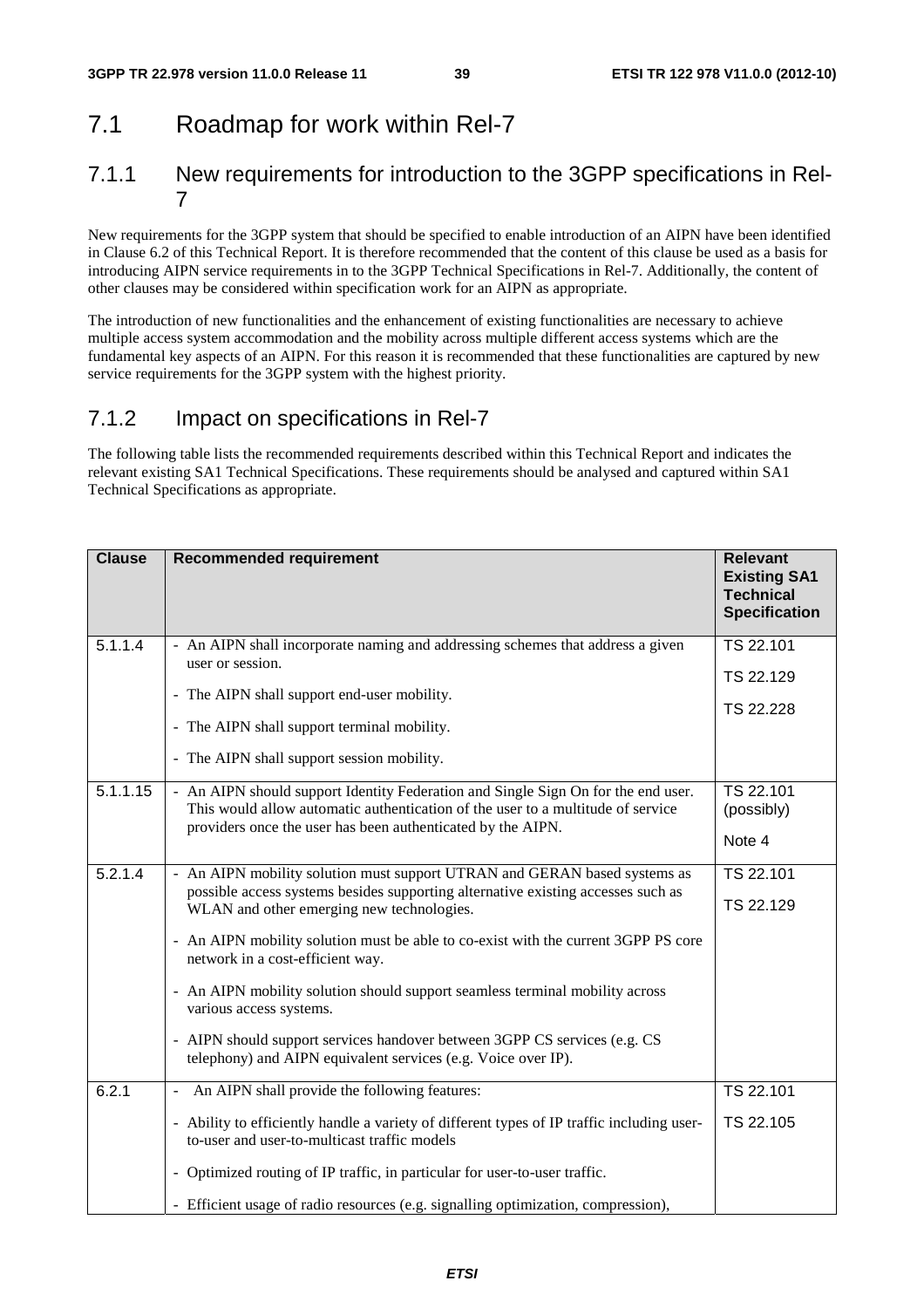| <b>Clause</b> | <b>Recommended requirement</b>                                                                                                                                                                                                                                                                                                                                                                                                | <b>Relevant</b><br><b>Existing SA1</b><br><b>Technical</b><br><b>Specification</b> |
|---------------|-------------------------------------------------------------------------------------------------------------------------------------------------------------------------------------------------------------------------------------------------------------------------------------------------------------------------------------------------------------------------------------------------------------------------------|------------------------------------------------------------------------------------|
|               | including selection of access system, based on the provided service.                                                                                                                                                                                                                                                                                                                                                          |                                                                                    |
| 6.2.1.1       | - An AIPN shall enable the accommodation of a vast number of users and terminals.                                                                                                                                                                                                                                                                                                                                             | TS 22.101                                                                          |
|               | - Based upon industry trends IP technology shall be applied to the addressing<br>and routing technology within an AIPN to enable accommodation of a vast<br>number of users and terminals.                                                                                                                                                                                                                                    | TS 22.105                                                                          |
| 6.2.2         | - An AIPN shall support accommodation of several access systems (existing and<br>future).                                                                                                                                                                                                                                                                                                                                     | TS 22.101                                                                          |
|               |                                                                                                                                                                                                                                                                                                                                                                                                                               | TS 22.105                                                                          |
|               | - An AIPN shall support service provision across different access systems.                                                                                                                                                                                                                                                                                                                                                    | TS 22.011                                                                          |
|               | - An AIPN shall support adaptation of service provision across different access<br>systems.                                                                                                                                                                                                                                                                                                                                   |                                                                                    |
| 6.2.2.1       | - An AIPN shall enable use of the multiple access systems                                                                                                                                                                                                                                                                                                                                                                     | TS 22.101                                                                          |
|               | - It should be possible to reach a user over multiple access systems simultaneously.                                                                                                                                                                                                                                                                                                                                          | TS 22.105                                                                          |
|               | - It should be possible to provide access system-aware services.                                                                                                                                                                                                                                                                                                                                                              | TS 22.011                                                                          |
|               | - An AIPN shall provide support for access system selection based on<br>combinations of AIPN operator policies, user preferences, service<br>requirements of applications access system conditions, and/or other AIPN<br>operator-defined criteria.                                                                                                                                                                           |                                                                                    |
| 6.2.3.1       | - An AIPN should provide open interfaces to AIPN services such as mobility<br>management in order to ease the terminal mobility across different access                                                                                                                                                                                                                                                                       | TS 22.101                                                                          |
|               | systems.                                                                                                                                                                                                                                                                                                                                                                                                                      | TS 22.129                                                                          |
|               |                                                                                                                                                                                                                                                                                                                                                                                                                               | TS 22.234                                                                          |
| 6.2.3.2       | - An AIPN must work with mobility mechanisms used by the specific networks it                                                                                                                                                                                                                                                                                                                                                 | TS 22.101                                                                          |
|               | connects, including legacy mobility mechanisms of the current 3GPP PS core<br>network.                                                                                                                                                                                                                                                                                                                                        | TS 22.129                                                                          |
|               |                                                                                                                                                                                                                                                                                                                                                                                                                               | TS 22.234                                                                          |
| 6.2.3.3       | - An AIPN must support procedures related to frequent terminal mobility between                                                                                                                                                                                                                                                                                                                                               | TS 22.101                                                                          |
|               | AIPN nodes.                                                                                                                                                                                                                                                                                                                                                                                                                   | TS 22.129                                                                          |
|               | - Whenever feasible, the AIPN mobility solution must support seamless user<br>experience for all services provided by the AIPN.                                                                                                                                                                                                                                                                                               | TS 22.234                                                                          |
|               | - The mobility solution must scale with the number of terminals and size of the<br>AIPN.                                                                                                                                                                                                                                                                                                                                      |                                                                                    |
|               | - An AIPN shall be able to support access systems with very limited or no mobility<br>management procedures.                                                                                                                                                                                                                                                                                                                  |                                                                                    |
| 6.2.4         | The IP session control mechanisms of AIPN shall be enhanced from the<br>$\blacksquare$                                                                                                                                                                                                                                                                                                                                        | TS 22.101                                                                          |
|               | functionalities of IMS to provide session mobility, session adaptation to terminal<br>capability, user preferences, subscriber priorities, network conditions or other<br>operator-defined criteria. Session adaption shall be under the control of the<br>operator. The AIPN shall support session control for multicast sessions (e.g. user-<br>to-multicast) and the solution shall scale with the number of participants. | TS 22.228                                                                          |
|               | - Users shall perceive continuous service whilst ensuring the efficient use of<br>wireless resources and the effective usage of power resources within mobile<br>terminals.                                                                                                                                                                                                                                                   |                                                                                    |
| 6.2.5.1       | - An AIPN shall be able to provide guaranteed QoS for services and use AIPN                                                                                                                                                                                                                                                                                                                                                   | TS 22.105                                                                          |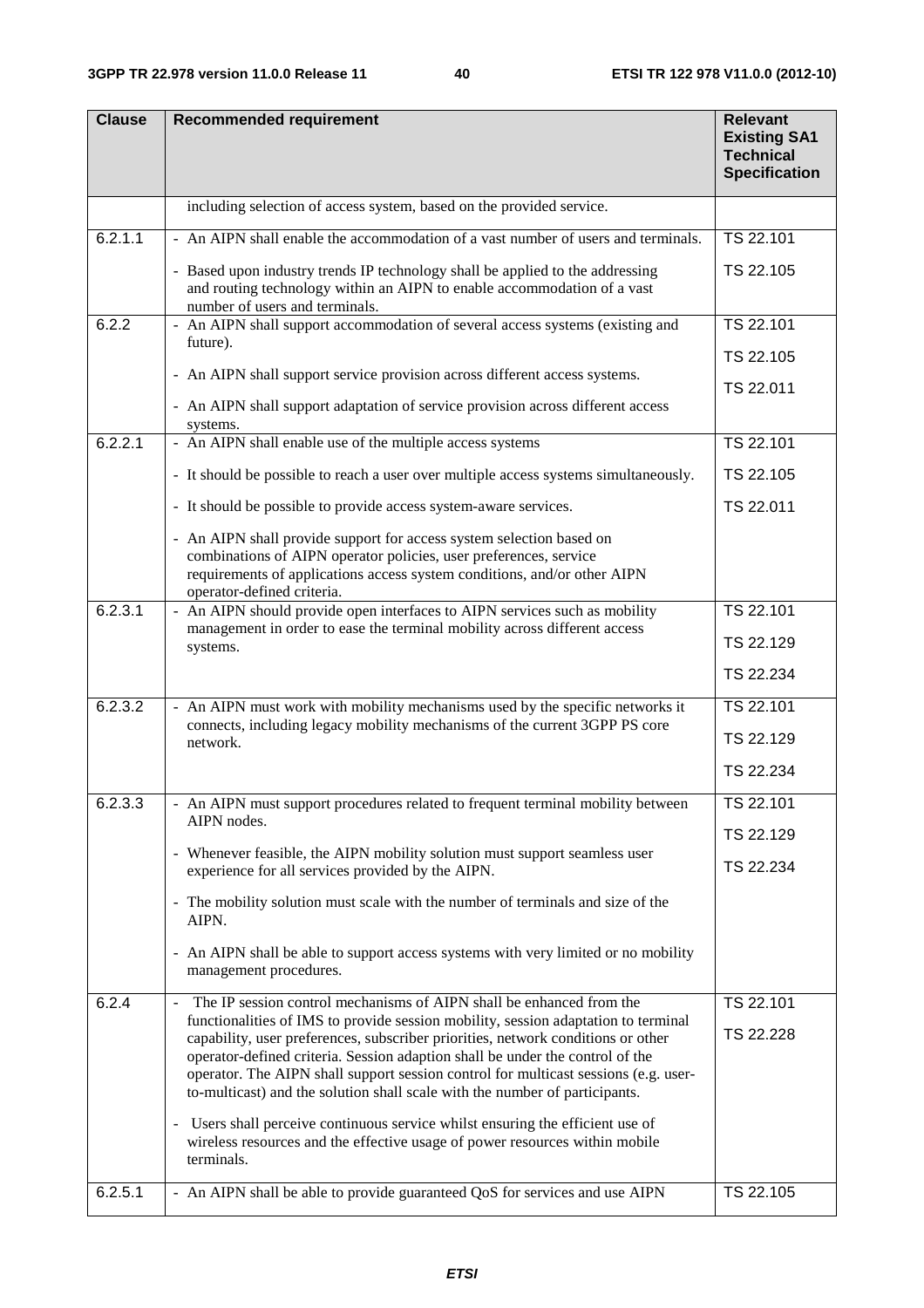| <b>Clause</b> | <b>Recommended requirement</b>                                                                                                                                                                                                                                                                                                                                                                                                                                                                           | <b>Relevant</b><br><b>Existing SA1</b><br><b>Technical</b><br><b>Specification</b> |  |  |  |  |  |  |  |  |
|---------------|----------------------------------------------------------------------------------------------------------------------------------------------------------------------------------------------------------------------------------------------------------------------------------------------------------------------------------------------------------------------------------------------------------------------------------------------------------------------------------------------------------|------------------------------------------------------------------------------------|--|--|--|--|--|--|--|--|
|               | resources with high efficiency i.e. ensure that quality conditions for a particular<br>communication are fulfilled without deterioration between the communication end-<br>points.                                                                                                                                                                                                                                                                                                                       |                                                                                    |  |  |  |  |  |  |  |  |
| 6.2.5.2       | - AIPN shall be able to support different levels of QoS according the type of the IP<br>TS 22.105<br>traffic.                                                                                                                                                                                                                                                                                                                                                                                            |                                                                                    |  |  |  |  |  |  |  |  |
|               | - Mechanisms should be available to the AIPN operator to enable AIPN congestion<br>for the lower QoS class IP traffic to be avoided when a large amount of AIPN<br>resource is used to handle higher QoS class traffic. A possible method to achieve<br>this could be by using dynamic load balancing among the AIPN entities.                                                                                                                                                                           |                                                                                    |  |  |  |  |  |  |  |  |
| 6.2.6         | - It shall be possible to guarantee end-to-end QoS for a user-to-user or multicast (e.g.<br>user-to-multicast) session between AIPNs. This includes the case where more than<br>one network administration is involved in the provision of the end-to-end service.                                                                                                                                                                                                                                       | TS 22.105                                                                          |  |  |  |  |  |  |  |  |
|               | - It shall be possible to support different QoS ensuring methods within the same<br>AIPN and between different AIPNs.                                                                                                                                                                                                                                                                                                                                                                                    |                                                                                    |  |  |  |  |  |  |  |  |
|               | - Interworking between different QoS ensuring methods in the end-to-end path has<br>to be supported.                                                                                                                                                                                                                                                                                                                                                                                                     |                                                                                    |  |  |  |  |  |  |  |  |
|               | QoS considerations need to be taken into account in handover decisions:                                                                                                                                                                                                                                                                                                                                                                                                                                  |                                                                                    |  |  |  |  |  |  |  |  |
|               | It shall be possible for AIPN to guarantee end-to-end QoS without<br>$\blacksquare$<br>modification when the terminal or session moves from one access system<br>to another, if the target access system supports the required QoS.                                                                                                                                                                                                                                                                      |                                                                                    |  |  |  |  |  |  |  |  |
|               | It shall be possible for AIPN to guarantee end-to-end QoS, with QoS<br>$\qquad \qquad \blacksquare$<br>modification, when the terminal or session moves from one access system<br>to another, if the target access system has a QoS mechanism but can not be<br>guaranteed to support the required QoS.                                                                                                                                                                                                  |                                                                                    |  |  |  |  |  |  |  |  |
|               | It should be possible for AIPN to provide mobility for a terminal or<br>$\overline{\phantom{a}}$<br>session between an access system that provides QoS and one that does not.<br>However, in this case, seamless experience is not guaranteed, the<br>terminal/application/user may need to be notified via some means and the<br>network may need to adjust service setting for the session(s) accordingly<br>to the change (e.g. charging adjustments, etc).                                           |                                                                                    |  |  |  |  |  |  |  |  |
|               | It shall be possible for an AIPN to guarantee QoS of a multicast session<br>without modification to QoS of other terminals when one of the terminals<br>moves from one access system to another (e.g. for multimedia streaming with<br>adaptation to the conditions of each recipient).                                                                                                                                                                                                                  |                                                                                    |  |  |  |  |  |  |  |  |
|               | It shall be possible for an AIPN to guarantee QoS of a multicast session<br>without modification to QoS of other terminals when one of the terminals<br>moves from one access system to another, when the target access system<br>for this terminal does not support the required QoS.                                                                                                                                                                                                                   |                                                                                    |  |  |  |  |  |  |  |  |
|               | It shall be possible for an AIPN to guarantee QoS of a multicast session<br>$\qquad \qquad \blacksquare$<br>with QoS modification to one of the terminals, when this terminal moves<br>from one access system to another, if the target access system has a QoS<br>mechanism but can not be guaranteed to support the required QoS. The<br>QoS of the other terminals of the multicast session are unaffected by the<br>modification of QoS of the terminal moving from one access system to<br>another. |                                                                                    |  |  |  |  |  |  |  |  |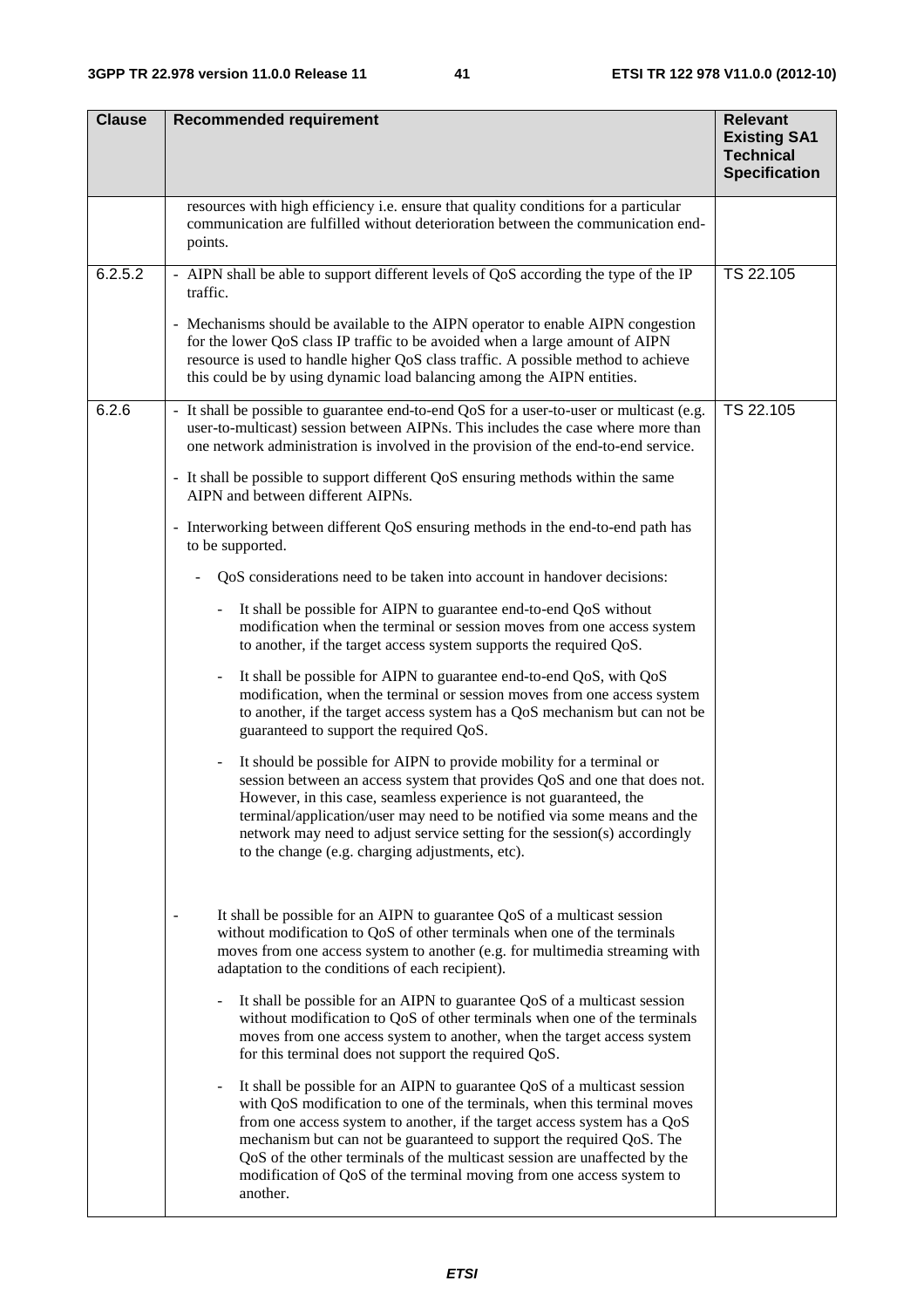| <b>Clause</b> | <b>Recommended requirement</b>                                                                                                                                                                                                                                                                                                                                                                                                            | <b>Relevant</b>                                                 |
|---------------|-------------------------------------------------------------------------------------------------------------------------------------------------------------------------------------------------------------------------------------------------------------------------------------------------------------------------------------------------------------------------------------------------------------------------------------------|-----------------------------------------------------------------|
|               |                                                                                                                                                                                                                                                                                                                                                                                                                                           | <b>Existing SA1</b><br><b>Technical</b><br><b>Specification</b> |
|               | - It shall be possible for an AIPN to control guarantee of QoS of a multicast session<br>with QoS modification to all of the terminals, when one of the terminals moves<br>from one access system to another, if the target access system for this terminal has<br>a QoS mechanism but can not be guaranteed to support the required QoS (e.g. for a<br>gaming application where the conditions are to be equal for each of the players). |                                                                 |
| 6.2.7         | Personal Networks:                                                                                                                                                                                                                                                                                                                                                                                                                        | TS 22.011                                                       |
|               | - AIPN shall support a wide variety of service capabilities with the different USIMs<br>from the same AIPN operator (e.g. twin USIMs) associated with a single user.                                                                                                                                                                                                                                                                      | Note3                                                           |
|               | - AIPN shall provide a connection between the terminal devices of a Personal<br>Network that is reliable and provides adequate protection to the user"s data to give<br>confidence that his data is adequately protected.                                                                                                                                                                                                                 |                                                                 |
|               | Personal Area Networks:<br>- The AIPN shall support multiple simultaneous sessions originated from one<br>or several devices using the same (U)SIM authority.                                                                                                                                                                                                                                                                             |                                                                 |
|               | Ad-hoc Networks:<br>- The AIPN shall accept consolidated and distributed traffic from a group of<br>users arriving through various access routes.<br>- The AIPN shall be able to re-route traffic to Ad-hoc Network devices via                                                                                                                                                                                                           |                                                                 |
|               | another gateway.<br>- The AIPN shall support changes in the access route for the consolidated<br>traffic from an Ad-hoc Network. These changes may take place with no<br>warning to the AIPN.                                                                                                                                                                                                                                             |                                                                 |
|               | - Elements of the consolidated traffic from an Ad-hoc Network may originate<br>from a PAN.                                                                                                                                                                                                                                                                                                                                                |                                                                 |
|               | - Accurate charging records shall be created and maintained for the originating<br>terminal when the traffic is routed through a terminal belonging to another<br>subscriber.                                                                                                                                                                                                                                                             |                                                                 |
|               | Requirements for devices (terminals):<br>A gateway device (terminal) must be able to route and forward packets to<br>other devices in the Ad-hoc Network                                                                                                                                                                                                                                                                                  |                                                                 |
|               | Ad-hoc Network UEs must be able to discover 'near by' gateway devices                                                                                                                                                                                                                                                                                                                                                                     |                                                                 |
|               | Moving Networks:<br>Use Case 1:                                                                                                                                                                                                                                                                                                                                                                                                           |                                                                 |
|               | - The AIPN shall support a point of access to the access system that has full<br>mobility throughout the geographic region that uses the 3GPP access system<br>for backhaul.                                                                                                                                                                                                                                                              |                                                                 |
|               | Use Case 2<br>- The AIPN shall accept consolidated traffic from a 3GPP terminal mounted in<br>a vehicle with a router.                                                                                                                                                                                                                                                                                                                    |                                                                 |
|               | - The AIPN shall support changes in the alternate access route as the wireless<br>access router moves throughout the service region.                                                                                                                                                                                                                                                                                                      |                                                                 |
|               | - Accurate charging records shall be created and maintained for the originating<br>terminal when the traffic created is routed through a Wireless Access Router.                                                                                                                                                                                                                                                                          |                                                                 |
|               | Use Case 3:<br>- The AIPN shall support a mobile router connected directly to the AIPN using                                                                                                                                                                                                                                                                                                                                              |                                                                 |
|               | an alternate access route, e.g. via satellite.<br>- The AIPN shall support handovers of whole Moving Networks; i.e. it must be                                                                                                                                                                                                                                                                                                            |                                                                 |
|               | mobile router travelling as part of the Moving Network                                                                                                                                                                                                                                                                                                                                                                                    |                                                                 |
|               | able to continuously route traffic for AIPN nodes of a Moving Network to a<br>- Accurate charging records shall be created and maintained for the originating                                                                                                                                                                                                                                                                             |                                                                 |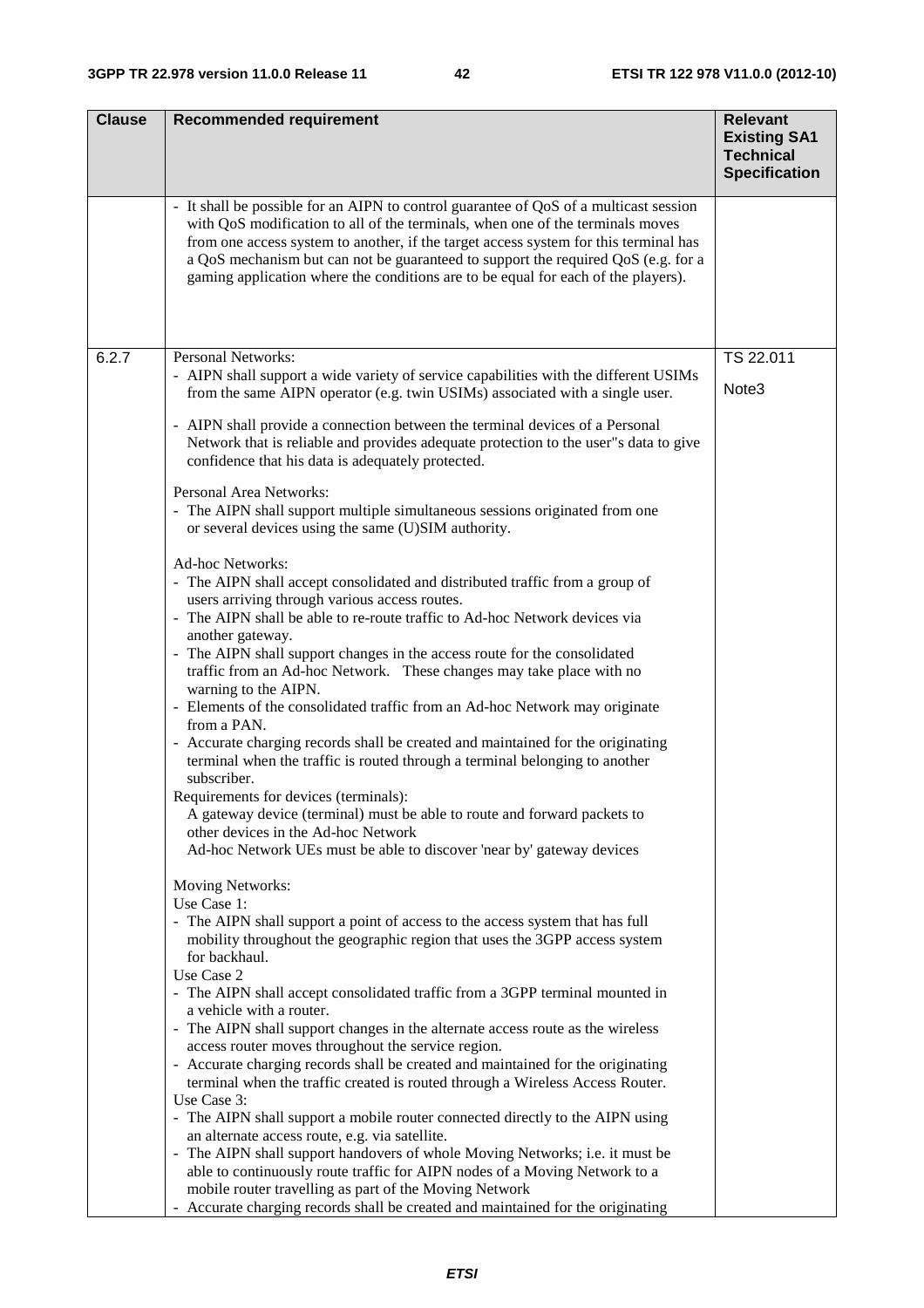| <b>Clause</b> | Recommended requirement                                                                                                                                                                                                                  | <b>Relevant</b><br><b>Existing SA1</b><br><b>Technical</b><br><b>Specification</b> |  |  |  |  |  |
|---------------|------------------------------------------------------------------------------------------------------------------------------------------------------------------------------------------------------------------------------------------|------------------------------------------------------------------------------------|--|--|--|--|--|
|               | terminal when the traffic is routed through a Mobile Router.                                                                                                                                                                             |                                                                                    |  |  |  |  |  |
| Note 1:       | The introduction of aspects relevant to Technical Specifications not under SA1 responsibility is to be<br>determined by the appropriate 3GPP TSG WG.                                                                                     |                                                                                    |  |  |  |  |  |
| Note 2:       | The content of the column entitled 'Relevant Technical Specification' is non-exhaustive, i.e. the introduction<br>of requirements for an AIPN into Technical Specifications other than those stated may be considered if<br>appropriate. |                                                                                    |  |  |  |  |  |
| Note 3:       | No SA1 Technical Specification appropriate to fully capture these requirements.                                                                                                                                                          |                                                                                    |  |  |  |  |  |
| Note 4:       | The relevant existing SA1 Technical Specification for this functionality is for further study.                                                                                                                                           |                                                                                    |  |  |  |  |  |

## 7.2 Overall conclusion

This Technical Report has analysed the vision and the key aspects of AIPN and identified new capabilities to be specified for the 3GPP system to enable evolution to an AIPN. It is concluded that the capabilities required for introduction of an AIPN into the 3GPP system require new specification work within 3GPP. The recommendation of this Technical Report is that the work be undertaken as a single Feature. A new Technical Specification may be produced to capture the service requirements for an AIPN. It is also recommended that new requirements identified within this Technical Report relevant to existing features of the 3GPP system, i.e. indicating that expansion of an existing capability (e.g. IMS), be added to existing specifications where appropriate.

Note 1: When undertaking specification work for an AIPN care should be taken to ensure that service requirements are not duplicated across multiple Technical Specifications. This could be achieved by e.g. adding the text for a new requirement to a single Technical Specification and referencing this requirement within other Technical Specifications as appropriate.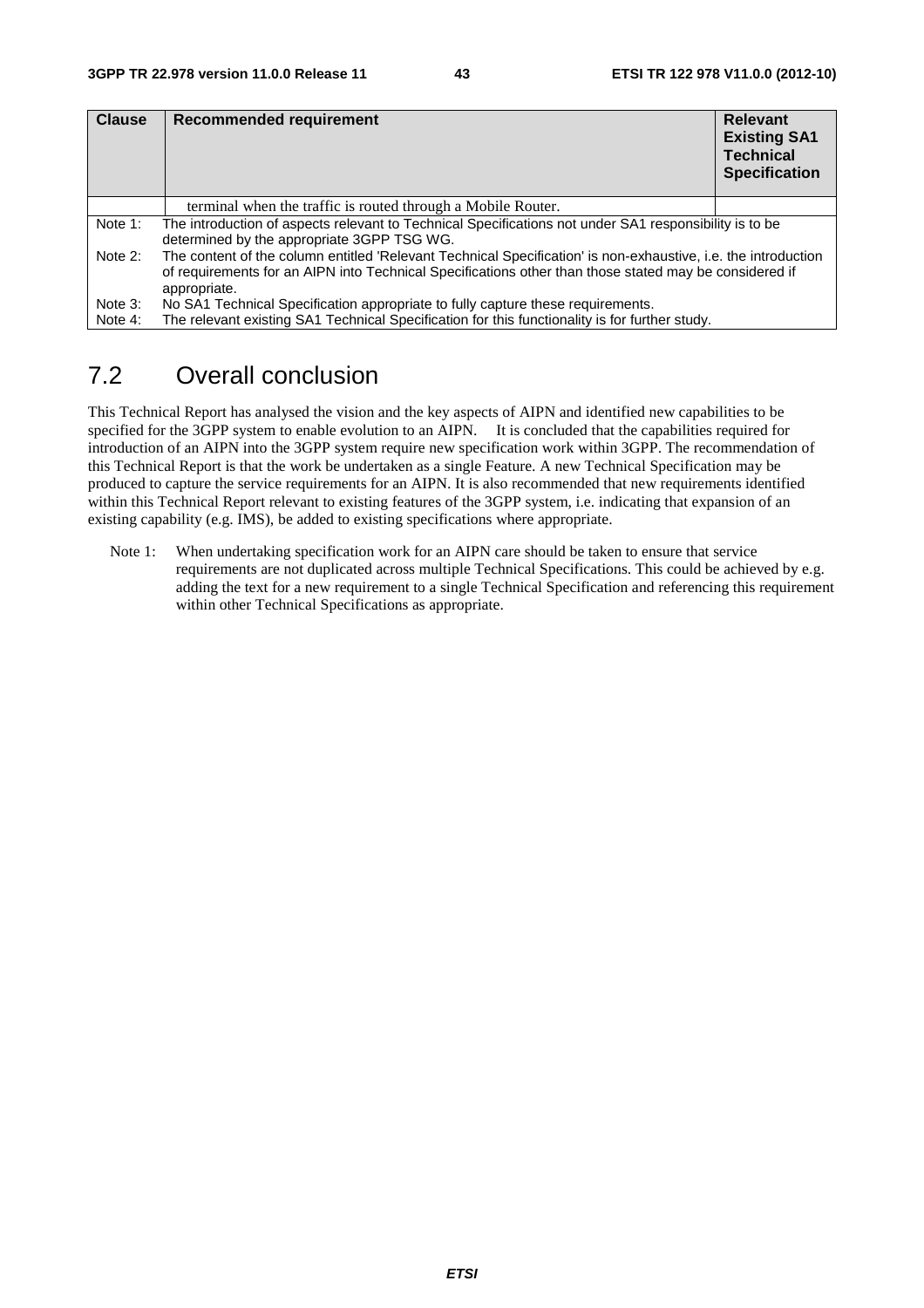## Annex A: Mapping of AIPN Motivations to Key Aspects of an AIPN

This annex contains a matrix mapping the AIPN Motivations and Drivers (Clause 4) to the Key Aspects of an AIPN (Clause 5).

|  |                                                                     |                                                                                                   |                            |                                                     |                                           |                                   |                       |                               |                         |                                 | Key Aspects of an AIPN                   |                       |                                             |                    |                                     |                                   |                         |
|--|---------------------------------------------------------------------|---------------------------------------------------------------------------------------------------|----------------------------|-----------------------------------------------------|-------------------------------------------|-----------------------------------|-----------------------|-------------------------------|-------------------------|---------------------------------|------------------------------------------|-----------------------|---------------------------------------------|--------------------|-------------------------------------|-----------------------------------|-------------------------|
|  |                                                                     |                                                                                                   | Common IP-based<br>network | of $\frac{1}{2}$<br>Support<br>different<br>systems | ٩<br>Convergence<br>towards<br>technology | managemen<br>Advanced<br>mobility | management<br>Session | system<br>selection<br>Access | Enhanced services       | Enhanced network<br>performance | Network<br>extensibility/comp<br>nsition | Network<br>management | and<br>functionality<br>Security<br>privacy | Quality of Service | Terminal and User<br>identification | future<br>development<br>Flexible | Identity federation     |
|  |                                                                     | Consumer<br>trend<br>demanding<br>diversification of mobile services                              | $\overline{\mathsf{x}}$    | $\overline{\mathsf{x}}$                             | $\overline{X}$                            | $\overline{\mathsf{x}}$           | X                     | $\mathsf X$                   | $\pmb{\times}$          | $\overline{\mathsf{x}}$         |                                          |                       |                                             | X                  | X                                   |                                   | $\overline{\mathsf{x}}$ |
|  | Social Drivers                                                      | Human need to be able to interact with<br>his personal environment                                |                            |                                                     |                                           |                                   |                       |                               | X                       |                                 |                                          |                       |                                             |                    | X                                   | $\mathsf X$                       |                         |
|  | $\overline{a}$                                                      | Social behaviour and<br>the<br>need<br>to<br>understand one's environment                         |                            |                                                     |                                           | $\mathsf X$                       | X                     | $\pmb{\mathsf{X}}$            | $\pmb{\times}$          | X                               |                                          |                       | X                                           | X                  |                                     |                                   |                         |
|  | related                                                             | The social trend of increasing differences<br>in income within societies                          |                            |                                                     |                                           |                                   |                       |                               | $\pmb{\times}$          |                                 |                                          |                       |                                             | $\pmb{\times}$     |                                     |                                   |                         |
|  | User                                                                | The need to satisfy user experience of<br>"early-adopters"                                        |                            |                                                     |                                           | $\mathsf X$                       |                       |                               | $\pmb{\times}$          | $\pmb{\times}$                  |                                          |                       |                                             |                    |                                     |                                   |                         |
|  |                                                                     | Mobile industry anticipating PS traffic to<br>surpass CS                                          | X                          |                                                     | $\overline{\mathsf{x}}$                   |                                   |                       |                               |                         | $\overline{\mathsf{x}}$         |                                          |                       |                                             |                    |                                     |                                   |                         |
|  | Perspective                                                         | Desire of AIPN operators to encompass<br>various access systems that are not<br>specified by 3GPP | $\overline{\mathsf{x}}$    | $\overline{\mathsf{x}}$                             | $\overline{\mathsf{x}}$                   | $\overline{\mathsf{x}}$           |                       | $\overline{\mathsf{x}}$       | $\overline{\mathsf{x}}$ |                                 |                                          |                       |                                             |                    |                                     | X                                 | $\overline{X}$          |
|  | <b>Business</b>                                                     | Marriage of IT- and telecom world                                                                 | $\overline{\mathsf{x}}$    |                                                     | $\overline{\mathsf{x}}$                   |                                   |                       |                               |                         |                                 | $\overline{\mathsf{x}}$                  |                       |                                             |                    |                                     |                                   | $\overline{\mathsf{x}}$ |
|  | <b>Motivations and Drivers</b><br>$\mathbf{\sigma}$<br>from<br>vers | Need for increased system efficiency<br>leading to substantial cost reduction                     | $\overline{\mathsf{x}}$    | $\overline{\mathsf{x}}$                             | $\overline{X}$                            |                                   |                       |                               |                         | $\pmb{\times}$                  |                                          | $\mathsf X$           |                                             |                    |                                     | X                                 |                         |
|  |                                                                     | Trend of the industry to align along the<br>structure: access / transport / control /<br>services |                            |                                                     |                                           |                                   |                       |                               |                         |                                 | X                                        |                       |                                             |                    |                                     | X                                 |                         |
|  |                                                                     | Fixed/Mobile network convergence                                                                  |                            | $\overline{\mathsf{x}}$                             |                                           |                                   |                       |                               |                         |                                 | $\boldsymbol{\mathsf{X}}$                |                       |                                             |                    |                                     |                                   |                         |
|  |                                                                     | Evolution of next generation radio access<br>systems (3GPP specified)                             | $\boldsymbol{\mathsf{X}}$  | $\pmb{\times}$                                      |                                           | $\mathsf X$                       |                       | $\mathsf X$                   | $\mathsf X$             | $\pmb{\times}$                  |                                          |                       |                                             |                    |                                     |                                   |                         |
|  |                                                                     | Progress of broadband wireless IP-based<br>networks (non-3GPP specified)                          | X                          | $\pmb{\times}$                                      |                                           | $\pmb{\times}$                    |                       | $\mathsf X$                   | X                       | $\pmb{\times}$                  |                                          |                       |                                             |                    |                                     |                                   |                         |
|  | gy Perspective                                                      | Progress in ad-hoc networking for user<br>defined services.                                       |                            |                                                     |                                           |                                   |                       |                               |                         | $\pmb{\times}$                  | $\pmb{\times}$                           |                       | X                                           |                    |                                     |                                   |                         |
|  |                                                                     | Dawning of new, radio based services                                                              |                            |                                                     |                                           |                                   |                       |                               | Χ                       | X                               | X                                        |                       |                                             |                    | X                                   |                                   |                         |
|  | a Technol                                                           | Reconfigurable Radio                                                                              |                            | $\mathsf{X}$                                        |                                           | $\pmb{\times}$                    |                       | X                             |                         | X                               |                                          |                       |                                             |                    |                                     |                                   |                         |
|  | from                                                                | Web services                                                                                      |                            |                                                     |                                           |                                   |                       |                               | X                       |                                 |                                          |                       |                                             |                    |                                     |                                   | $\mathsf{X}$            |
|  | Drivers                                                             | Multi-access                                                                                      |                            | X                                                   |                                           | X                                 |                       | X                             | $\mathsf{X}$            |                                 |                                          |                       |                                             |                    |                                     |                                   |                         |
|  |                                                                     | of<br>advanced<br>Traffic<br>Progress<br><b>Engineering Technologies</b>                          |                            |                                                     |                                           |                                   |                       |                               |                         | $\pmb{\mathsf{X}}$              |                                          |                       |                                             | $\pmb{\mathsf{X}}$ |                                     |                                   |                         |

**Note1:** This matrix maps the sub-clauses of clauses 4.2 and 5.1.1 of this Technical Report. In some cases the subclause headings have been abbreviated to improve readability.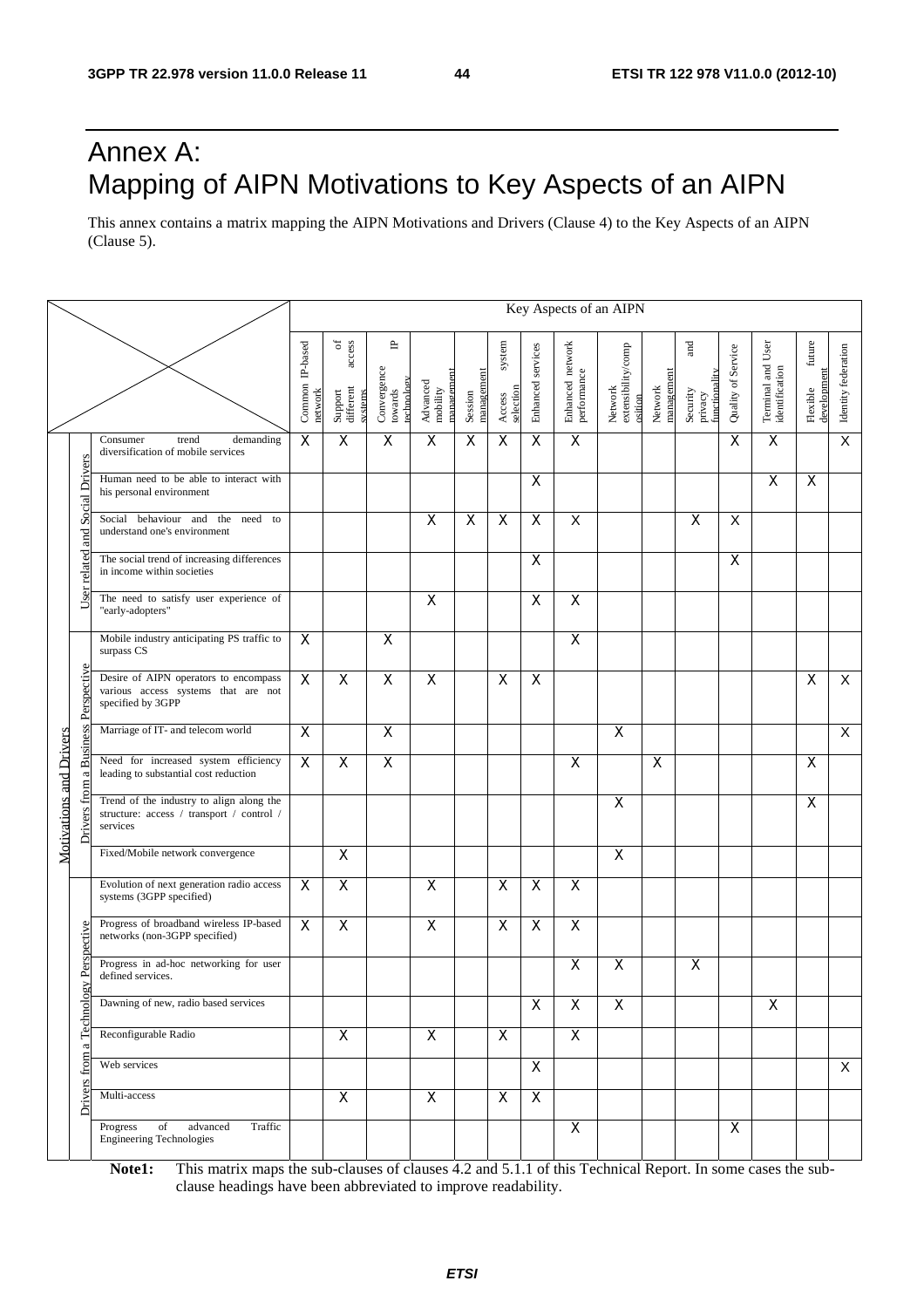## Annex B: Use cases for AIPN key aspects

## B.1 Resilience in the presence of network disruptions and intermittent connectivity

#### **Use case:**

This use case is illustrated in the figure below.



The user is driving a car. While being under good radio coverage, he starts an IMS session with several media. The car goes through a tunnel where there is no radio coverage, and comes out of the tunnel into good radio coverage a minute later. Connections using disruption resilient transport protocols are automatically re-established and these protocols restore the communication to the point they were before the interruption.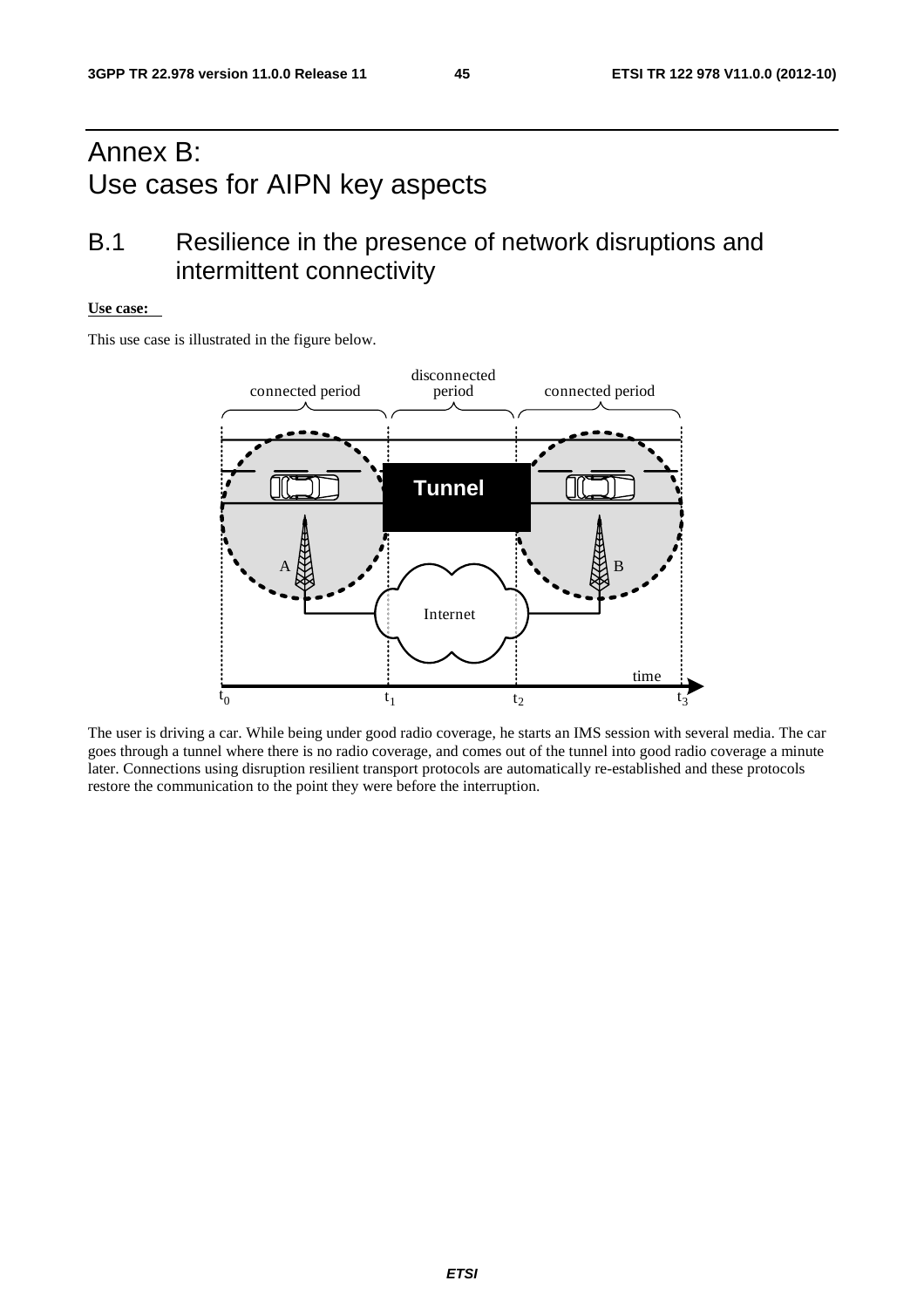## B.2 Service adaptation to terminal capabilities

#### **Use case:**

This use case is illustrated in the figure below.



Alice has a mobile device and Bob has a fixed one. Both devices have equal audio but different video capabilities in terms of screen size, number of colors and video codecs supported. Alice establishes a multimedia connection with audio and video components to Bob. The terminal capabilities are discovered and it is realized that Bob's terminal has better video capabilities than Alice. The terminal informs the network that it is unable to support new the new video codec and the AIPN then introduces a video transcoder in the path of the video media to adapt the video signal (stream, codec, format, etc) to the video capabilities and bit rates available on each side of the transcoder.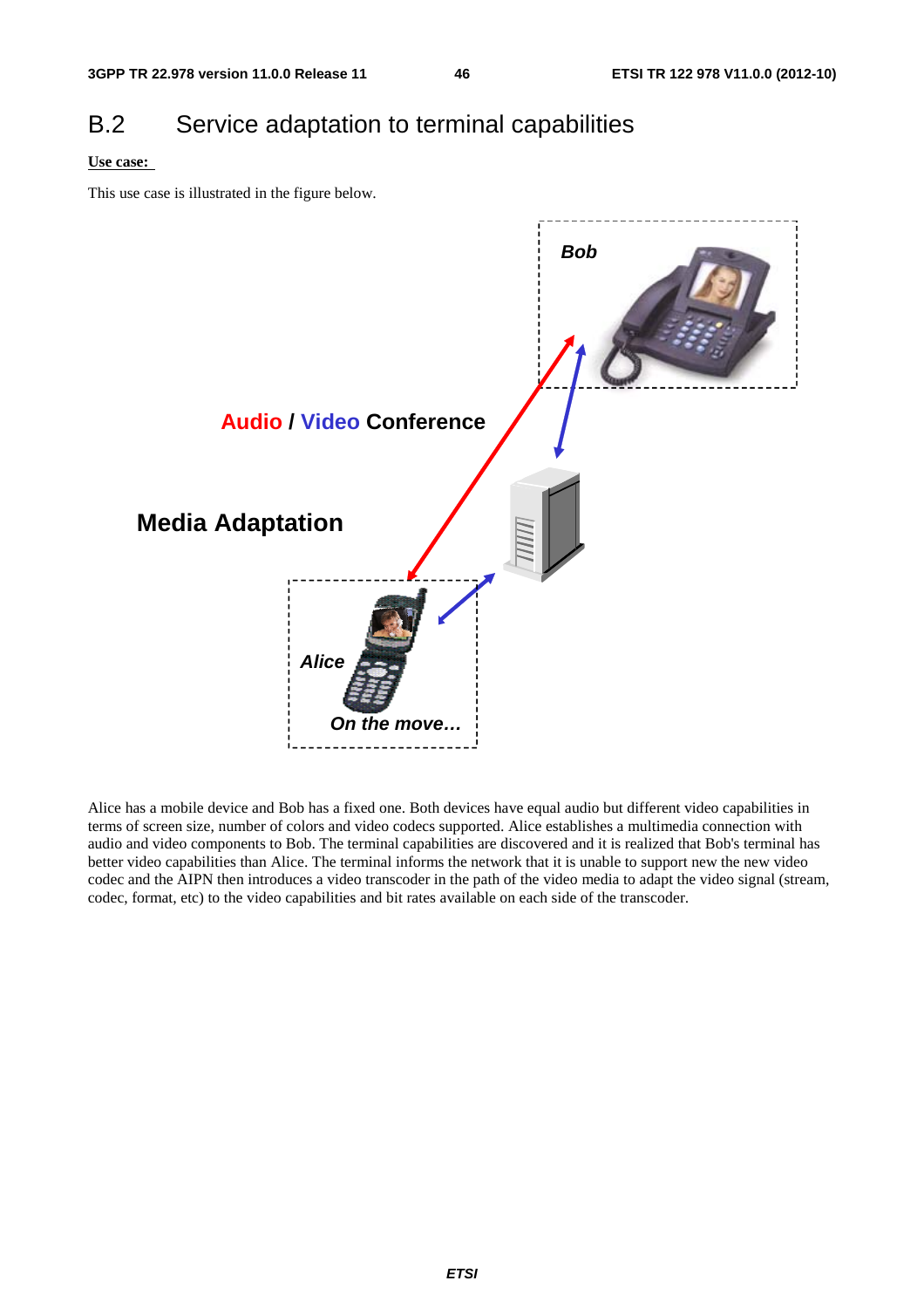## B.3 Facilitate integration of networks with different administrative domains (e.g. handle negotiation of administrative issues, security, trust, etc)

#### **Use case:**

The following picture illustrates this use case.



Bob has his own Personal Area Network (PAN). While at home, this network is composed with the Home Area Network using WLAN, which in turn connects externally with a local hotspot service, which in turn connects to a cellular network. Bob's PAN, Bob"s Home-WLAN, the local hotspot service and the AIPN cellular access system are under different administrative domains. Still, if Bob moves outside coverage of his Home-WLAN, his PAN will communicate with the outside world via the local hotspot service. If he moves outside coverage from the hotspot service, his PAN will communicate with the outside world via the AIPN cellular access system.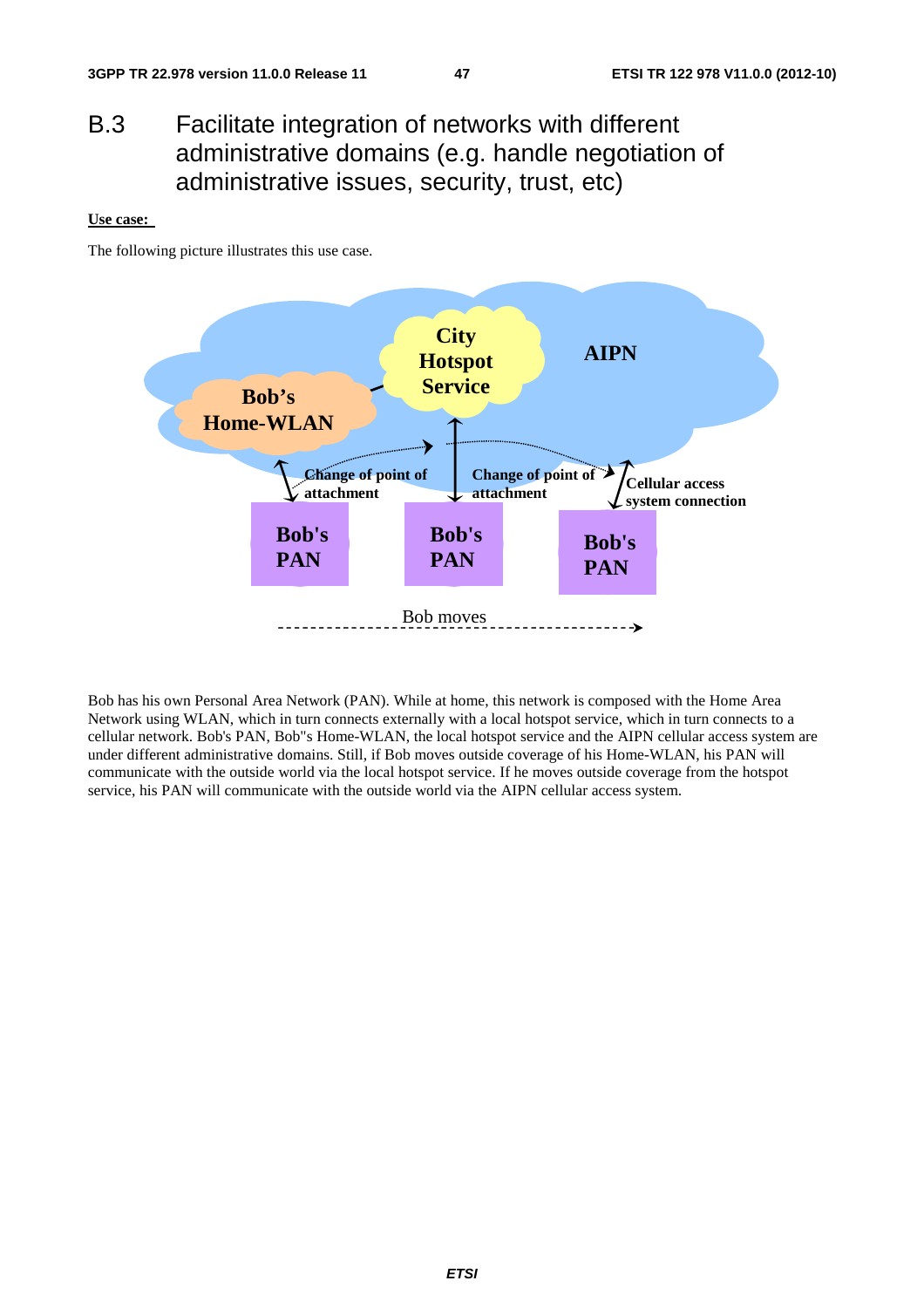## Annex C: Use cases for Security

- C.1 User issues
- C.1.1 Ensure privacy and authenticity so that the user can trust the information he is receiving. This should cover private user to private user communications as well as private user to service provider communications

#### **Use case:**

Using the AIPN operator as a certificate checking authority.

The figure below illustrates this case:



A user wants to access his medical records, stored in the hospital server, with his mobile terminal. The user connects with the hospital and authenticates itself. The hospital authenticates to the user by sending a certificate CH signed by certification authority CA. The user, however, does not recognize CA and asks the AIPN operator to check the validity of CH. The AIPN operator checks the validity of CH and informs the user about the positive result. At that point the user is sure that the information is really coming from the hospital.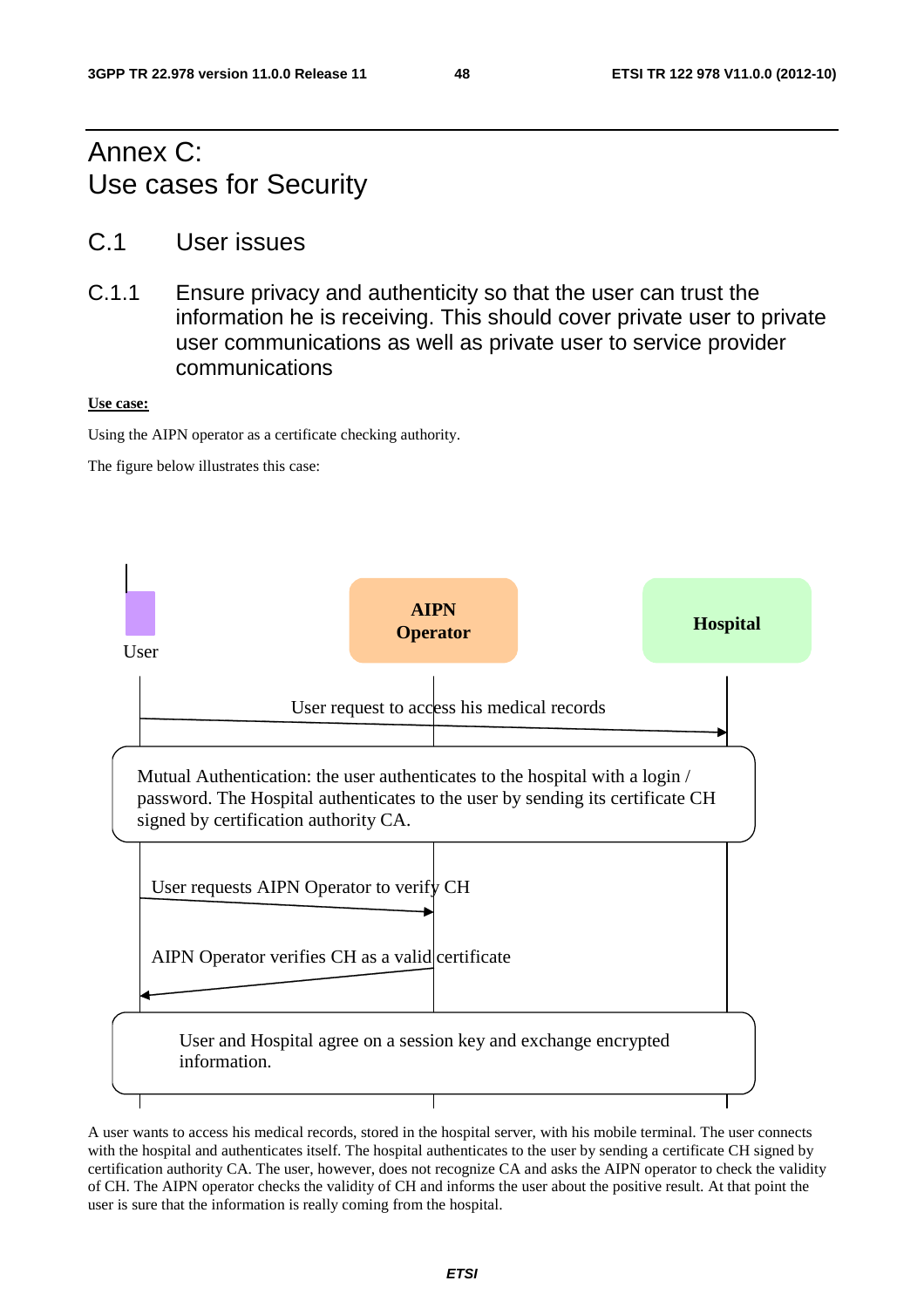C.1.2 Multiple user identities: Users should be able to have multiple identities from different providers, with the relationship between identities hidden to particular providers (thus supporting privacy)

#### **Use case:**

The AIPN operator generates temporary identities for the user to be used towards different providers.

The figure below illustrates this case:



The user wants to connect to two providers but keeping full privacy. The AIPN operator enables this possibility by acting as a mediator. The AIPN operator allows the user to gain access to the two providers with completely different identities. Both identities are temporary ones and can not be correlated in any sense by just looking at log records in Provider A and Provider B.

In order to enable this type of service, the providers have to establish a "trust relationship" with the AIPN operator, so that he can perform accounting towards that AIPN operator for the services provided to the AIPN operator's subscribers.

The user already has a long term relationship with the AIPN operator, and will be billed by the AIPN operator for services he accesses via external providers.

The AIPN operator does know the user's real identity and the temporary pseudonyms that he has given to the user to access services from external providers. The AIPN operator can then correlate the real and temporary identities for billing purposes.

#### **Use case:**

The AIPN operator generates temporary identities for the user to be used towards different providers. An identity broker, e.g. Liberty Alliance, acts as the long term trust relation centre.

This use case is similar to the previous one, but in this case the AIPN operator does not have a long term trust relationship with the providers, instead the AIPN operator has a long term relationship with an identity broker, e.g.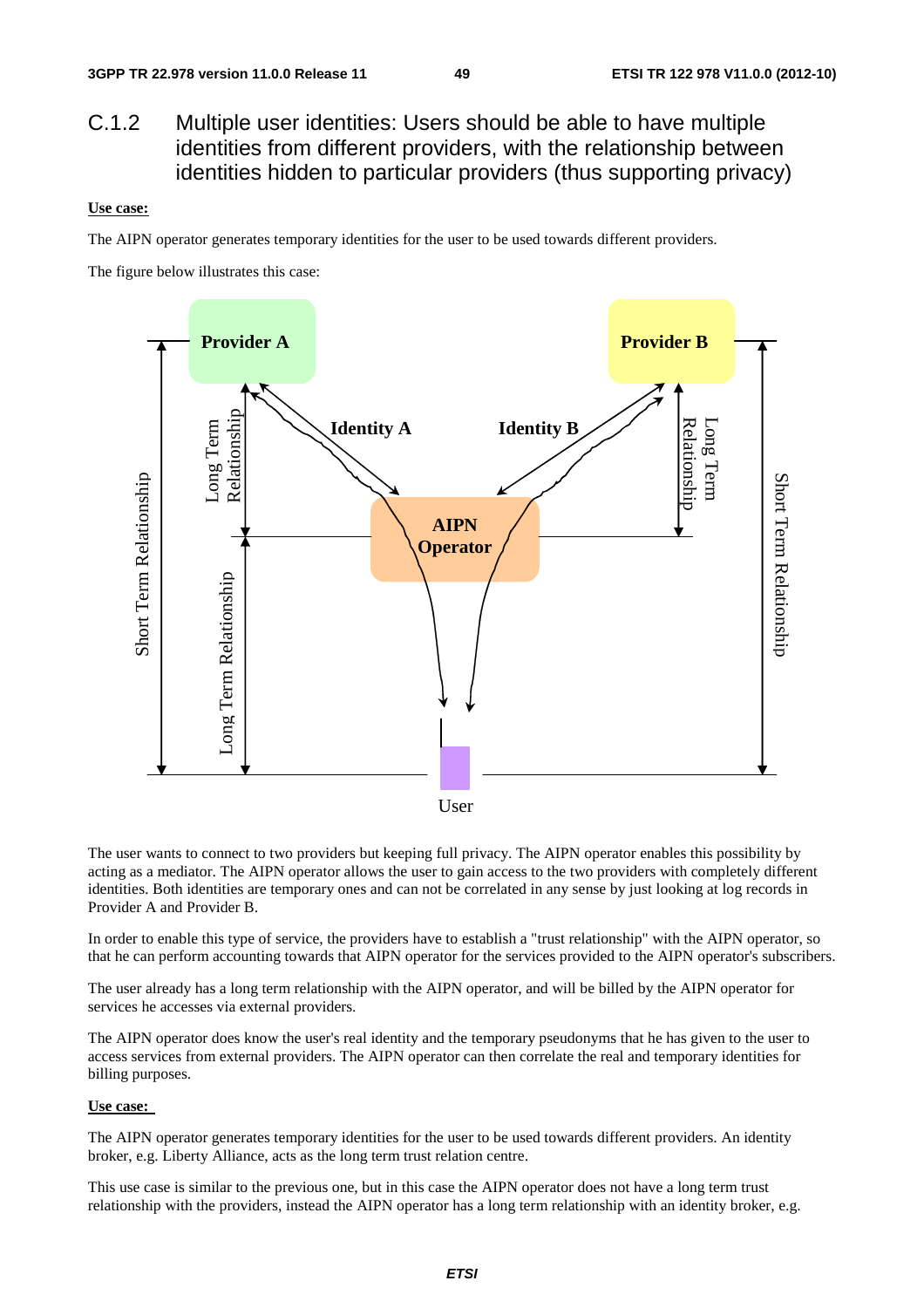Liberty Alliance, and the identity broker has a long term trust relationship with the external providers. This case is illustrated in the figure below:



The user wants to connect to two providers but keep full privacy. The AIPN operator enables this possibility by acting as a mediator. The AIPN operator allows the user to gain access to the two providers with completely different identities. Both identities are temporary ones and can not be correlated in any sense by just looking at log records in Provider A and Provider B.

The AIPN operator however, does not have a trust relationship with the providers but has one with an identity broker e.g. Liberty Alliance. The providers also have a trust relationship with the identity broker. So the identity broker is used as the common trust point to for the providers to offer services to the AIPN operator's subscribers. The AIPN operator can offer these services fully protecting the privacy of its subscribers.

## C.2 Network issues

### C.2.1 Fast re-authentication shall be possible

### **Use case:**

Fast re-authentication in handovers between access systems.

The figure below illustrates this case: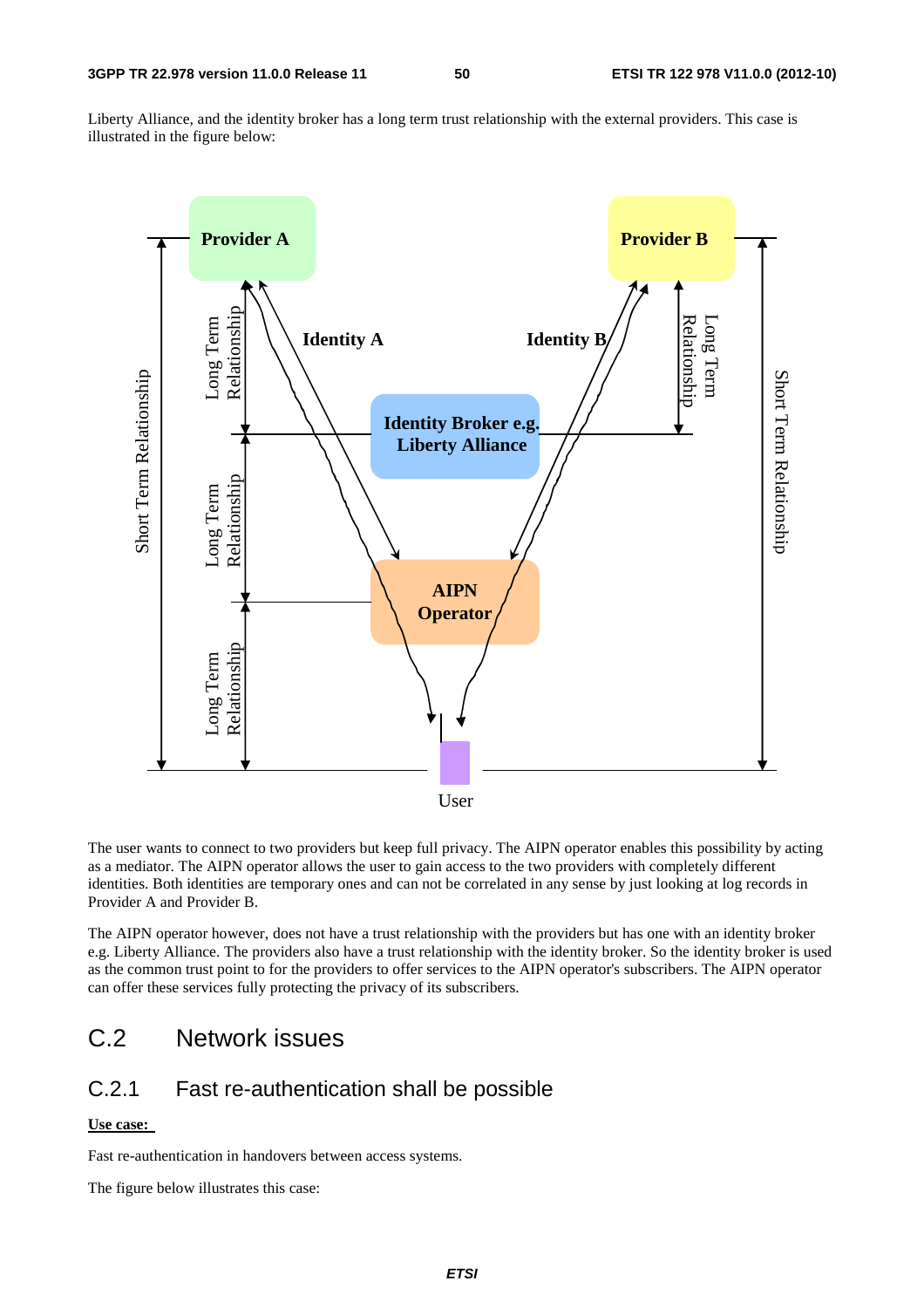

The user is initially connected to Access System-A and has a session with several media established. He moves towards Access System-B, which may be under a different administrative domain than Access System-A. In this case there are mechanisms for fast authentication to continue communication across Access System-A and Access System-B.

Note: In this case the user"s terminal needs to support each of the access systems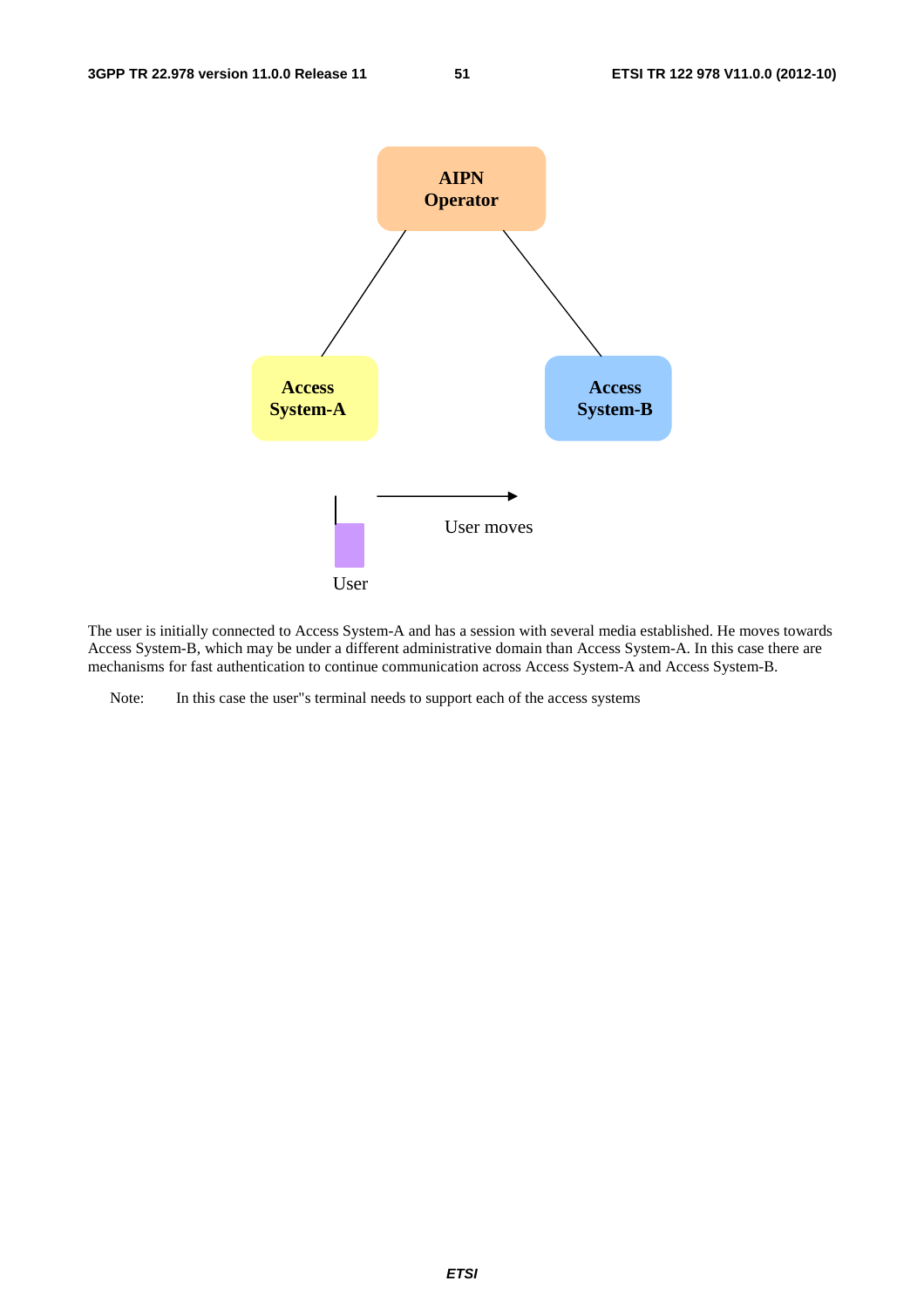## Annex D: Security Issues

These issues are very high level and many aspects need to be investigated further to be able to specify them more clearly. This could e.g., include:

- Investigating how and where to realize policy enforcement functionality to get the most general, efficient and secure solution to protect the end-users and the AIPN operators' networks.
- Reviewing architectural and protocol features to get a better understanding of how to protect the network against attacks such as denial-of-service.
- Investigate how to develop a homogenous SSO concept taking privacy and anonymity requirements into account.
- Investigating the need for end-to-end security solutions.

In summary, the challenges will be in understanding the new risks to identify any new or lacking security requirements, and of course finally ensuring that the right mechanisms are in place.

To mitigate the problems and protect users and systems and to deter from attacks different types of policy enforcement functions are needed to build trusted domains. Policy enforcement should cover

- Available network services. General purpose IP access may be restricted or tunneled securely through the network.
- Traffic/content inspection in the AIPN to stop download of malware and intrusive content.
- Spam control
- Blocking of non-trusted services and service providers
- Traffic separation
- Traffic origin (e.g. prohibit source IP address spoofing).

There will be a need for policy enforcement controlled by end-users and by AIPN operators and a need to investigate how and where to realize policy enforcement functionality to get the most general, efficient and secure solution.

End-user policy enforcement will become a very important function, which AIPNs will have to provide. One particularly important area is to control distribution of location information. However, presence information in general could be just as sensitive.

For protection against denial-of-service attacks, architectural and protocol features have to be reviewed**.** 

## D.1 Trust domains

Often, the only means to deter attackers and mitigate threats are to build logging and detection systems to make the risk of getting caught sufficiently high. Thus, it will be critical to define trust domains, means to establish trust, authenticate and authorize users and systems, and put requirements on trusted hardware (especially end-user equipment). A key issue is if monolithic mobile phones can become the trusted devices in which AIPN operators can enforce different policies.

A specific issue is how to design the trust model when ad-hoc extensions of access systems are offered by ordinary enduser equipment. Should all such traffic just be tunneled through the ad-hoc extension or should there be some policy enforcement performed. There is also the question of who is responsible for the traffic from the Ad-hoc Network. Either the originating device of the traffic or the relaying device (or both) has to be responsible. Since they belong to different end-users, maybe having different AIPN operators, this may pose a problem.

Another issue is how to enforce policies in multi-access system environments. One threat scenario is that a user connects his device to two different domains with different 'trust levels'.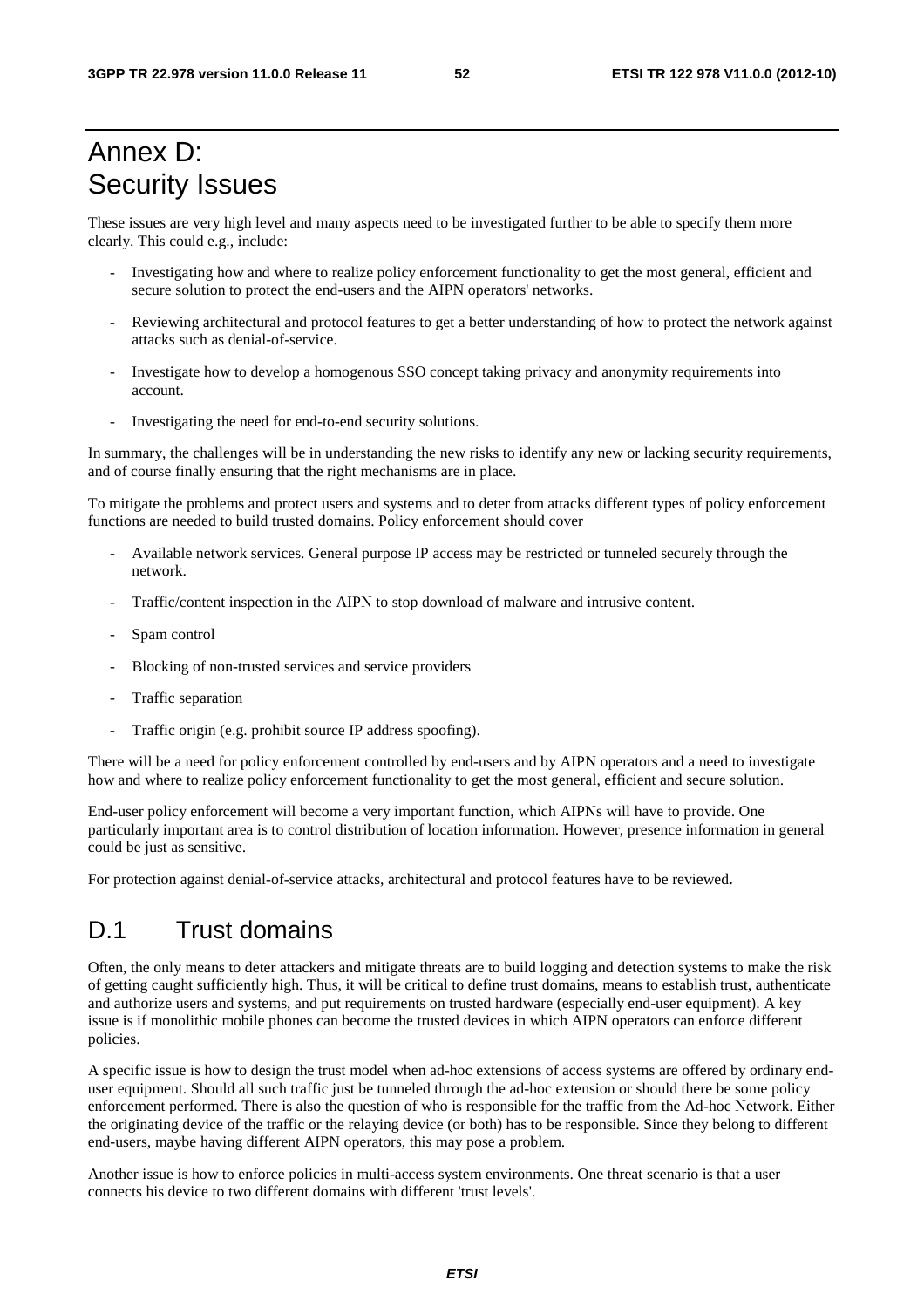## D.2 Trust establishment

There is a need for different trust establishment mechanisms e.g. for end-users towards AIPN operators, end-users towards service providers, between end-user and between service providers. These mechanisms may be identical but could also be based on different principles if that would make them more efficient.

The natural choice for authentication of end-users towards AIPN operators is of course (X)SIM based. However, public key based systems may have advantages for other situations. The DRM solutions also show the need for secure authentication of trusted hardware.

A basic end-user requirement is that security mechanisms should be automatic and invisible to the end-user. User authentication and authorization should be able to be performed with a minimum of user interaction. At the same time, legitimate requirements on user privacy and even anonymity should be able to be catered for. Current work in SA3 (GAA/GBA) and Liberty show that there is a need for simple and uniform trust establishment mechanisms for service provisioning at different levels.

To increase user convenience, make systems less complex, simplify application development a common, standardized, homogenous SSO system taking privacy and anonymity requirements into account is needed. Today, we are moving towards a situation in which we have a set of diverse user authentication and authorization mechanisms tailored for different services.

## D.3 Network heterogeneity and traffic protection

Specific issues that need to be reviewed are

- Location of the network point of trust. Network point of trust means the first network point at which user payload traffic is available in plaintext format. Simultaneous multi-access should be taken into account.
- Should user authentication and key agreement be performed on layer 3 (IP-layer) to enhance 'portability'.
- Layer 2 protection is needed to protect system signaling and protect against Denial of service attacks. How to establish keys?
- How to handle the situation that in the future user payload traffic and end-user equipment control signaling traffic may have different endpoints in the AIPN
- New means to derive and distribute keys based on an initial user authentication.

## D.4 End-to-end protection

With the introduction of IP based conversational multi-media over an AIPN, many users could feel a need for better end-to-end protection of their communication. A natural first step would be to introduce end-to-end integrity protection to guarantee the authenticity of data. Confidentiality of data may also be required (e.g. government agencies). Thus, the AIPN should be designed to allow efficient end-to-end protection of multimedia sessions. Here it might be beneficial to deploy (new) generic protocols for key management and data protection to limit signaling and computational load in the terminals. Lawful intercept requirements have also to be considered.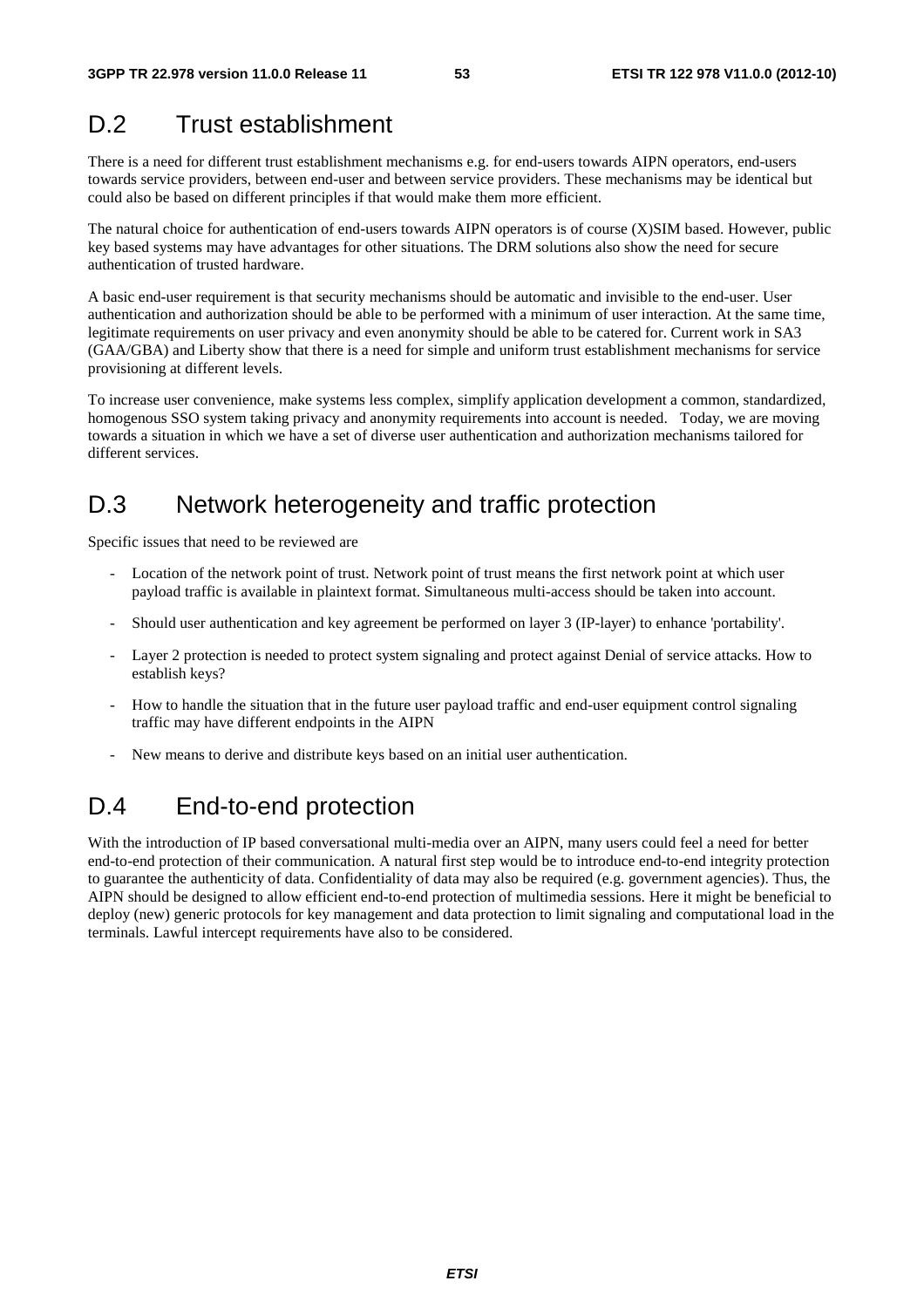## Annex E: Use cases for Personal Network (PN), Personal Area Network (PAN), Ad-hoc Network and Moving Network Support

The following use cases are intended to provide some examples of how the AIPN is impacted by major categories of user networks. This should not be considered an exhaustive list of possible use cases. Detailed consideration of the networking of user terminals is for further study.

E.1 Personal Network (PN)

## E.1.1 Use case 1: PN with the terminal away from the user

The AIPN provides a connection between the user"s personal terminal and a terminal connected to the PC in his home such that the user is provided with a virtual secure Personal Network. Through this secure link, a user is able to synchronise his 3GPP terminal with data contained on his PC at home or monitor his heating or burgular alarm system while away from his home. Additional devices would enable connection to the user"s car or holiday home.



Use case 1: PN with the terminal away from the user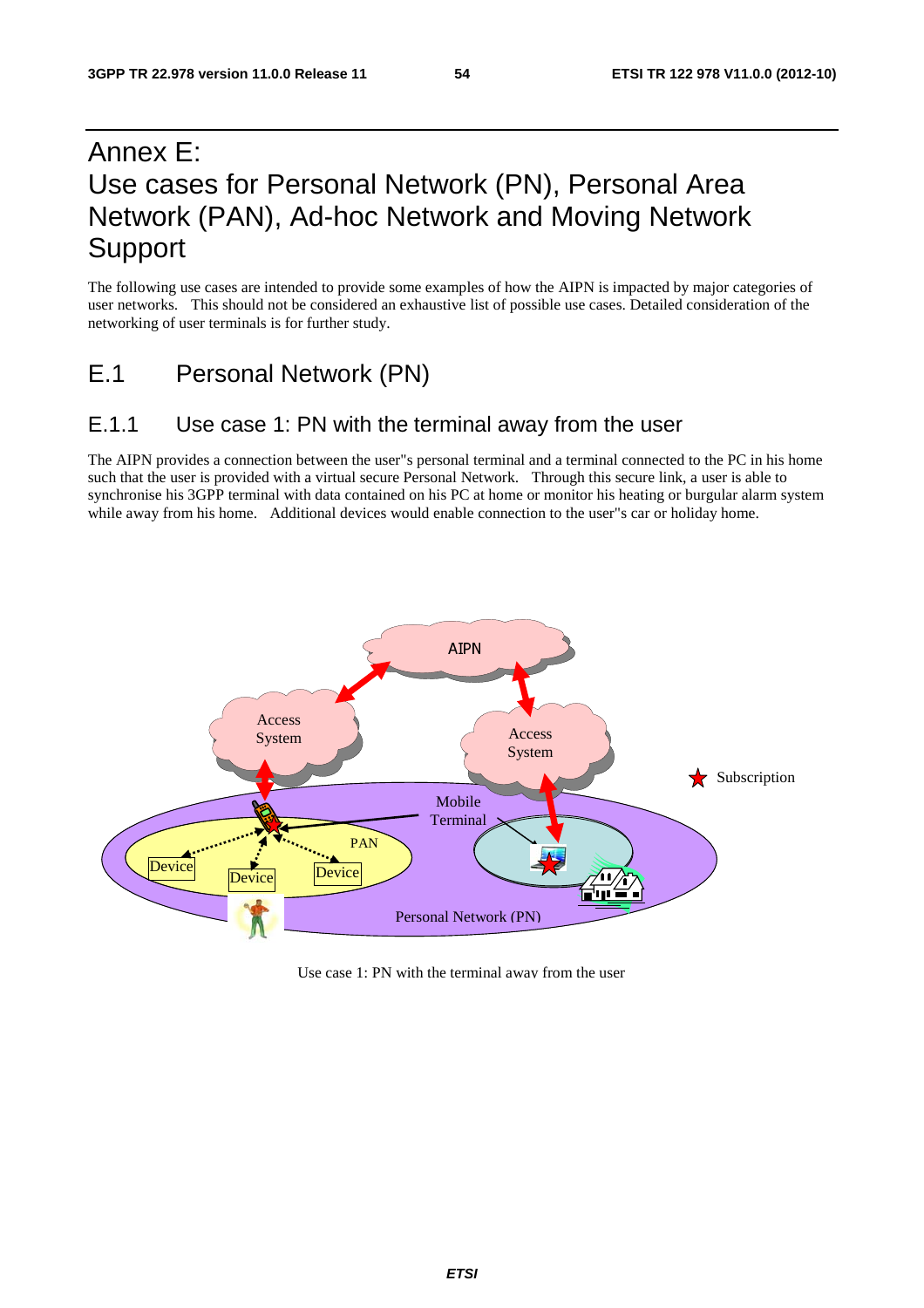## E.2 Personal Area Network (PAN)



### E.2.1 Use case 2: Multiple devices held by the same user

A user will carry a plurality of devices (PDA, music player, laptop, camera, headset, etc.) as well as mobile terminals with him/her. Each of them has a demand to access services provided by the AIPN or to communicate with another entity through the AIPN, but they might lack a USIM and/or a means to directly access to the AIPN.

A mobile terminal, containing a USIM, with short-range wireless connectivity (e.g. IEEE 802.15) can connect to other devices with wireless access when they are close to each other to form a small network called a *Personal Area Network (PAN),* which is controlled by the user of the mobile terminal.

A calling party may request a call indicating the particular terminal/device within the PAN subject to service attributes and terminal/device capability.

### E.2.1.1 Use case 2a: Subscription data within one device only

When only one device (mobile terminal 1) holds a USIM and another device (mobile terminal 2) does not hold a USIM but has a means to access the AIPN, mobile terminal 2 will be authorized to access the AIPN using the USIM in mobile terminal 1. The data transfer channel (i.e. transport and session) can be established and maintained through the access means of mobile terminal 2 as long as mobile terminal 2 can access the USIM through the PAN. If the mobile containing the USIM is removed from the PAN all service sessions, other than those on the mobile containing the USIM, will be terminated immediately.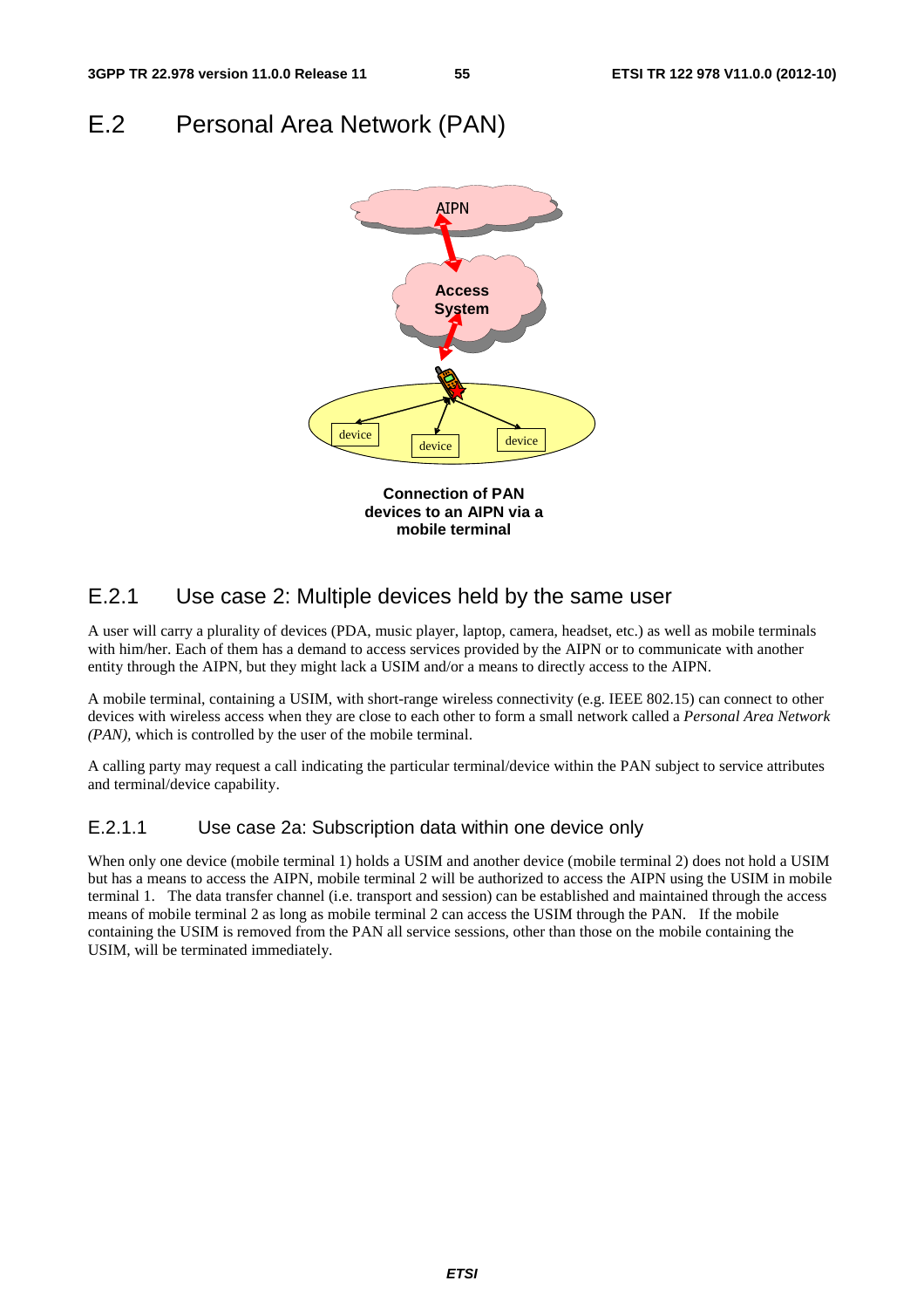

Use Case 2a: Subscription data within one device only

#### E.2.1.2 Use case 2b: Relationship between Personal Network and Personal Area **Network**

Devices close to the user are connected using internal PAN means and share a USIM authority for the devices so connected. A device containing an independent USIM may be removed from the PAN yet still remains connected to the user"s Personal Network through the AIPN.



Use case 2: Relationship between PAN and PN

A user has a PAN consisting of a number of devices, including a personal device, mobile terminal A, and a device that remains in the user"s vehicle, mobile terminal B. Mobile terminal A and mobile terminal B each contain a USIM. While close to the user, and connected using the internal PAN means, communication between mobile terminal A and B (e.g. synchronisation of a database) is achieved directly via the PAN. When the user leaves his vehicle, the PAN connection is lost and mobile terminal B continues to connect to the Personal Area Network (e.g. to continue the synchronisation process) through the users Personal Network by connecting through the AIPN using the USIM contained in Terminal B.

### E.2.3 Impact on an AIPN:

For reliable billing information in all the PAN use cases it is essential that the appropriate USIM is correctly associated with every request for services from the AIPN. Possible causes of double counting, attributing a service request to the wrong user, or other causes of incorrect billing, must be eliminated.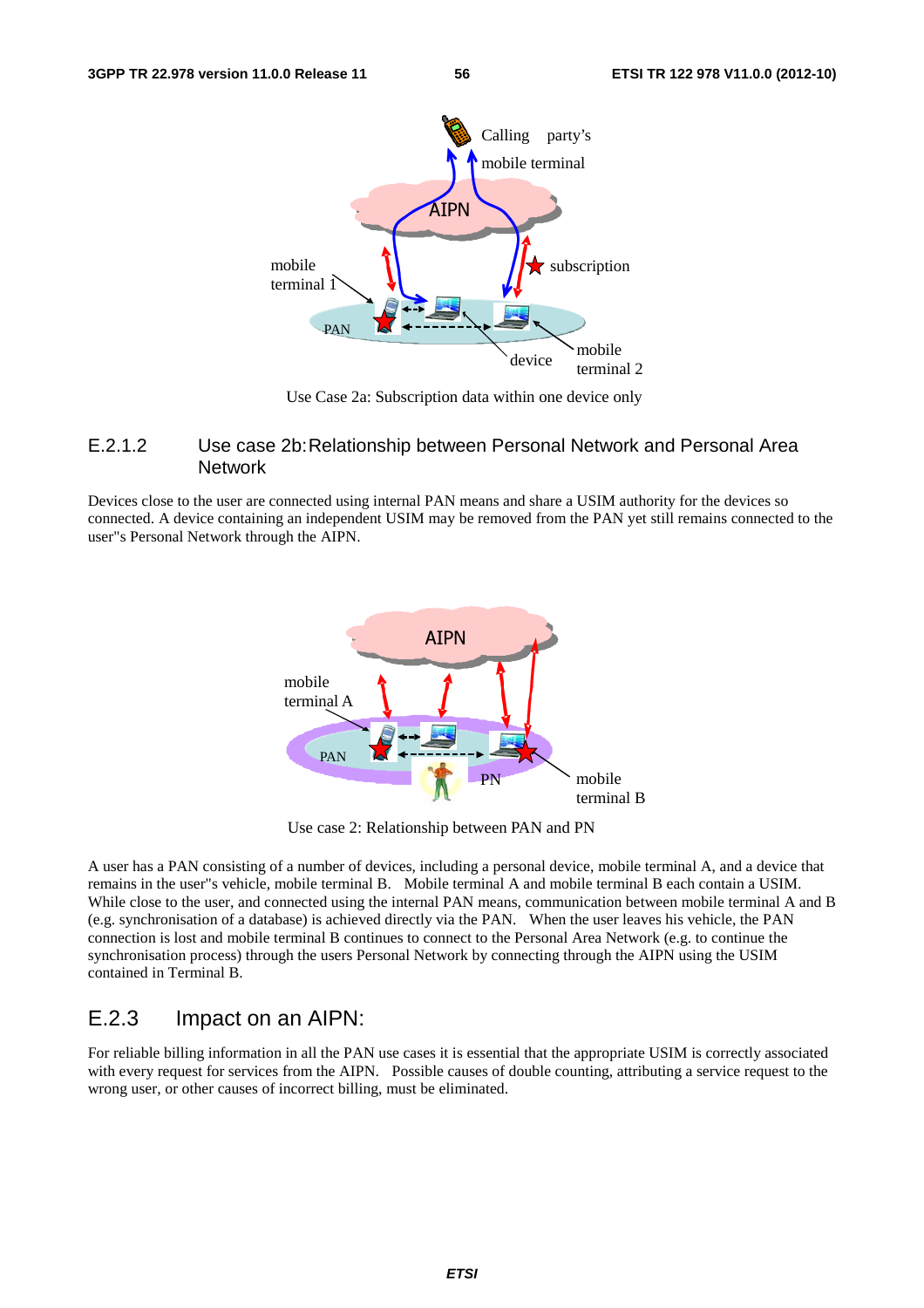## E.3 Ad-hoc Network

## E.3.1 Use Case 1: Formation of an Ad-hoc Network

In this use case, a number of users interconnect their terminal devices to form an Ad-hoc Network. These terminal devices may be capable of connecting to different access systems. The Ad-hoc Network enables its members to access the AIPN through any of the terminal devices that are able to connect to a suitable access system. Each member of the Ad-hoc Network uses their own USIM to obtain whatever services they are individually entitled to use.

## E.3.2 Use Case 2: Movement of an Ad-hoc Network

The Ad-hoc Network may change the terminal device used to forward the consolidated traffic to the AIPN as required. Reasons for change could be;

- 1) Movement of the connected terminal device within the Ad-hoc Network causing it to loose service while another terminal device gains service (not necessarily using the same access system).
- 2) It may be financially advantageous to the group of users for their consolidated traffic to be routed through one particular access system depending on their location or time of day. The users of the Ad-hoc Network may cause their Ad-hoc Network to change access system simply to maintain their fiscal advantage rather than for reasons of access system coverage etc…

## E.3.3 Use case 3: Multiple users within the home



It is possible for a home network to have multiple users. For example, a family may consist of a group of users who share the various devices on a home network through the mechanisms described in Use Case  $1 \& 2$ . From an AIPN perspective they should be seen as independent users, each with capabilities as defined in the use cases above. The AIPN need not be aware that they share the same home network.

Note: The demands of this use case on the individual terminal devices is considered beyond the scope of this document.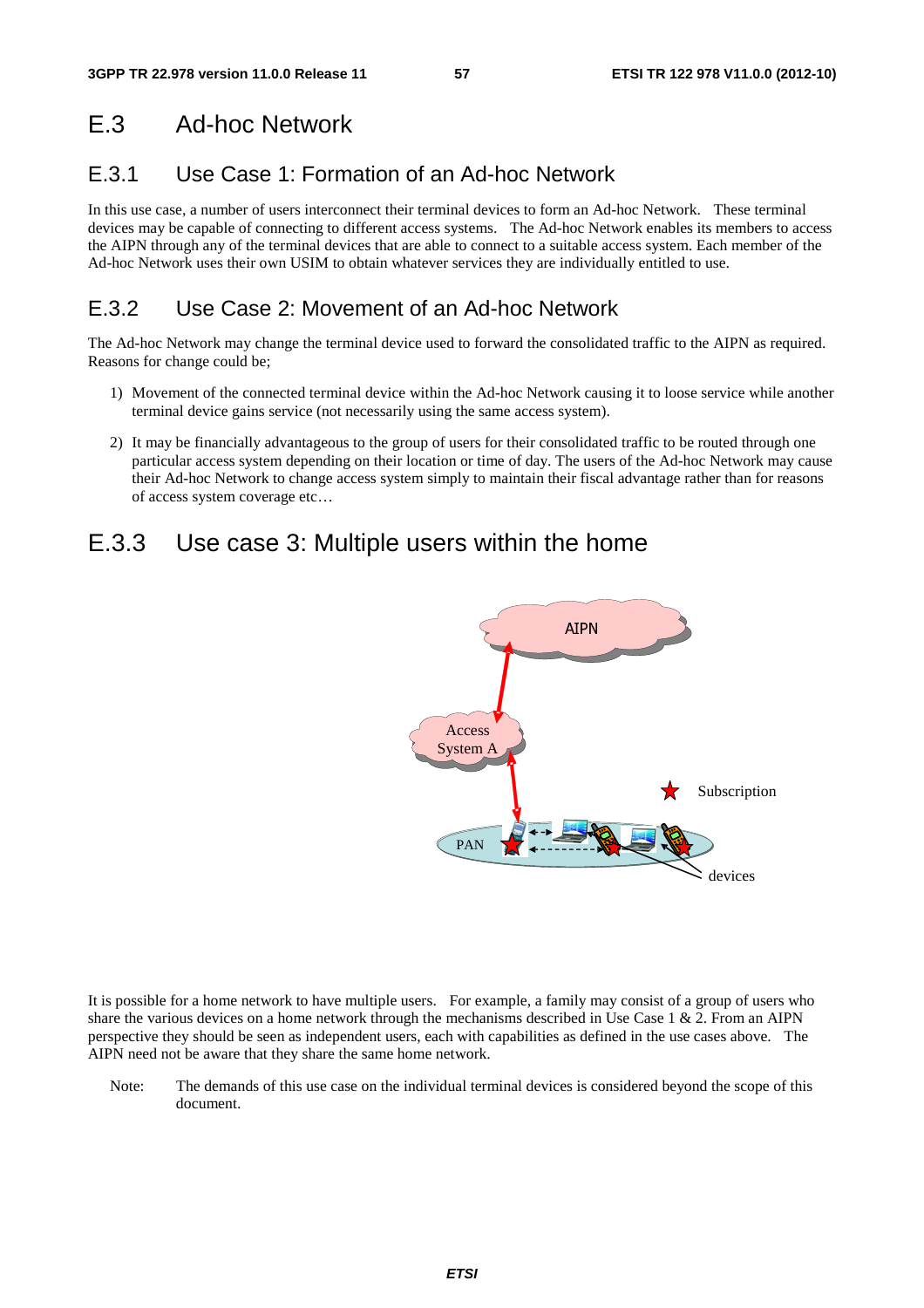### E.3..4 Impact to an AIPN

The AIPN will see consolidated traffic from a group of separate users arriving through an access system. The access system bearing the consolidated traffic may change at any time with no warning to the AIPN. Elements of the consolidated traffic could originate from a PAN.



## E.4 Moving Network

A Moving Network provides access to AIPN for a group of users that move together (e.g. as part of a vehicular network). The devices (terminals) of a Moving Network are connected to a well-defined system (gateway) through which the user devices (terminals) in the Moving Network gain access to the AIPN.

Note: This is a key difference to Ad-hoc Networks, where access to the AIPN can be gained through any device (terminal) that has access.

## E.4.1 Use case 1: Moving Base Station

A moving base station (e.g. a pico cell) is responsible to provide radio access to user terminals in a Moving Network. The moving base station is part of an access system and is owned by the AIPN operator providing the access network. As the access system fully accommodates the Moving Network, it dominates the wireless technology that can be used to connect the user terminal to the AIPN.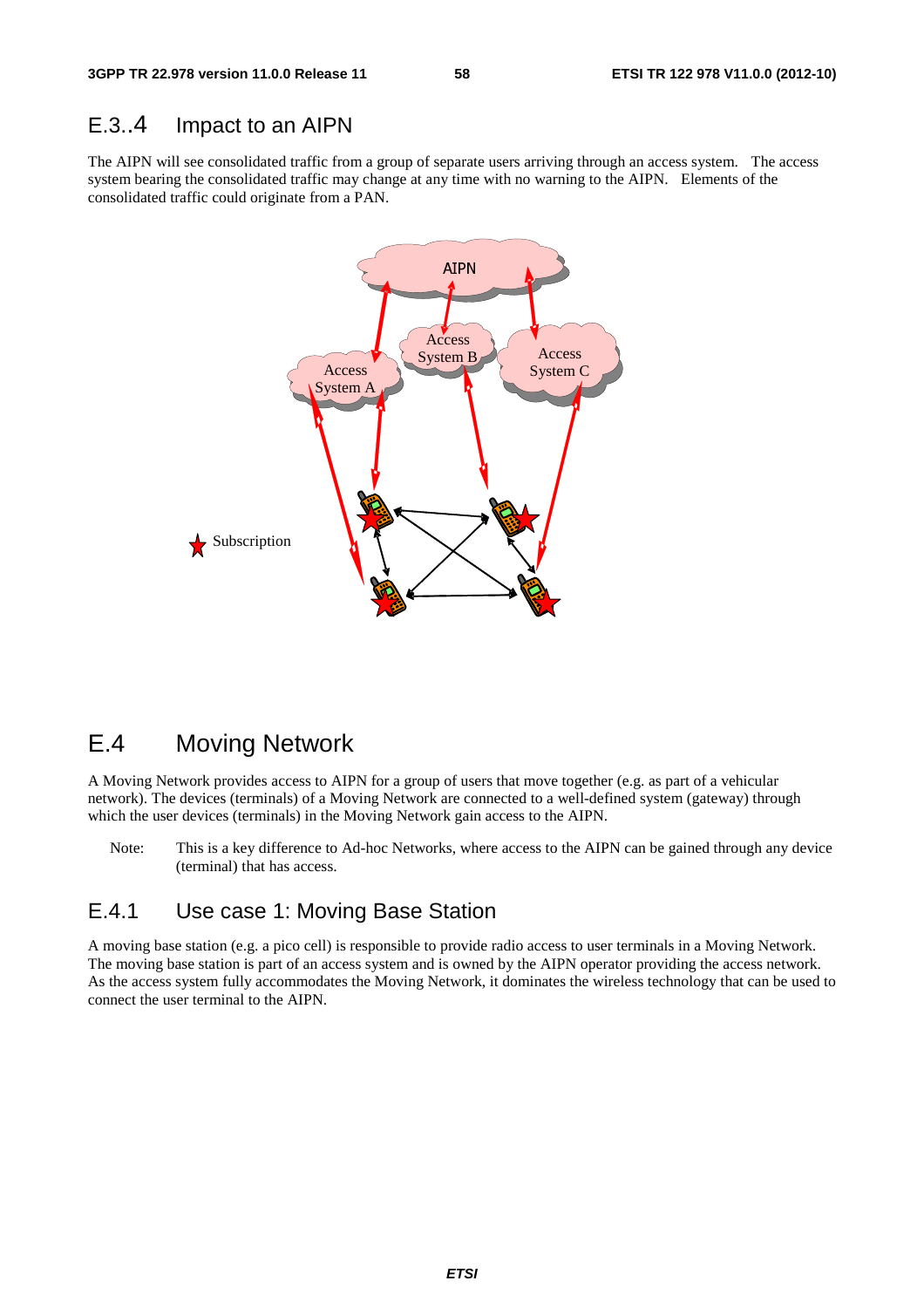

In this use case, mobility for the Moving Network is provided by the access system only.

Note: The AIPN may not see any impact resulting from a handoff of a Moving Network in this use case. The particular impacts of this use case upon the AIPN are for further study.

Advantages of this approach:

- Low or potentially zero impact on the AIPN as mobility is completely handled by the access system (which accommodates the Moving Network)

## E.4.2 Use case 2: Wireless Access Router

A wireless access router (e.g. a WLAN router), owned by a 3rd party network provider (e.g. the train company), is equipped with a means to connect to an AIPN. This connection can be established via any access system that is supported by the wireless access router and for which the wireless access router has a subscription. The wireless access router consolidates traffic from users of the Moving Network towards the AIPN. A variety of wireless or wired access technologies can be used to connect user terminals to the wireless access router.



In this use case, mobility management is split between the AIPN and the access systems. While the AIPN takes care of the handover when the Moving Network changes the access system, the access system provides mobility for handoffs between different cells of the access system.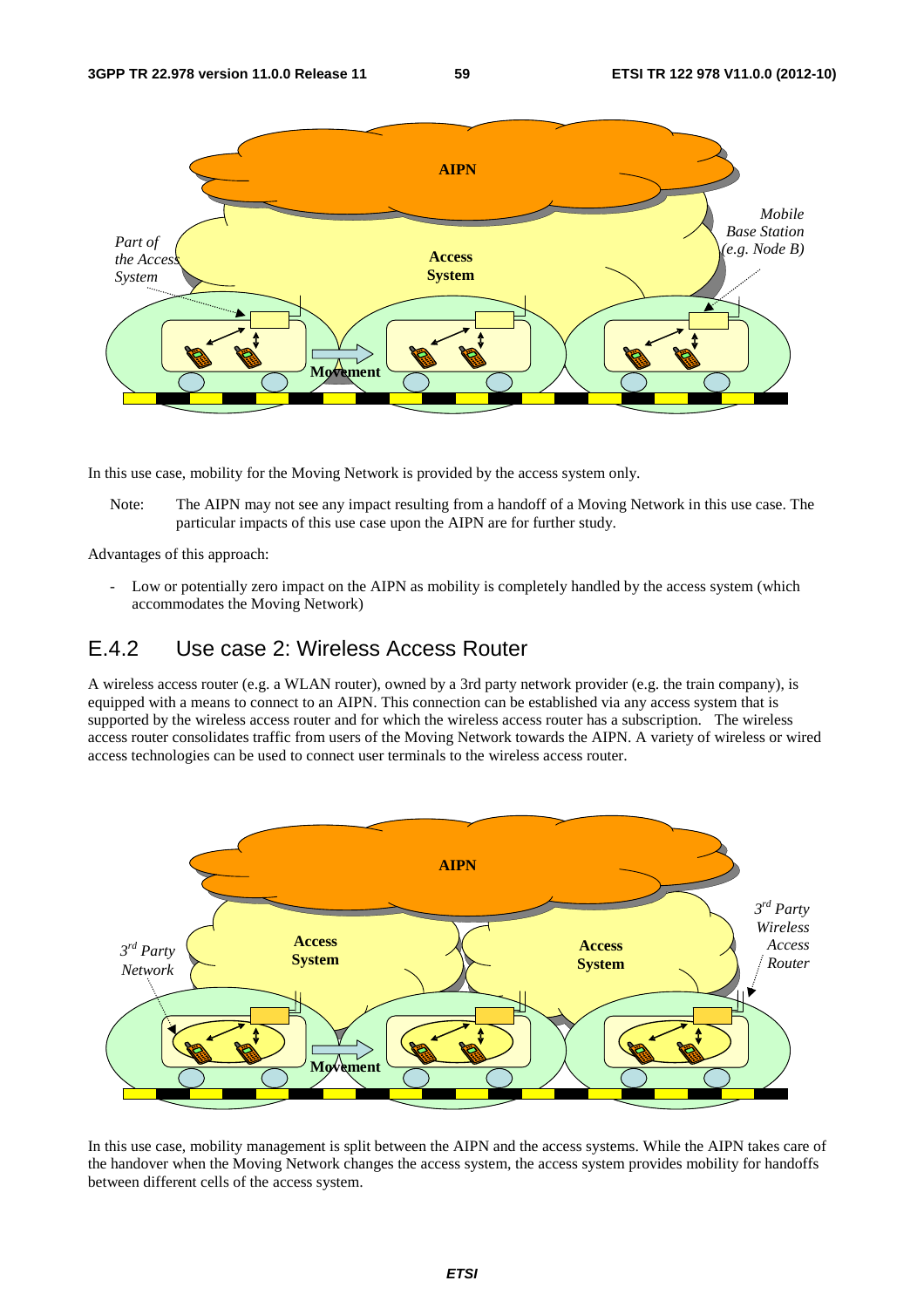Advantages of this approach:

- The Moving Network is not tied to a single access system; i.e. this approach provides more flexibilty, as it allows the Moving Network to choose the best (e.g. most reliable, fastest, cheapest) access system at any time.
- It enables  $3<sup>rd</sup>$  parties to offer access to an AIPN.

## E.4.3 Use Case 3: Mobile Router

A mobile router, which travels together with a Moving Network, is equipped with some wireless technology that connects itself with the rest of the AIPN. In contrast to the above use cases, the mobile router is considered a component of the AIPN itself. The purpose of the mobile router is to provide the user terminals access to the AIPN. As such it serves as gateway between the Moving Network and the AIPN. A variety of wireless or wired access technologies can be used to connect the user terminals to the mobile router.



In contrast to the above use cases, here mobility of the mobile router is handled solely by the AIPN. The access system does not require any mobility functions.

Advantages of this approach:

- It allows simplification of the access system (i.e. single cell access network)
- Only a single mobility management component is required (i.e. mobility is only handled by the AIPN not the access system)
- The access system does not require support for Moving Networks

### E.4.4 Impact to an AIPN

The access system for the consolidated traffic may change with time (e.g. as the train moves) in a manner that can reasonably be anticipated by the AIPN. Elements of the consolidated traffic from a Moving Network may originate from PANs or Ad-hoc Networks covered by the Moving Network.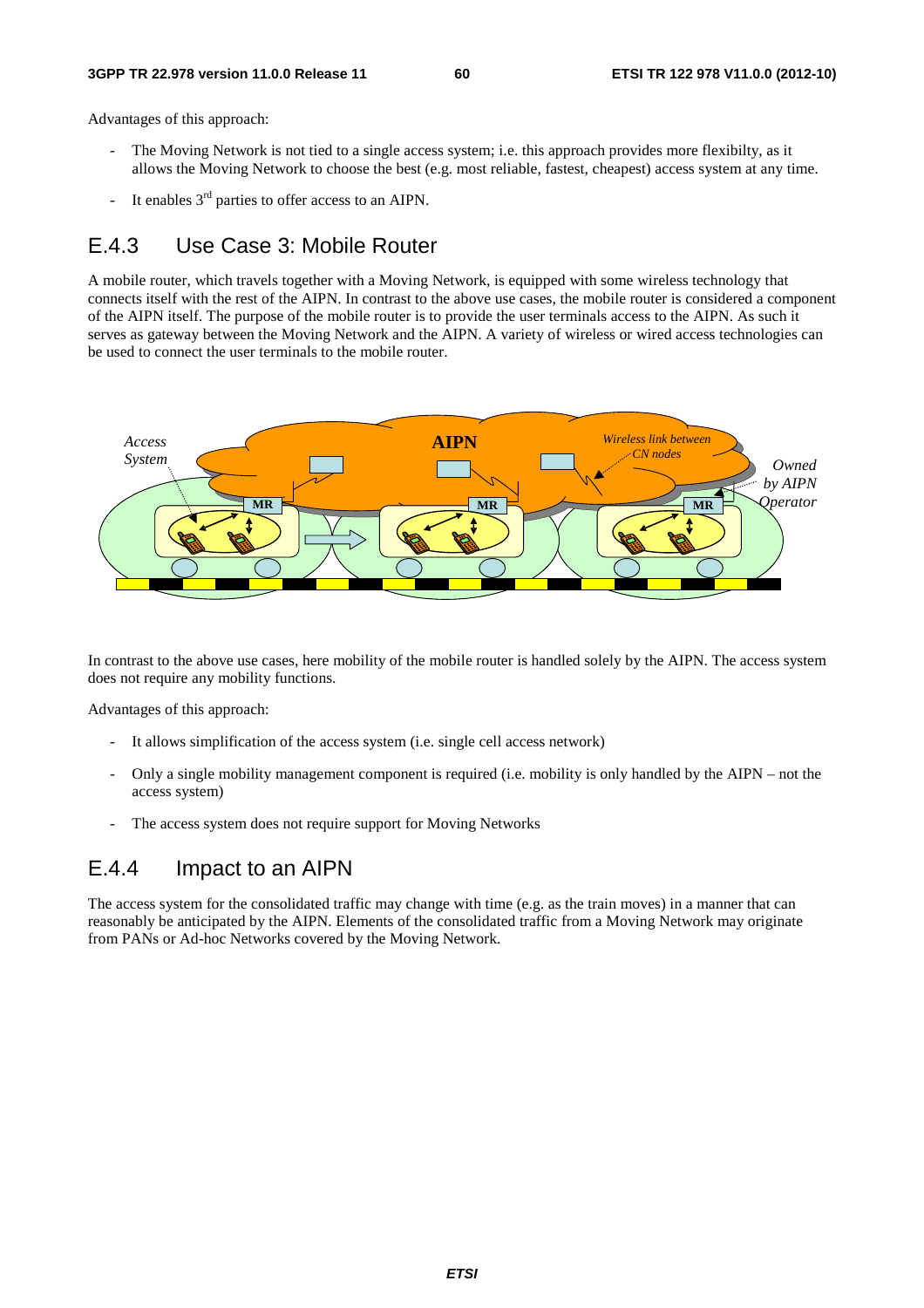## Annex F (Informative): Use Cases for Session Mobility

## F.1 Use Case 1: Redirection of a video stream to the terminal away from the user

A user has a PAN in close proximity and another terminal in his/her home some distance away. A user can use any of their devices (terminals). In this use case the AIPN manages multiple devices (terminals) in different locations as belonging to the same user, and can redirect a session to another terminal. Then, for example, when the user receives a video streaming session but does not have enough storage resource in her terminal, the user is able to redirect the session to the terminal in his/her home and store the video stream in her PC.



Use case: Redirection to a terminal some distance away from the user

## F.2 Use case 2: Seamless mobility of sessions between terminals

This use case is illustrated in the figure below.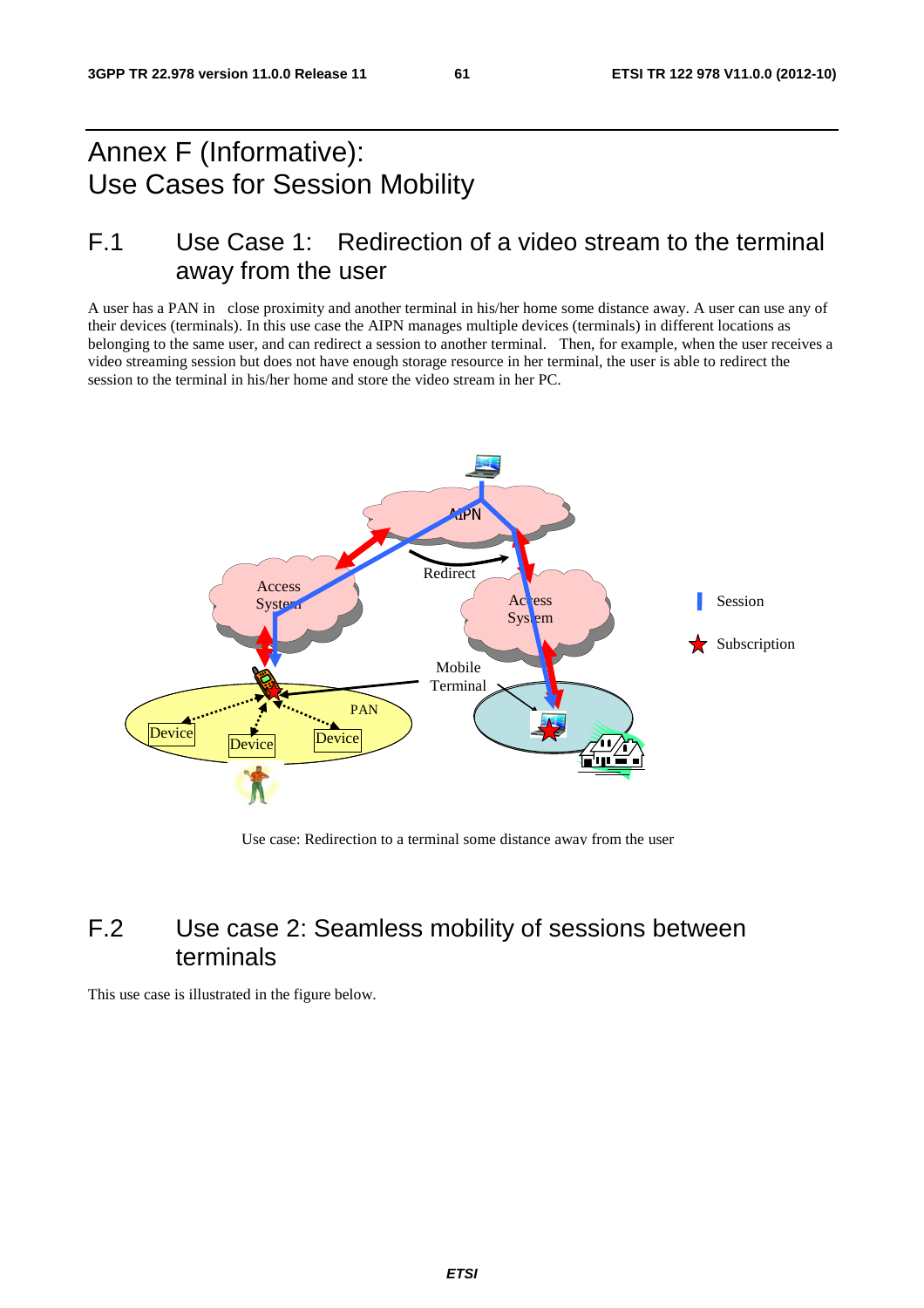

Alice and Bob are having a multimedia session with audio and video components using two high-end multimedia terminals in their offices. Alice needs to leave the office to take the car to visit a customer. She requests a session transfer. AIPN then transfers the session to her mobile phone.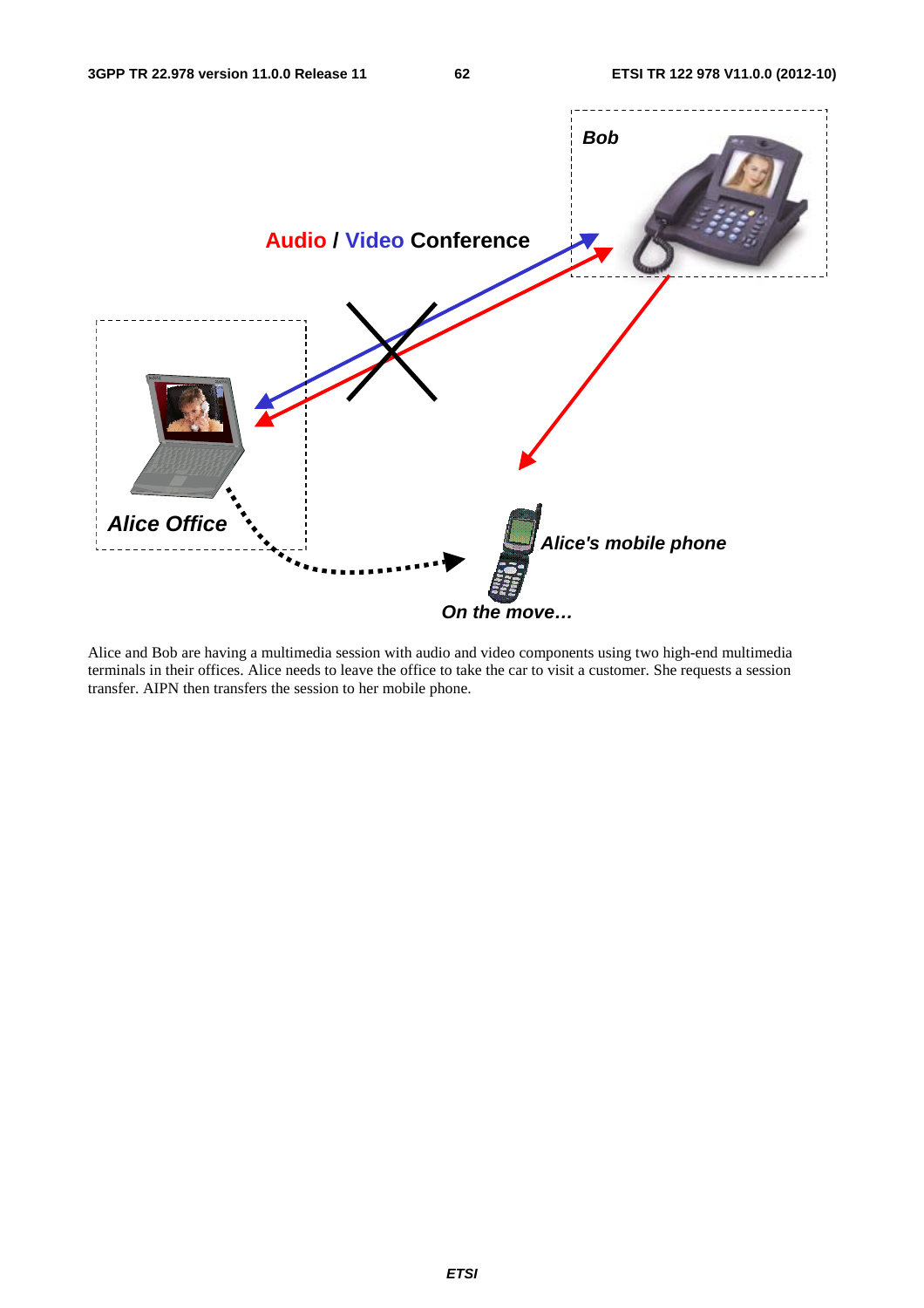## Annex G: Change history

| <b>Change history</b> |                |                         |             |           |            |            |                                                                                    |                                                                                                                                             |       |               |              |
|-----------------------|----------------|-------------------------|-------------|-----------|------------|------------|------------------------------------------------------------------------------------|---------------------------------------------------------------------------------------------------------------------------------------------|-------|---------------|--------------|
| <b>TSG SA#</b>        | <b>SA Doc.</b> | <b>SA1 Doc</b>          | <b>Spec</b> | <b>CR</b> | <b>Rev</b> | <b>Rel</b> |                                                                                    | <b>Cat Subject/Comment</b>                                                                                                                  | Old   | <b>New</b>    | WI           |
| 10/6/04               |                |                         | 22.978      |           |            |            |                                                                                    | Initial TR skeleton provided to<br>SA1 mailing list by rapporteur for<br>comment.                                                           |       | 0.0.0         | <b>AIPFS</b> |
| 18/6/04               |                |                         | 22.978      |           |            |            | Version updated based on<br>0.0.0<br>comments received on the SA1<br>mailing list. |                                                                                                                                             |       |               | <b>AIPFS</b> |
| 30/6/04               |                |                         | 22.978      |           |            |            |                                                                                    | Version updated to include text<br>proposed within contributions to<br>AIPN SWG held during SA1#25.                                         | 0.1.0 | 0.2.0         | <b>AIPFS</b> |
| 1/7/04                |                |                         | 22.978      |           |            |            |                                                                                    | Version updated based on end-<br>to-end review of version 0.2.0<br>created in the AIPN SWG held<br>during SA1#25.                           | 0.2.0 | 0.3.0         | <b>AIPFS</b> |
| 2/8/04                |                |                         | 22.978      |           |            |            |                                                                                    | Editorial updates proposed by<br>the rapporteur and discussed on<br>the SA1 mailing list.                                                   | 0.3.0 | 0.4.0         | <b>AIPFS</b> |
| 28/8/04               |                |                         | 22.978      |           |            |            |                                                                                    | Output of AIPN SWG in Vienna<br>August 2004                                                                                                 | 0.4.0 | 0.5.0         | <b>AIPFS</b> |
| 14/10/04              |                |                         | 22.978      |           |            |            |                                                                                    | Output of AIPN SWG during<br>SA1#26, October 2004                                                                                           | 0.5.0 | 0.6.0         | <b>AIPFS</b> |
| 3/11/04               |                |                         | 22.978      |           |            |            |                                                                                    | Raised to version 1.0.0 for<br>presentation to SA #26                                                                                       | 0.6.0 | 1.0.0         | <b>AIPFS</b> |
| 13/1/05               |                |                         | 22.978      |           |            |            |                                                                                    | Updated based on the<br>discussion of the AIPN email<br>discussion (November 2004) at<br>the AIPN SWG, London, 13th -<br>14th January 2004. | 1.0.0 | 1.1.0         | <b>AIPFS</b> |
| 14/1/05               |                |                         | 22.978      |           |            |            |                                                                                    | Output of AIPN SWG, London,<br>13th -14th January 2004.                                                                                     | 1.1.0 | 1.2.0         | <b>AIPFS</b> |
| 19/1/05               |                |                         | 22.978      |           |            |            |                                                                                    | Output of AIPN SWG during<br>SA1#27, January 2005                                                                                           | 1.2.0 | 1.3.0         | <b>AIPFS</b> |
| 20/1/05               |                | S1-05213                | 22.978      |           |            |            |                                                                                    | Upgraded to version 2.0.0 for<br>approval at SA #27                                                                                         | 1.3.0 | 2.0.0         | <b>AIPFS</b> |
| $SP-27$               | SP-050069      | S1-05213                | 22.978      |           |            |            |                                                                                    | Approved at SA #27                                                                                                                          | 2.0.0 | 7.0.0         | <b>AIPFS</b> |
| $S P - 28$            | SP-050223      | S1-050496               | 22.978      | 001       |            | Rel-7      | F                                                                                  | Corrections to TR 22.978                                                                                                                    | 7.0.0 | 7.1.0         | <b>AIPFS</b> |
| <b>SP-28</b>          | SP-050223      | S1-050497               | 22.978      | 002       |            | Rel-7      | $\overline{F}$                                                                     | Improvements to Key Aspects of<br>an AIPN                                                                                                   | 7.0.0 | 7.1.0         | <b>AIPFS</b> |
| $S P - 28$            | SP-050223      | S1-050498               | 22.978      | 003       |            | Rel-7      | F                                                                                  | Improvement of TR 22.978<br>Annexes                                                                                                         | 7.0.0 | 7.1.0         | <b>AIPFS</b> |
| <b>SP-28</b>          | SP-050223      | S1-050499               | 22.978      | 004       |            | Rel-7      | F                                                                                  | Alignment and improvement of<br>recommended requirements and<br>conclusions of TR 22.978                                                    | 7.0.0 | 7.1.0         | <b>AIPFS</b> |
| <b>SP-28</b>          | SP-050223      | S1-050502               | 22.978      | 005       |            | Rel-7      | F                                                                                  | Content-based Charging<br>between Operators                                                                                                 | 7.0.0 | 7.1.0         | <b>AIPFS</b> |
| $SP-28$               | SP-050223      | S1-050503               | 22.978      | 006       |            | Rel-7      | $\mathsf{C}$                                                                       | Modification of AIPN session<br>adaptation                                                                                                  | 7.0.0 | 7.1.0         | <b>AIPN</b>  |
| <b>SP-28</b>          | SP-050223      | S1-050529               | 22.978      | 007       |            | Rel-7      | С                                                                                  | Multiple Public Addresses for<br>Single User                                                                                                | 7.0.0 | 7.1.0         | <b>AIPFS</b> |
| $SP-28$               | SP-050223      | S1-050538               | 22.978      | 008       |            | $ReI-7$    | F                                                                                  | Enabling integrated services in<br><b>AIPN</b>                                                                                              | 7.0.0 | 7.1.0         | <b>AIPFS</b> |
| SP-28                 | SP-050223      | $\overline{S1}$ -050539 | 22.978      | 009       | L.         | Rel-7      | B                                                                                  | Introduce Group Communication<br>Services to AIPN                                                                                           | 7.0.0 | 7.1.0         | <b>AIPFS</b> |
| $SP-42$               |                |                         |             |           |            | Rel-8      |                                                                                    | Updated from Rel-7 to Rel-8                                                                                                                 | 7.0.0 | 8.0.0         |              |
| SP-46                 |                |                         |             |           |            |            |                                                                                    | Updated to Rel-9 by MCC                                                                                                                     | 8.0.0 | 9.0.0         |              |
| 2011-03               |                |                         |             |           |            |            |                                                                                    | Update to Rel-10 version (MCC)                                                                                                              | 9.0.0 | 10.0.0        |              |
| 2012-09               |                |                         |             |           |            |            |                                                                                    | Updated to Rel-11 by MCC                                                                                                                    |       | 10.0.0 11.0.0 |              |